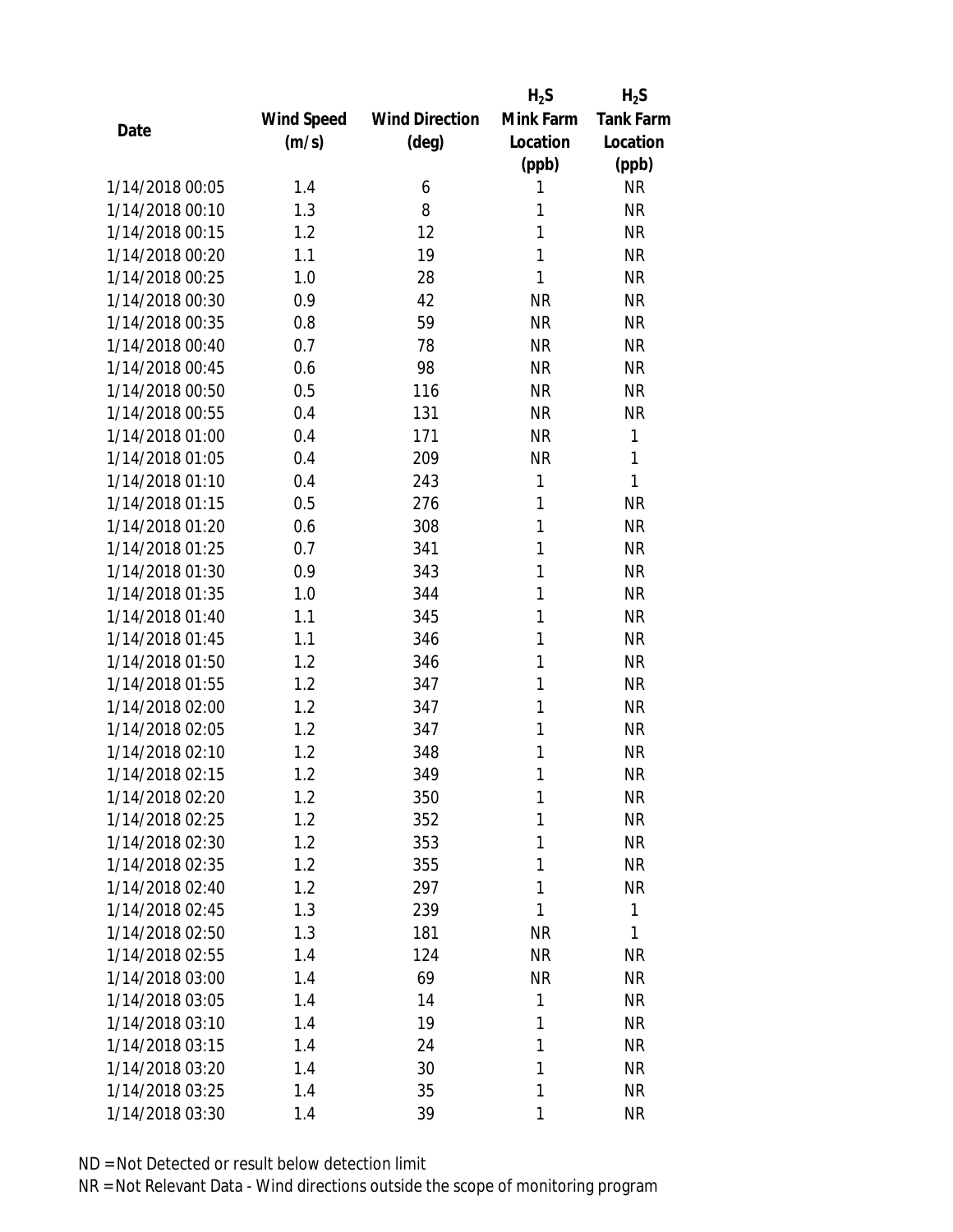|                 |            |                       | $H_2S$    | $H_2S$           |
|-----------------|------------|-----------------------|-----------|------------------|
|                 | Wind Speed | <b>Wind Direction</b> | Mink Farm | <b>Tank Farm</b> |
| Date            | (m/s)      | $(\text{deg})$        | Location  | Location         |
|                 |            |                       | (ppb)     | (ppb)            |
| 1/14/2018 03:35 | 1.4        | 42                    | <b>NR</b> | <b>NR</b>        |
| 1/14/2018 03:40 | 1.4        | 45                    | <b>NR</b> | <b>NR</b>        |
| 1/14/2018 03:45 | 1.4        | 47                    | <b>NR</b> | <b>NR</b>        |
| 1/14/2018 03:50 | 1.4        | 48                    | <b>NR</b> | <b>NR</b>        |
| 1/14/2018 03:55 | 1.4        | 48                    | <b>NR</b> | <b>NR</b>        |
| 1/14/2018 04:00 | 1.4        | 48                    | <b>NR</b> | <b>NR</b>        |
| 1/14/2018 04:05 | 1.5        | 48                    | <b>NR</b> | <b>NR</b>        |
| 1/14/2018 04:10 | 1.5        | 49                    | <b>NR</b> | <b>NR</b>        |
| 1/14/2018 04:15 | 1.5        | 52                    | <b>NR</b> | <b>NR</b>        |
| 1/14/2018 04:20 | 1.5        | 56                    | <b>NR</b> | <b>NR</b>        |
| 1/14/2018 04:25 | 1.4        | 61                    | <b>NR</b> | <b>NR</b>        |
| 1/14/2018 04:30 | 1.3        | 67                    | <b>NR</b> | <b>NR</b>        |
| 1/14/2018 04:35 | 1.2        | 75                    | <b>NR</b> | <b>NR</b>        |
| 1/14/2018 04:40 | 1.1        | 84                    | <b>NR</b> | <b>NR</b>        |
| 1/14/2018 04:45 | 0.9        | 94                    | <b>NR</b> | <b>NR</b>        |
| 1/14/2018 04:50 | 0.8        | 109                   | <b>NR</b> | <b>NR</b>        |
| 1/14/2018 04:55 | 0.6        | 125                   | <b>NR</b> | <b>NR</b>        |
| 1/14/2018 05:00 | 0.5        | 143                   | <b>NR</b> | <b>NR</b>        |
| 1/14/2018 05:05 | 0.4        | 158                   | <b>NR</b> | <b>NR</b>        |
| 1/14/2018 05:10 | 0.4        | 170                   | <b>NR</b> | 1                |
| 1/14/2018 05:15 | 0.4        | 179                   | <b>NR</b> | 1                |
| 1/14/2018 05:20 | 0.5        | 181                   | <b>NR</b> | $\mathbf{1}$     |
| 1/14/2018 05:25 | 0.5        | 181                   | <b>NR</b> | 1                |
| 1/14/2018 05:30 | 0.6        | 178                   | <b>NR</b> | 1                |
| 1/14/2018 05:35 | 0.7        | 177                   | <b>NR</b> | 1                |
| 1/14/2018 05:40 | 0.7        | 177                   | <b>NR</b> | $\mathbf{1}$     |
| 1/14/2018 05:45 | 0.7        | 179                   | <b>NR</b> | 1                |
| 1/14/2018 05:50 | 0.7        | 182                   | ΝR        | 1                |
| 1/14/2018 05:55 | 0.7        | 184                   | <b>NR</b> | 1                |
| 1/14/2018 06:00 | 0.7        | 186                   | NR        | 1                |
| 1/14/2018 06:05 | 0.6        | 189                   | <b>NR</b> | 1                |
| 1/14/2018 06:10 | 0.6        | 192                   | ΝR        | 1                |
| 1/14/2018 06:15 | 0.5        | 194                   | NR        | 1                |
| 1/14/2018 06:20 | 0.5        | 196                   | <b>NR</b> | 1                |
| 1/14/2018 06:25 | 0.5        | 198                   | NR        | 1                |
| 1/14/2018 06:30 | 0.5        | 198                   | <b>NR</b> | 1                |
| 1/14/2018 06:35 | 0.5        | 196                   | NR        | 1                |
| 1/14/2018 06:40 | 0.5        | 191                   | NR        | 1                |
| 1/14/2018 06:45 | 0.5        | 186                   | NR        | 1                |
| 1/14/2018 06:50 |            | 179                   | NR        | 1                |
|                 | 0.4        |                       |           |                  |
| 1/14/2018 06:55 | 0.5        | 172                   | <b>NR</b> | $\overline{2}$   |
| 1/14/2018 07:00 | 0.5        | 166                   | <b>NR</b> | <b>NR</b>        |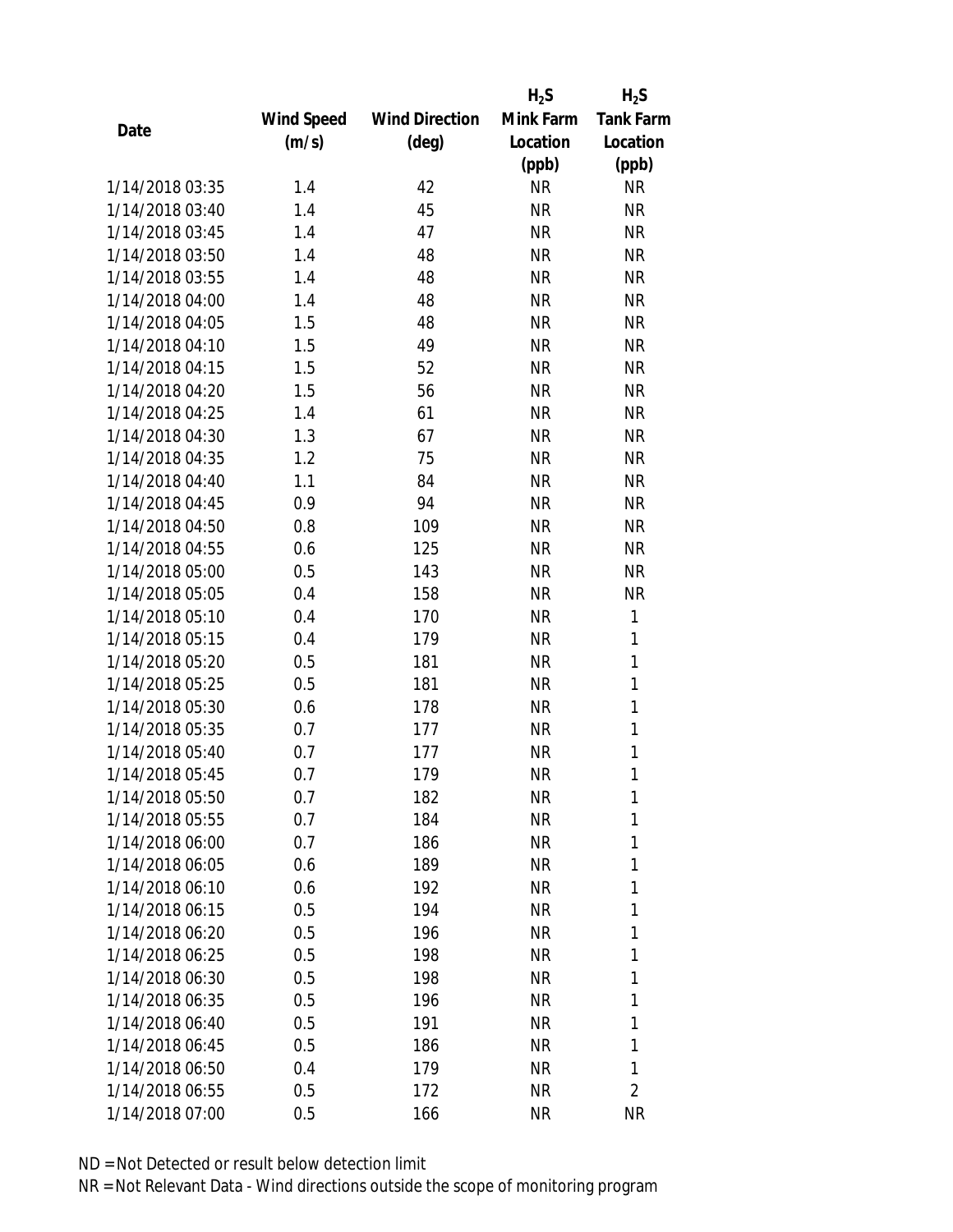|                 |            |                       | $H_2S$    | $H_2S$           |
|-----------------|------------|-----------------------|-----------|------------------|
|                 | Wind Speed | <b>Wind Direction</b> | Mink Farm | <b>Tank Farm</b> |
| Date            | (m/s)      | (deg)                 | Location  | Location         |
|                 |            |                       | (ppb)     | (ppb)            |
| 1/14/2018 07:05 | 0.5        | 162                   | <b>NR</b> | <b>NR</b>        |
| 1/14/2018 07:10 | 0.6        | 160                   | <b>NR</b> | <b>NR</b>        |
| 1/14/2018 07:15 | 0.8        | 158                   | <b>NR</b> | <b>NR</b>        |
| 1/14/2018 07:20 | 1.0        | 159                   | <b>NR</b> | <b>NR</b>        |
| 1/14/2018 07:25 | 1.1        | 160                   | <b>NR</b> | <b>NR</b>        |
| 1/14/2018 07:30 | 1.3        | 162                   | <b>NR</b> | <b>NR</b>        |
| 1/14/2018 07:35 | 1.5        | 163                   | <b>NR</b> | <b>NR</b>        |
| 1/14/2018 07:40 | 1.7        | 163                   | <b>NR</b> | <b>NR</b>        |
| 1/14/2018 07:45 | 1.8        | 164                   | <b>NR</b> | <b>NR</b>        |
| 1/14/2018 07:50 | 1.9        | 165                   | <b>NR</b> | <b>NR</b>        |
| 1/14/2018 07:55 | 2.0        | 166                   | <b>NR</b> | <b>NR</b>        |
| 1/14/2018 08:00 | 2.1        | 166                   | <b>NR</b> | <b>NR</b>        |
| 1/14/2018 08:05 | 2.1        | 167                   | <b>NR</b> | <b>NR</b>        |
| 1/14/2018 08:10 | 2.2        | 168                   | <b>NR</b> | <b>NR</b>        |
| 1/14/2018 08:15 | 2.2        | 168                   | <b>NR</b> | <b>NR</b>        |
| 1/14/2018 08:20 | 2.3        | 169                   | <b>NR</b> | <b>NR</b>        |
| 1/14/2018 08:25 | 2.4        | 169                   | <b>NR</b> | <b>NR</b>        |
| 1/14/2018 08:30 | 2.5        | 169                   | <b>NR</b> | <b>NR</b>        |
| 1/14/2018 08:35 | 2.6        | 169                   | <b>NR</b> | <b>NR</b>        |
| 1/14/2018 08:40 | 2.6        | 168                   | <b>NR</b> | <b>NR</b>        |
| 1/14/2018 08:45 | 2.7        | 168                   | <b>NR</b> | <b>NR</b>        |
| 1/14/2018 08:50 | 2.8        | 168                   | <b>NR</b> | <b>NR</b>        |
| 1/14/2018 08:55 | 2.9        | 168                   | <b>NR</b> | <b>NR</b>        |
| 1/14/2018 09:00 | 3.0        | 168                   | <b>NR</b> | <b>NR</b>        |
| 1/14/2018 09:05 | 3.1        | 169                   | <b>NR</b> | <b>NR</b>        |
| 1/14/2018 09:10 | 3.2        | 170                   | <b>NR</b> | 1                |
| 1/14/2018 09:15 | 3.3        | 172                   | <b>NR</b> | 1                |
| 1/14/2018 09:20 | 3.4        | 173                   | ΝR        | 1                |
| 1/14/2018 09:25 | 3.4        | 175                   | <b>NR</b> | 1                |
| 1/14/2018 09:30 | 3.4        | 177                   | NR        | 1                |
| 1/14/2018 09:35 | 3.4        | 178                   | <b>NR</b> | 1                |
| 1/14/2018 09:40 | 3.4        | 180                   | NR        | 1                |
| 1/14/2018 09:45 | 3.4        | 181                   | NR        | 1                |
| 1/14/2018 09:50 | 3.4        | 182                   | <b>NR</b> | 1                |
| 1/14/2018 09:55 | 3.4        | 183                   | NR        | 1                |
| 1/14/2018 10:00 | 3.4        | 183                   | <b>NR</b> | 1                |
| 1/14/2018 10:05 | 3.4        | 183                   | NR        | 1                |
| 1/14/2018 10:10 | 3.4        | 183                   | NR        | 1                |
| 1/14/2018 10:15 | 3.4        | 184                   | <b>NR</b> | 1                |
| 1/14/2018 10:20 | 3.3        | 185                   | ΝR        | 1                |
| 1/14/2018 10:25 | 3.3        | 186                   | <b>NR</b> | 1                |
| 1/14/2018 10:30 | 3.3        | 187                   | NR        | 1                |
|                 |            |                       |           |                  |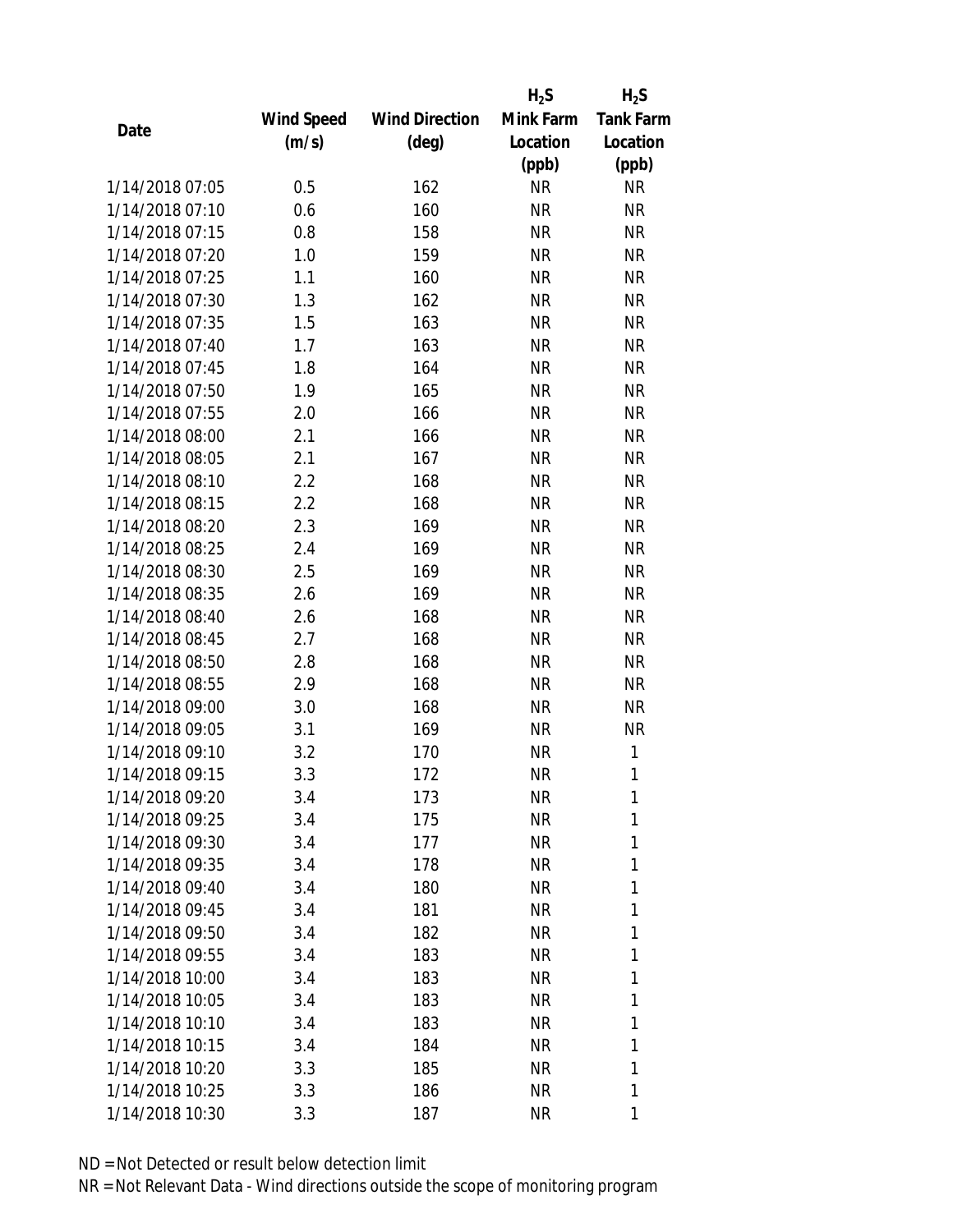|                 |            |                       | $H_2S$    | $H_2S$           |
|-----------------|------------|-----------------------|-----------|------------------|
|                 | Wind Speed | <b>Wind Direction</b> | Mink Farm | <b>Tank Farm</b> |
| Date            | (m/s)      | (deg)                 | Location  | Location         |
|                 |            |                       | (ppb)     | (ppb)            |
| 1/14/2018 10:35 | 3.4        | 189                   | <b>NR</b> | 1                |
| 1/14/2018 10:40 | 3.5        | 189                   | <b>NR</b> | 1                |
| 1/14/2018 10:45 | 3.7        | 190                   | <b>NR</b> | 1                |
| 1/14/2018 10:50 | 3.9        | 189                   | <b>NR</b> | 1                |
| 1/14/2018 10:55 | 4.1        | 188                   | <b>NR</b> | 1                |
| 1/14/2018 11:00 | 4.3        | 187                   | <b>NR</b> | 1                |
| 1/14/2018 11:05 | 4.5        | 186                   | <b>NR</b> | 1                |
| 1/14/2018 11:10 | 4.5        | 187                   | <b>NR</b> | 1                |
| 1/14/2018 11:15 | 4.6        | 188                   | <b>NR</b> | 1                |
| 1/14/2018 11:20 | 4.5        | 190                   | <b>NR</b> | 1                |
| 1/14/2018 11:25 | 4.5        | 192                   | <b>NR</b> | 1                |
| 1/14/2018 11:30 | 4.4        | 193                   | <b>NR</b> | 1                |
| 1/14/2018 11:35 | 4.4        | 194                   | <b>NR</b> | 1                |
| 1/14/2018 11:40 | 4.3        | 194                   | <b>NR</b> | 1                |
| 1/14/2018 11:45 | 4.3        | 194                   | <b>NR</b> | 1                |
| 1/14/2018 11:50 | 4.3        | 194                   | <b>NR</b> | 1                |
| 1/14/2018 11:55 | 4.3        | 194                   | <b>NR</b> | 1                |
| 1/14/2018 12:00 | 4.3        | 193                   | <b>NR</b> | 1                |
| 1/14/2018 12:05 | 4.3        | 192                   | <b>NR</b> | 1                |
| 1/14/2018 12:10 | 4.3        | 191                   | <b>NR</b> | 1                |
| 1/14/2018 12:15 | 4.3        | 189                   | <b>NR</b> | 1                |
| 1/14/2018 12:20 | 4.3        | 187                   | <b>NR</b> | 1                |
| 1/14/2018 12:25 | 4.3        | 185                   | <b>NR</b> | 1                |
| 1/14/2018 12:30 | 4.3        | 184                   | <b>NR</b> | 1                |
| 1/14/2018 12:35 | 4.2        | 184                   | <b>NR</b> | 1                |
| 1/14/2018 12:40 | 4.1        | 184                   | <b>NR</b> | 1                |
| 1/14/2018 12:45 | 4.0        | 184                   | <b>NR</b> | 1                |
| 1/14/2018 12:50 | 4.0        | 185                   | ΝR        | 1                |
| 1/14/2018 12:55 | 3.9        | 187                   | <b>NR</b> | 1                |
| 1/14/2018 13:00 | 3.8        | 189                   | NR        | 1                |
| 1/14/2018 13:05 | 3.7        | 190                   | <b>NR</b> | 1                |
| 1/14/2018 13:10 | 3.7        | 191                   | NR        | 1                |
| 1/14/2018 13:15 | 3.7        | 191                   | NR        | 1                |
| 1/14/2018 13:20 | 3.7        | 193                   | <b>NR</b> | 1                |
| 1/14/2018 13:25 | 3.7        | 193                   | NR        | 1                |
| 1/14/2018 13:30 | 3.7        | 193                   | <b>NR</b> | 1                |
| 1/14/2018 13:35 | 3.7        | 193                   | NR        | 1                |
| 1/14/2018 13:40 | 3.8        | 192                   | NR        | 1                |
| 1/14/2018 13:45 | 3.8        | 193                   | <b>NR</b> | 1                |
| 1/14/2018 13:50 | 3.8        | 192                   | ΝR        | 1                |
| 1/14/2018 13:55 | 3.8        | 192                   | <b>NR</b> | 1                |
| 1/14/2018 14:00 | 3.7        | 192                   | NR        | 1                |
|                 |            |                       |           |                  |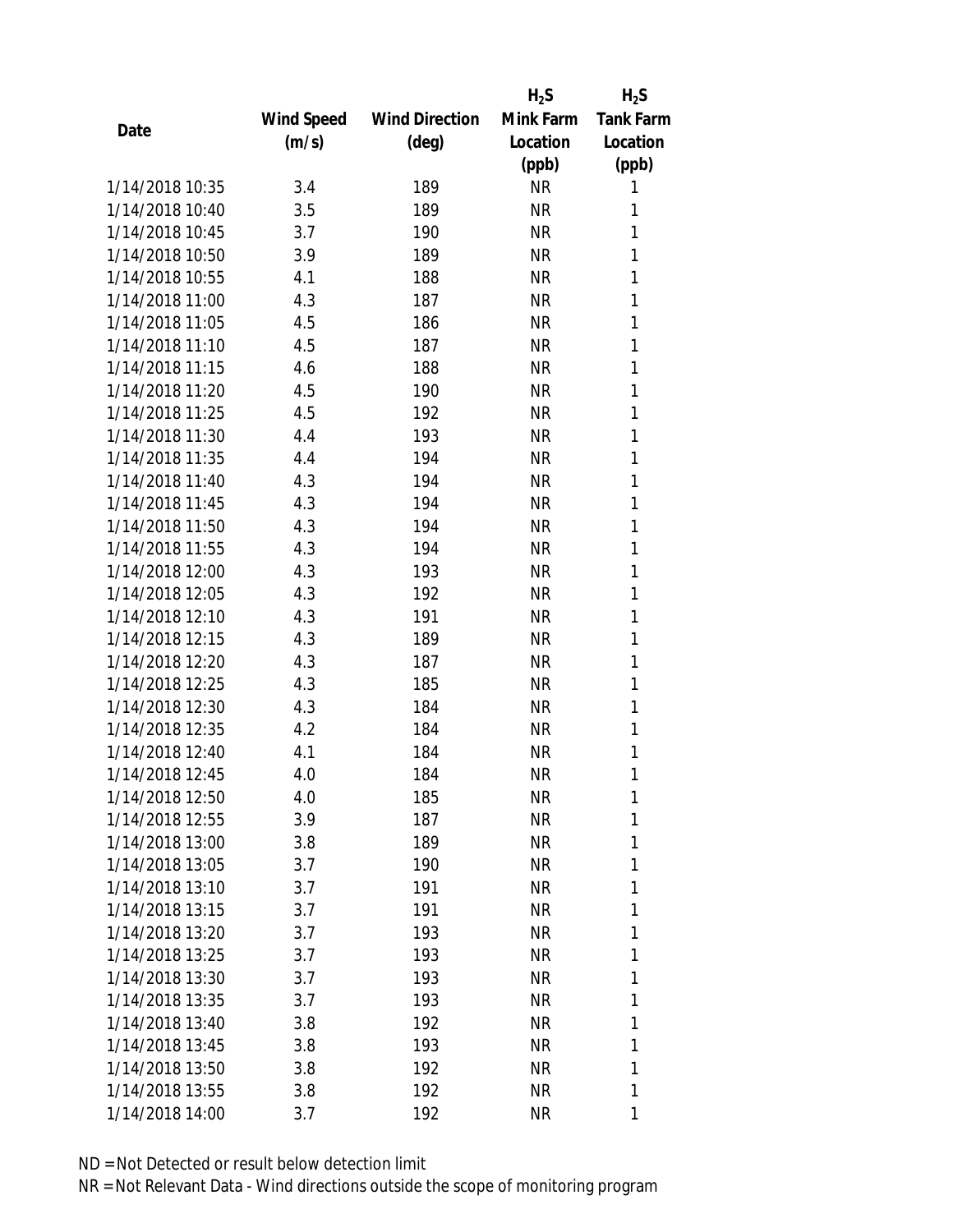|                 |            |                       | $H_2S$    | $H_2S$           |
|-----------------|------------|-----------------------|-----------|------------------|
|                 | Wind Speed | <b>Wind Direction</b> | Mink Farm | <b>Tank Farm</b> |
| Date            | (m/s)      | $(\text{deg})$        | Location  | Location         |
|                 |            |                       | (ppb)     | (ppb)            |
| 1/14/2018 14:05 | 3.8        | 192                   | <b>NR</b> | 1                |
| 1/14/2018 14:10 | 3.8        | 192                   | <b>NR</b> | 1                |
| 1/14/2018 14:15 | 3.8        | 192                   | <b>NR</b> | 1                |
| 1/14/2018 14:20 | 3.8        | 190                   | <b>NR</b> | 1                |
| 1/14/2018 14:25 | 3.9        | 188                   | <b>NR</b> | 1                |
| 1/14/2018 14:30 | 3.9        | 187                   | <b>NR</b> | 1                |
| 1/14/2018 14:35 | 4.0        | 187                   | <b>NR</b> | 1                |
| 1/14/2018 14:40 | 4.0        | 188                   | <b>NR</b> | 1                |
| 1/14/2018 14:45 | 4.1        | 190                   | <b>NR</b> | 1                |
| 1/14/2018 14:50 | 4.0        | 194                   | <b>NR</b> | 1                |
| 1/14/2018 14:55 | 4.0        | 200                   | <b>NR</b> | 1                |
| 1/14/2018 15:00 | 4.0        | 204                   | <b>NR</b> | 1                |
| 1/14/2018 15:05 | 3.9        | 205                   | <b>NR</b> | 1                |
| 1/14/2018 15:10 | 3.9        | 205                   | <b>NR</b> | 1                |
| 1/14/2018 15:15 | 4.0        | 204                   | <b>NR</b> | 1                |
| 1/14/2018 15:20 | 4.0        | 201                   | <b>NR</b> | 1                |
| 1/14/2018 15:25 | 4.1        | 197                   | <b>NR</b> | 1                |
| 1/14/2018 15:30 | 4.2        | 192                   | <b>NR</b> | 1                |
| 1/14/2018 15:35 | 4.3        | 189                   | <b>NR</b> | 1                |
| 1/14/2018 15:40 | 4.4        | 188                   | <b>NR</b> | 1                |
| 1/14/2018 15:45 | 4.5        | 186                   | <b>NR</b> | 1                |
| 1/14/2018 15:50 | 4.6        | 184                   | <b>NR</b> | 1                |
| 1/14/2018 15:55 | 4.6        | 183                   | <b>NR</b> | 1                |
| 1/14/2018 16:00 | 4.6        | 181                   | <b>NR</b> | 1                |
| 1/14/2018 16:05 | 4.6        | 179                   | <b>NR</b> | 1                |
| 1/14/2018 16:10 | 4.6        | 176                   | <b>NR</b> | 1                |
| 1/14/2018 16:15 | 4.6        | 174                   | <b>NR</b> | 1                |
| 1/14/2018 16:20 | 4.7        | 172                   | ΝR        | 1                |
| 1/14/2018 16:25 | 4.7        | 171                   | <b>NR</b> | 1                |
| 1/14/2018 16:30 | 4.8        | 170                   | NR        | 1                |
| 1/14/2018 16:35 | 4.9        | 171                   | <b>NR</b> | 1                |
| 1/14/2018 16:40 | 4.9        | 171                   | NR        | 1                |
| 1/14/2018 16:45 | 5.0        | 173                   | NR        | 1                |
| 1/14/2018 16:50 | 5.1        | 173                   | <b>NR</b> | 1                |
| 1/14/2018 16:55 | 5.2        | 174                   | NR        | 1                |
| 1/14/2018 17:00 | 5.4        | 175                   | <b>NR</b> | 1                |
| 1/14/2018 17:05 | 5.5        | 175                   | NR        | 1                |
| 1/14/2018 17:10 | 5.5        | 176                   | NR        | 1                |
| 1/14/2018 17:15 | 5.5        | 176                   | NR        | 1                |
| 1/14/2018 17:20 | 5.5        | 176                   | NR        | 1                |
| 1/14/2018 17:25 | 5.5        | 177                   | <b>NR</b> | 1                |
| 1/14/2018 17:30 | 5.4        | 177                   | ΝR        | 1                |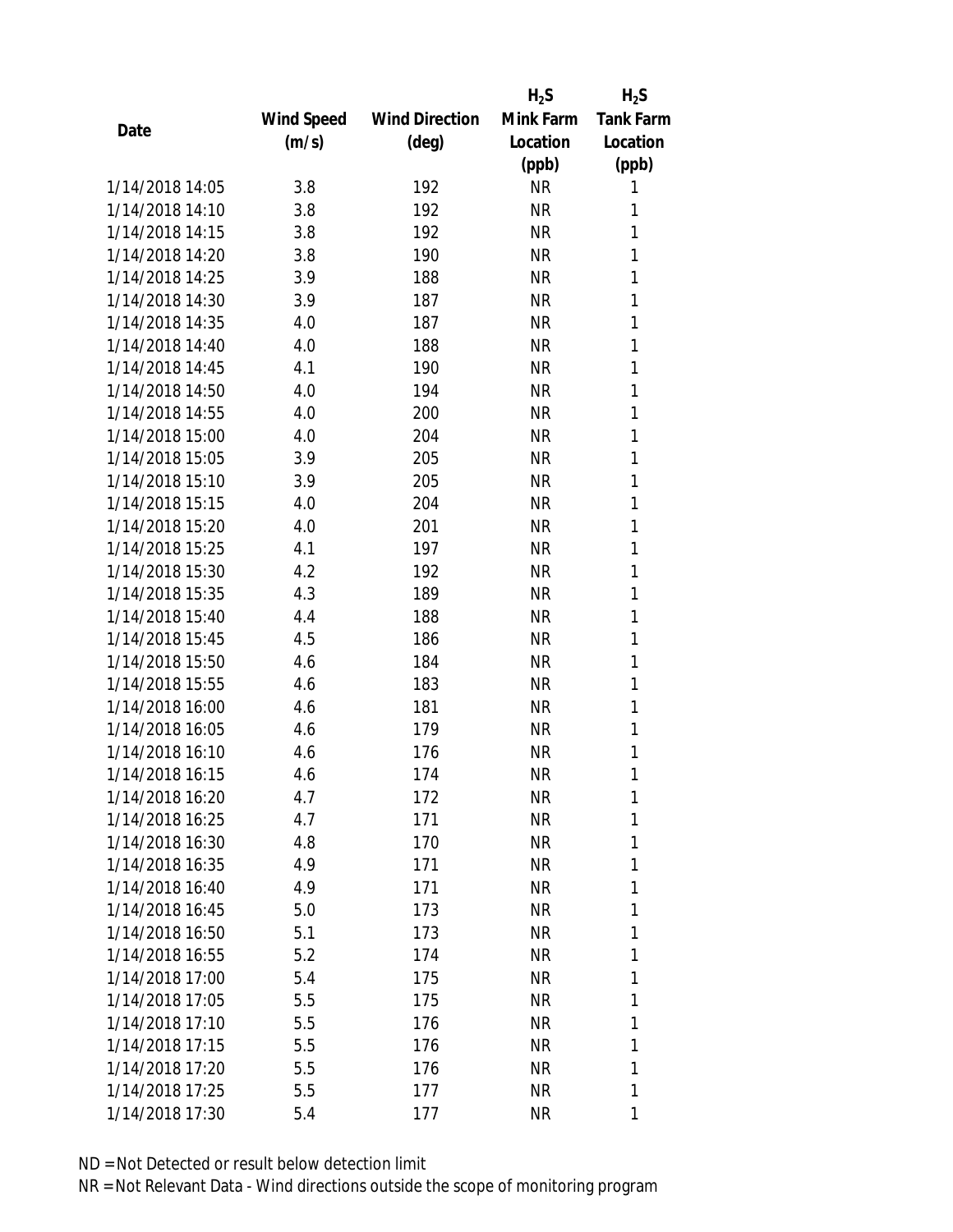|                 |            |                       | $H_2S$    | $H_2S$           |
|-----------------|------------|-----------------------|-----------|------------------|
|                 | Wind Speed | <b>Wind Direction</b> | Mink Farm | <b>Tank Farm</b> |
| Date            | (m/s)      | $(\text{deg})$        | Location  | Location         |
|                 |            |                       | (ppb)     | (ppb)            |
| 1/14/2018 17:35 | 5.3        | 177                   | <b>NR</b> | 1                |
| 1/14/2018 17:40 | 5.3        | 177                   | <b>NR</b> | 1                |
| 1/14/2018 17:45 | 5.4        | 177                   | <b>NR</b> | 1                |
| 1/14/2018 17:50 | 5.4        | 177                   | <b>NR</b> | 1                |
| 1/14/2018 17:55 | 5.5        | 177                   | <b>NR</b> | 1                |
| 1/14/2018 18:00 | 5.5        | 177                   | <b>NR</b> | 1                |
| 1/14/2018 18:05 | 5.6        | 177                   | <b>NR</b> | 1                |
| 1/14/2018 18:10 | 5.6        | 178                   | <b>NR</b> | 1                |
| 1/14/2018 18:15 | 5.6        | 178                   | <b>NR</b> | 1                |
| 1/14/2018 18:20 | 5.6        | 178                   | <b>NR</b> | 1                |
| 1/14/2018 18:25 | 5.6        | 178                   | <b>NR</b> | 1                |
| 1/14/2018 18:30 | 5.6        | 178                   | <b>NR</b> | 1                |
| 1/14/2018 18:35 | 5.6        | 177                   | <b>NR</b> | 1                |
| 1/14/2018 18:40 | 5.6        | 176                   | <b>NR</b> | 1                |
| 1/14/2018 18:45 | 5.6        | 174                   | <b>NR</b> | 1                |
| 1/14/2018 18:50 | 5.6        | 173                   | <b>NR</b> | 1                |
| 1/14/2018 18:55 | 5.6        | 172                   | <b>NR</b> | 1                |
| 1/14/2018 19:00 | 5.7        | 171                   | <b>NR</b> | 1                |
| 1/14/2018 19:05 | 5.8        | 169                   | <b>NR</b> | <b>NR</b>        |
| 1/14/2018 19:10 | 5.9        | 168                   | <b>NR</b> | <b>NR</b>        |
| 1/14/2018 19:15 | 6.0        | 167                   | <b>NR</b> | <b>NR</b>        |
| 1/14/2018 19:20 | 6.0        | 166                   | <b>NR</b> | <b>NR</b>        |
| 1/14/2018 19:25 | 6.0        | 165                   | <b>NR</b> | <b>NR</b>        |
| 1/14/2018 19:30 | 6.0        | 165                   | <b>NR</b> | <b>NR</b>        |
| 1/14/2018 19:35 | 6.0        | 164                   | <b>NR</b> | <b>NR</b>        |
| 1/14/2018 19:40 | 5.9        | 163                   | <b>NR</b> | <b>NR</b>        |
| 1/14/2018 19:45 | 5.8        | 163                   | <b>NR</b> | <b>NR</b>        |
| 1/14/2018 19:50 | 5.7        | 162                   | <b>NR</b> | <b>NR</b>        |
| 1/14/2018 19:55 | 5.6        | 161                   | <b>NR</b> | <b>NR</b>        |
| 1/14/2018 20:00 | 5.5        | 160                   | NR        | <b>NR</b>        |
| 1/14/2018 20:05 | 5.4        | 160                   | <b>NR</b> | <b>NR</b>        |
| 1/14/2018 20:10 | 5.3        | 159                   | <b>NR</b> | NR               |
| 1/14/2018 20:15 | 5.3        | 159                   | NR        | <b>NR</b>        |
| 1/14/2018 20:20 | 5.3        | 159                   | <b>NR</b> | <b>NR</b>        |
| 1/14/2018 20:25 | 5.3        | 159                   | <b>NR</b> | <b>NR</b>        |
| 1/14/2018 20:30 | 5.4        | 160                   | <b>NR</b> | <b>NR</b>        |
| 1/14/2018 20:35 | 5.5        | 161                   | <b>NR</b> | <b>NR</b>        |
| 1/14/2018 20:40 | 5.5        | 162                   | <b>NR</b> | <b>NR</b>        |
| 1/14/2018 20:45 | 5.5        | 163                   | <b>NR</b> | <b>NR</b>        |
| 1/14/2018 20:50 | 5.5        | 164                   | <b>NR</b> | ΝR               |
| 1/14/2018 20:55 | 5.4        | 165                   | <b>NR</b> | <b>NR</b>        |
| 1/14/2018 21:00 | 5.4        | 165                   | <b>NR</b> | <b>NR</b>        |
|                 |            |                       |           |                  |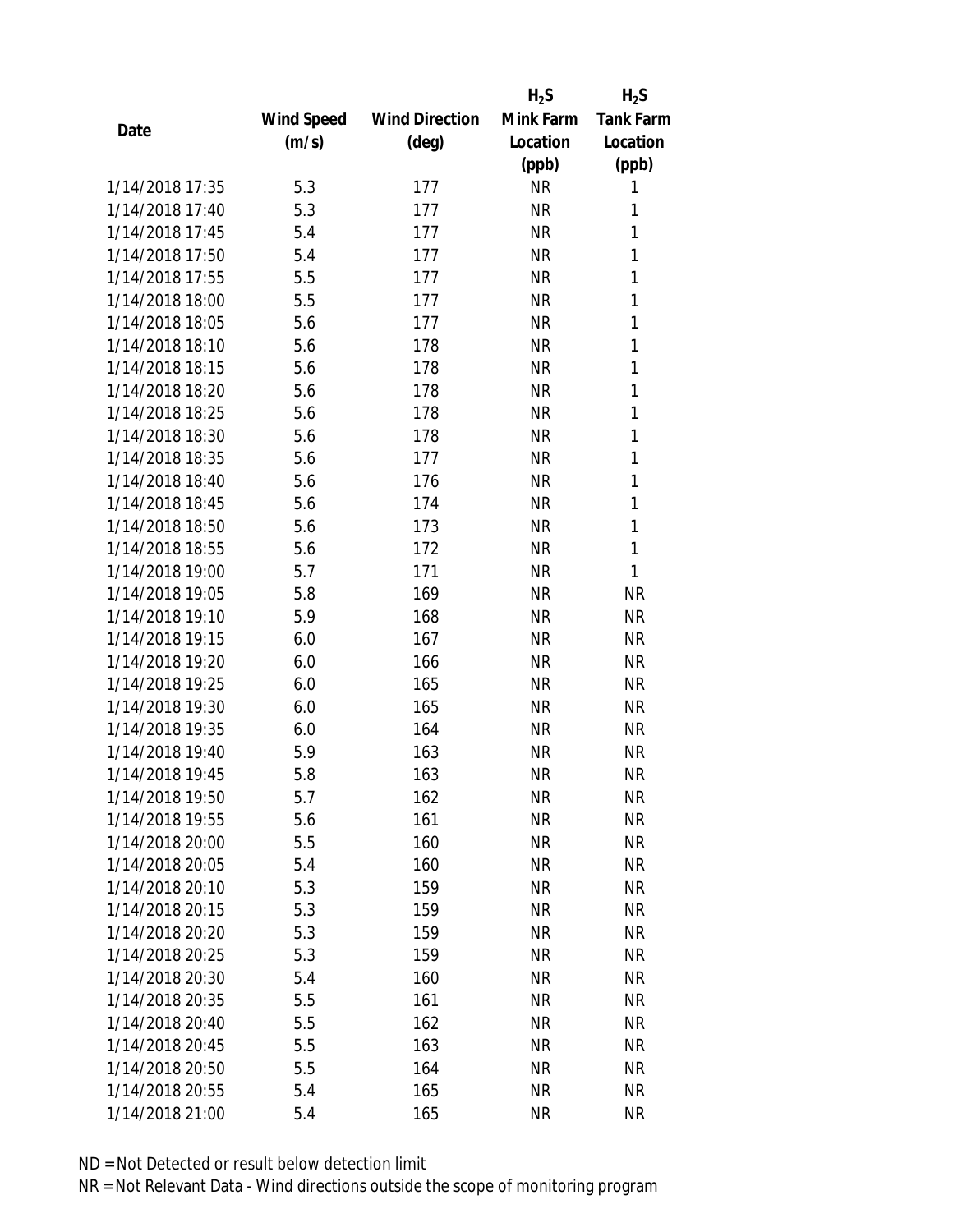|                 |            |                       | $H_2S$    | $H_2S$           |
|-----------------|------------|-----------------------|-----------|------------------|
|                 | Wind Speed | <b>Wind Direction</b> | Mink Farm | <b>Tank Farm</b> |
| Date            | (m/s)      | $(\text{deg})$        | Location  | Location         |
|                 |            |                       | (ppb)     | (ppb)            |
| 1/14/2018 21:05 | 5.3        | 165                   | <b>NR</b> | NR               |
| 1/14/2018 21:10 | 5.3        | 165                   | <b>NR</b> | <b>NR</b>        |
| 1/14/2018 21:15 | 5.3        | 164                   | <b>NR</b> | <b>NR</b>        |
| 1/14/2018 21:20 | 5.2        | 163                   | <b>NR</b> | <b>NR</b>        |
| 1/14/2018 21:25 | 5.2        | 163                   | <b>NR</b> | <b>NR</b>        |
| 1/14/2018 21:30 | 5.1        | 162                   | <b>NR</b> | <b>NR</b>        |
| 1/14/2018 21:35 | 5.1        | 162                   | <b>NR</b> | <b>NR</b>        |
| 1/14/2018 21:40 | 5.1        | 162                   | <b>NR</b> | <b>NR</b>        |
| 1/14/2018 21:45 | 5.1        | 162                   | <b>NR</b> | <b>NR</b>        |
| 1/14/2018 21:50 | 5.1        | 163                   | <b>NR</b> | <b>NR</b>        |
| 1/14/2018 21:55 | 5.2        | 163                   | <b>NR</b> | <b>NR</b>        |
| 1/14/2018 22:00 | 5.3        | 164                   | <b>NR</b> | <b>NR</b>        |
| 1/14/2018 22:05 | 5.4        | 164                   | <b>NR</b> | <b>NR</b>        |
| 1/14/2018 22:10 | 5.5        | 165                   | <b>NR</b> | <b>NR</b>        |
| 1/14/2018 22:15 | 5.7        | 165                   | <b>NR</b> | <b>NR</b>        |
| 1/14/2018 22:20 | 5.8        | 165                   | <b>NR</b> | <b>NR</b>        |
| 1/14/2018 22:25 | 6.0        | 166                   | <b>NR</b> | <b>NR</b>        |
| 1/14/2018 22:30 | 6.0        | 166                   | <b>NR</b> | <b>NR</b>        |
| 1/14/2018 22:35 | 6.1        | 166                   | <b>NR</b> | <b>NR</b>        |
| 1/14/2018 22:40 | 6.0        | 165                   | <b>NR</b> | <b>NR</b>        |
| 1/14/2018 22:45 | 5.8        | 165                   | <b>NR</b> | <b>NR</b>        |
| 1/14/2018 22:50 | 5.6        | 164                   | <b>NR</b> | <b>NR</b>        |
| 1/14/2018 22:55 | 5.5        | 163                   | <b>NR</b> | <b>NR</b>        |
| 1/14/2018 23:00 | 5.3        | 162                   | <b>NR</b> | <b>NR</b>        |
| 1/14/2018 23:05 | 5.3        | 162                   | <b>NR</b> | <b>NR</b>        |
| 1/14/2018 23:10 | 5.3        | 161                   | <b>NR</b> | <b>NR</b>        |
| 1/14/2018 23:15 | 5.4        | 161                   | <b>NR</b> | <b>NR</b>        |
| 1/14/2018 23:20 | 5.5        | 161                   | NR        | ΝR               |
| 1/14/2018 23:25 | 5.6        | 161                   | <b>NR</b> | <b>NR</b>        |
| 1/14/2018 23:30 |            |                       |           | <b>NR</b>        |
| 1/14/2018 23:35 | 5.6        | 162                   | NR        |                  |
|                 | 5.7        | 162                   | <b>NR</b> | NR               |
| 1/14/2018 23:40 | 5.7        | 163                   | <b>NR</b> | NR               |
| 1/14/2018 23:45 | 5.7        | 164                   | NR        | <b>NR</b>        |
| 1/14/2018 23:50 | 5.6        | 165                   | <b>NR</b> | <b>NR</b>        |
| 1/14/2018 23:55 | 5.5        | 165                   | <b>NR</b> | <b>NR</b>        |
| 1/14/2018 24:00 | 5.4        | 166                   | <b>NR</b> | NR               |
| 1/15/2018 00:05 | 5.3        | 166                   | NR        | NR               |
| 1/15/2018 00:10 | 5.2        | 166                   | ΝR        | NR               |
| 1/15/2018 00:15 | 5.1        | 166                   | <b>NR</b> | <b>NR</b>        |
| 1/15/2018 00:20 | 5.0        | 166                   | NR        | NR               |
| 1/15/2018 00:25 | 4.9        | 166                   | <b>NR</b> | NR               |
| 1/15/2018 00:30 | 5.0        | 165                   | <b>NR</b> | <b>NR</b>        |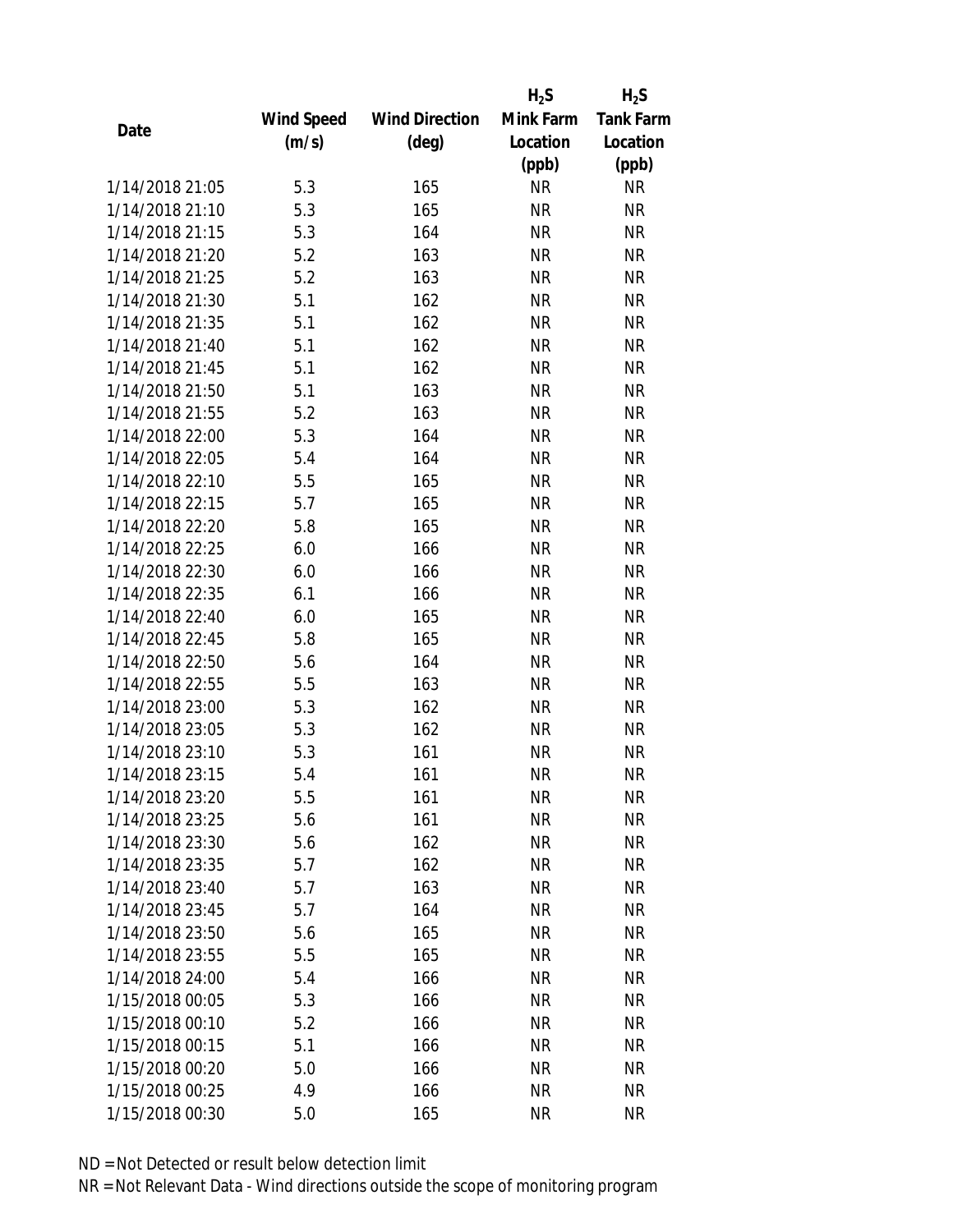|                 |            |                       | $H_2S$    | $H_2S$           |
|-----------------|------------|-----------------------|-----------|------------------|
|                 | Wind Speed | <b>Wind Direction</b> | Mink Farm | <b>Tank Farm</b> |
| Date            | (m/s)      | (deg)                 | Location  | Location         |
|                 |            |                       | (ppb)     | (ppb)            |
| 1/15/2018 00:35 | 5.0        | 165                   | <b>NR</b> | <b>NR</b>        |
| 1/15/2018 00:40 | 5.0        | 164                   | <b>NR</b> | <b>NR</b>        |
| 1/15/2018 00:45 | 5.1        | 164                   | <b>NR</b> | <b>NR</b>        |
| 1/15/2018 00:50 | 5.2        | 164                   | <b>NR</b> | <b>NR</b>        |
| 1/15/2018 00:55 | 5.3        | 164                   | <b>NR</b> | <b>NR</b>        |
| 1/15/2018 01:00 | 5.4        | 165                   | <b>NR</b> | <b>NR</b>        |
| 1/15/2018 01:05 | 5.4        | 165                   | <b>NR</b> | <b>NR</b>        |
| 1/15/2018 01:10 | 5.4        | 166                   | <b>NR</b> | <b>NR</b>        |
| 1/15/2018 01:15 | 5.4        | 166                   | <b>NR</b> | <b>NR</b>        |
| 1/15/2018 01:20 | 5.4        | 165                   | <b>NR</b> | <b>NR</b>        |
| 1/15/2018 01:25 | 5.3        | 165                   | <b>NR</b> | <b>NR</b>        |
| 1/15/2018 01:30 | 5.3        | 164                   | <b>NR</b> | <b>NR</b>        |
| 1/15/2018 01:35 | 5.3        | 164                   | <b>NR</b> | <b>NR</b>        |
| 1/15/2018 01:40 | 5.3        | 163                   | <b>NR</b> | <b>NR</b>        |
| 1/15/2018 01:45 | 5.3        | 163                   | <b>NR</b> | <b>NR</b>        |
| 1/15/2018 01:50 | 5.3        | 163                   | <b>NR</b> | <b>NR</b>        |
| 1/15/2018 01:55 | 5.3        | 163                   | <b>NR</b> | <b>NR</b>        |
| 1/15/2018 02:00 | 5.2        | 163                   | <b>NR</b> | <b>NR</b>        |
| 1/15/2018 02:05 | 5.1        | 162                   | <b>NR</b> | <b>NR</b>        |
| 1/15/2018 02:10 | 5.1        | 162                   | <b>NR</b> | <b>NR</b>        |
| 1/15/2018 02:15 | 5.1        | 162                   | <b>NR</b> | <b>NR</b>        |
| 1/15/2018 02:20 | 5.1        | 161                   | <b>NR</b> | <b>NR</b>        |
| 1/15/2018 02:25 | 5.1        | 161                   | <b>NR</b> | <b>NR</b>        |
| 1/15/2018 02:30 | 5.2        | 162                   | <b>NR</b> | <b>NR</b>        |
| 1/15/2018 02:35 | 5.3        | 162                   | <b>NR</b> | <b>NR</b>        |
| 1/15/2018 02:40 | 5.4        | 162                   | <b>NR</b> | <b>NR</b>        |
| 1/15/2018 02:45 | 5.4        | 162                   | <b>NR</b> | <b>NR</b>        |
| 1/15/2018 02:50 | 5.4        | 162                   | ΝR        | <b>NR</b>        |
| 1/15/2018 02:55 | 5.4        | 161                   | <b>NR</b> | <b>NR</b>        |
| 1/15/2018 03:00 | 5.4        | 161                   | <b>NR</b> | <b>NR</b>        |
| 1/15/2018 03:05 | 5.3        | 160                   | <b>NR</b> | <b>NR</b>        |
| 1/15/2018 03:10 | 5.3        | 160                   | <b>NR</b> | <b>NR</b>        |
| 1/15/2018 03:15 | 5.3        | 160                   | <b>NR</b> | <b>NR</b>        |
| 1/15/2018 03:20 | 5.4        | 159                   | <b>NR</b> | <b>NR</b>        |
| 1/15/2018 03:25 | 5.4        | 159                   | <b>NR</b> | <b>NR</b>        |
| 1/15/2018 03:30 | 5.4        | 159                   | <b>NR</b> | <b>NR</b>        |
| 1/15/2018 03:35 | 5.5        | 159                   | ΝR        | <b>NR</b>        |
| 1/15/2018 03:40 | 5.5        | 159                   | ΝR        | <b>NR</b>        |
| 1/15/2018 03:45 | 5.4        | 159                   | <b>NR</b> | <b>NR</b>        |
| 1/15/2018 03:50 | 5.4        | 160                   | NR        | <b>NR</b>        |
| 1/15/2018 03:55 | 5.3        | 160                   | <b>NR</b> | <b>NR</b>        |
| 1/15/2018 04:00 | 5.3        | 161                   | <b>NR</b> | <b>NR</b>        |
|                 |            |                       |           |                  |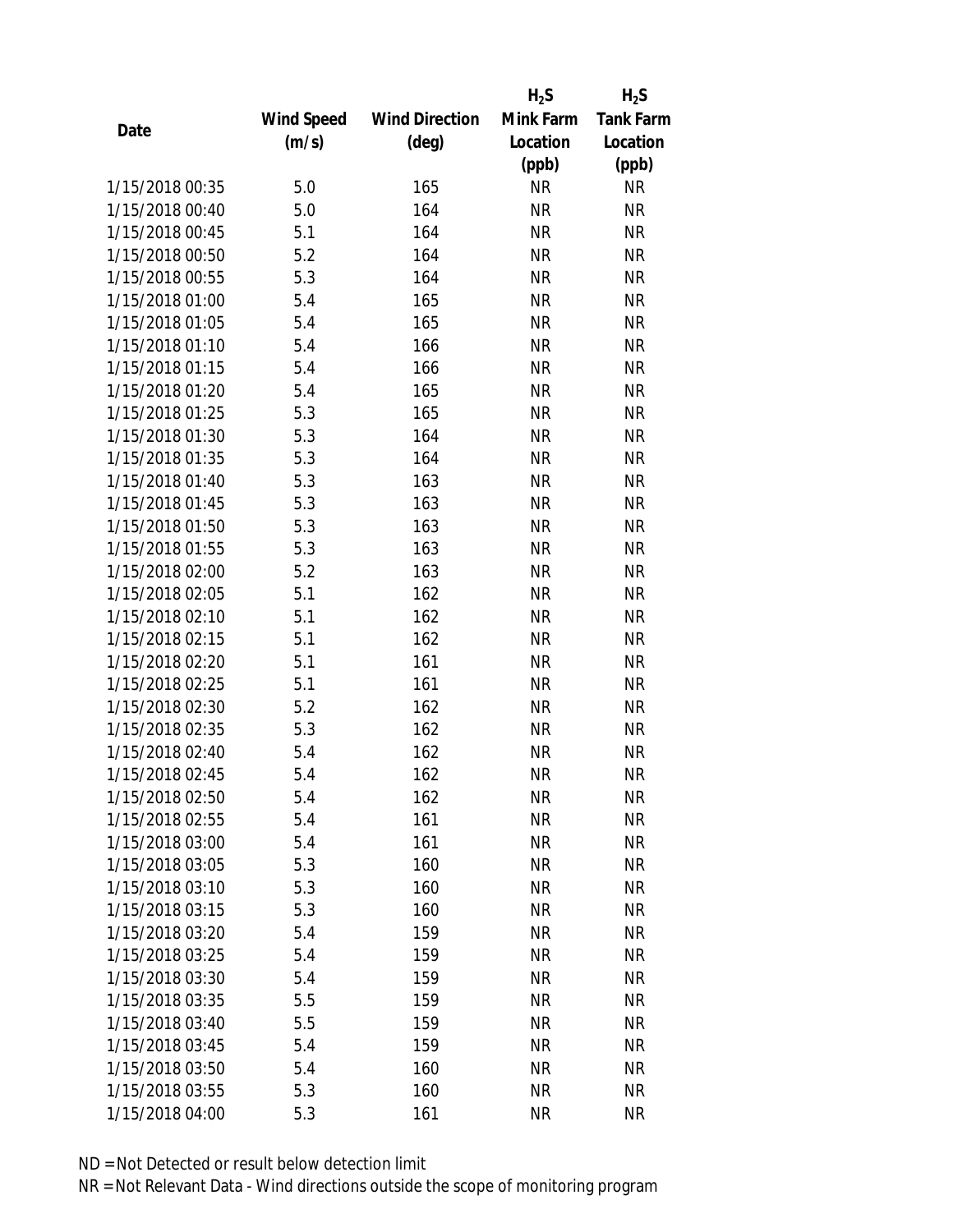|                 |            |                       | $H_2S$    | $H_2S$           |
|-----------------|------------|-----------------------|-----------|------------------|
|                 | Wind Speed | <b>Wind Direction</b> | Mink Farm | <b>Tank Farm</b> |
| Date            | (m/s)      | $(\text{deg})$        | Location  | Location         |
|                 |            |                       | (ppb)     | (ppb)            |
| 1/15/2018 04:05 | 5.2        | 161                   | <b>NR</b> | <b>NR</b>        |
| 1/15/2018 04:10 | 5.1        | 162                   | <b>NR</b> | <b>NR</b>        |
| 1/15/2018 04:15 | 5.1        | 162                   | <b>NR</b> | <b>NR</b>        |
| 1/15/2018 04:20 | 5.1        | 162                   | <b>NR</b> | <b>NR</b>        |
| 1/15/2018 04:25 | 5.1        | 162                   | <b>NR</b> | <b>NR</b>        |
| 1/15/2018 04:30 | 5.2        | 162                   | <b>NR</b> | <b>NR</b>        |
| 1/15/2018 04:35 | 5.2        | 161                   | <b>NR</b> | <b>NR</b>        |
| 1/15/2018 04:40 | 5.2        | 161                   | <b>NR</b> | <b>NR</b>        |
| 1/15/2018 04:45 | 5.2        | 160                   | <b>NR</b> | <b>NR</b>        |
| 1/15/2018 04:50 | 5.1        | 160                   | <b>NR</b> | <b>NR</b>        |
| 1/15/2018 04:55 | 5.1        | 159                   | <b>NR</b> | <b>NR</b>        |
| 1/15/2018 05:00 | 5.0        | 159                   | <b>NR</b> | <b>NR</b>        |
| 1/15/2018 05:05 | 5.0        | 159                   | <b>NR</b> | <b>NR</b>        |
| 1/15/2018 05:10 | 4.9        | 160                   | <b>NR</b> | <b>NR</b>        |
| 1/15/2018 05:15 | 4.8        | 160                   | <b>NR</b> | <b>NR</b>        |
| 1/15/2018 05:20 | 4.7        | 160                   | <b>NR</b> | <b>NR</b>        |
| 1/15/2018 05:25 | 4.6        | 160                   | <b>NR</b> | <b>NR</b>        |
| 1/15/2018 05:30 | 4.6        | 160                   | <b>NR</b> | <b>NR</b>        |
| 1/15/2018 05:35 | 4.6        | 160                   | <b>NR</b> | <b>NR</b>        |
| 1/15/2018 05:40 | 4.5        | 160                   | <b>NR</b> | <b>NR</b>        |
| 1/15/2018 05:45 | 4.5        | 159                   | <b>NR</b> | <b>NR</b>        |
| 1/15/2018 05:50 | 4.5        | 159                   | <b>NR</b> | <b>NR</b>        |
| 1/15/2018 05:55 | 4.5        | 160                   | <b>NR</b> | <b>NR</b>        |
| 1/15/2018 06:00 | 4.4        | 160                   | <b>NR</b> | <b>NR</b>        |
| 1/15/2018 06:05 | 4.4        | 161                   | <b>NR</b> | <b>NR</b>        |
| 1/15/2018 06:10 | 4.4        | 162                   | <b>NR</b> | <b>NR</b>        |
| 1/15/2018 06:15 | 4.4        | 162                   | <b>NR</b> | <b>NR</b>        |
| 1/15/2018 06:20 | 4.4        | 163                   | NR        | <b>NR</b>        |
| 1/15/2018 06:25 | 4.4        | 163                   | <b>NR</b> | <b>NR</b>        |
| 1/15/2018 06:30 | 4.3        | 163                   | NR        | <b>NR</b>        |
| 1/15/2018 06:35 | 4.3        | 163                   | <b>NR</b> | <b>NR</b>        |
| 1/15/2018 06:40 | 4.3        | 162                   | <b>NR</b> | <b>NR</b>        |
| 1/15/2018 06:45 | 4.3        | 161                   | <b>NR</b> | <b>NR</b>        |
| 1/15/2018 06:50 | 4.3        | 160                   | <b>NR</b> | <b>NR</b>        |
| 1/15/2018 06:55 | 4.3        | 159                   | <b>NR</b> | <b>NR</b>        |
| 1/15/2018 07:00 | 4.3        | 159                   | <b>NR</b> | <b>NR</b>        |
| 1/15/2018 07:05 | 4.2        | 158                   | NR        | <b>NR</b>        |
| 1/15/2018 07:10 | 4.2        | 158                   | NR        | <b>NR</b>        |
| 1/15/2018 07:15 | 4.2        | 157                   | <b>NR</b> | <b>NR</b>        |
| 1/15/2018 07:20 | 4.1        | 157                   | NR        | <b>NR</b>        |
| 1/15/2018 07:25 | 4.1        | 157                   | <b>NR</b> | <b>NR</b>        |
| 1/15/2018 07:30 | 4.1        | 156                   | <b>NR</b> | <b>NR</b>        |
|                 |            |                       |           |                  |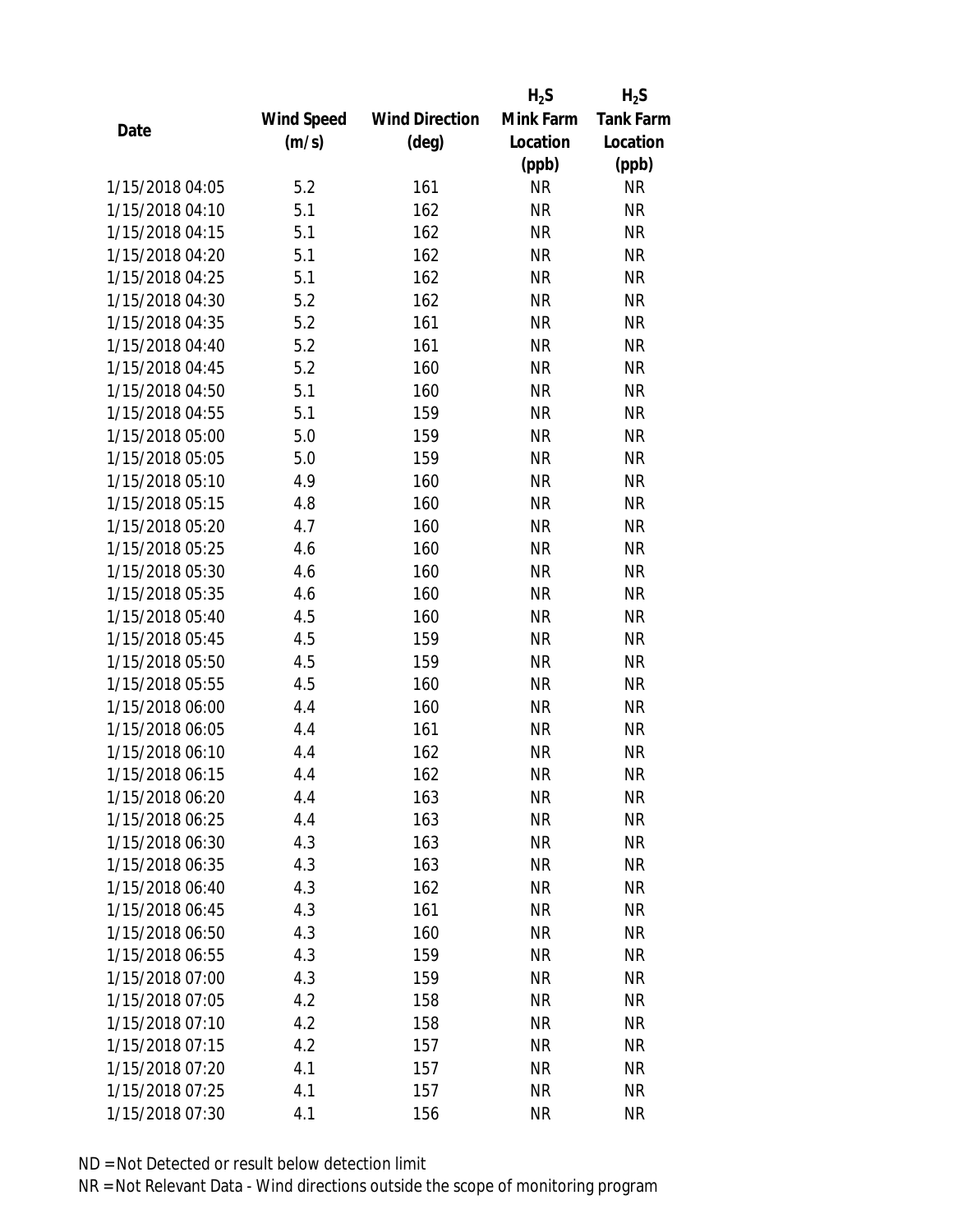|                 |            |                       | $H_2S$    | $H_2S$           |
|-----------------|------------|-----------------------|-----------|------------------|
|                 | Wind Speed | <b>Wind Direction</b> | Mink Farm | <b>Tank Farm</b> |
| Date            | (m/s)      | $(\text{deg})$        | Location  | Location         |
|                 |            |                       | (ppb)     | (ppb)            |
| 1/15/2018 07:35 | 4.1        | 156                   | <b>NR</b> | <b>NR</b>        |
| 1/15/2018 07:40 | 4.1        | 156                   | <b>NR</b> | <b>NR</b>        |
| 1/15/2018 07:45 | 4.1        | 156                   | <b>NR</b> | <b>NR</b>        |
| 1/15/2018 07:50 | 4.1        | 156                   | <b>NR</b> | <b>NR</b>        |
| 1/15/2018 07:55 | 4.1        | 156                   | <b>NR</b> | <b>NR</b>        |
| 1/15/2018 08:00 | 4.1        | 156                   | <b>NR</b> | <b>NR</b>        |
| 1/15/2018 08:05 | 4.1        | 155                   | <b>NR</b> | <b>NR</b>        |
| 1/15/2018 08:10 | 4.1        | 155                   | <b>NR</b> | <b>NR</b>        |
| 1/15/2018 08:15 | 4.1        | 154                   | <b>NR</b> | <b>NR</b>        |
| 1/15/2018 08:20 | 4.1        | 154                   | <b>NR</b> | <b>NR</b>        |
| 1/15/2018 08:25 | 4.1        | 153                   | <b>NR</b> | <b>NR</b>        |
| 1/15/2018 08:30 | 4.1        | 153                   | <b>NR</b> | <b>NR</b>        |
| 1/15/2018 08:35 | 4.1        | 153                   | <b>NR</b> | <b>NR</b>        |
| 1/15/2018 08:40 | 4.1        | 153                   | <b>NR</b> | <b>NR</b>        |
| 1/15/2018 08:45 | 4.0        | 153                   | <b>NR</b> | <b>NR</b>        |
| 1/15/2018 08:50 | 4.0        | 153                   | <b>NR</b> | <b>NR</b>        |
| 1/15/2018 08:55 | 4.0        | 154                   | <b>NR</b> | <b>NR</b>        |
| 1/15/2018 09:00 | 4.0        | 154                   | <b>NR</b> | <b>NR</b>        |
| 1/15/2018 09:05 | 4.1        | 155                   | <b>NR</b> | <b>NR</b>        |
| 1/15/2018 09:10 | 4.1        | 156                   | <b>NR</b> | <b>NR</b>        |
| 1/15/2018 09:15 | 4.1        | 156                   | <b>NR</b> | <b>NR</b>        |
| 1/15/2018 09:20 | 4.2        | 157                   | <b>NR</b> | <b>NR</b>        |
| 1/15/2018 09:25 | 4.2        | 157                   | <b>NR</b> | <b>NR</b>        |
| 1/15/2018 09:30 | 4.3        | 158                   | <b>NR</b> | <b>NR</b>        |
| 1/15/2018 09:35 | 4.2        | 158                   | <b>NR</b> | <b>NR</b>        |
| 1/15/2018 09:40 | 4.2        | 159                   | <b>NR</b> | <b>NR</b>        |
| 1/15/2018 09:45 | 4.2        | 159                   | <b>NR</b> | <b>NR</b>        |
| 1/15/2018 09:50 | 4.1        | 160                   | NR        | <b>NR</b>        |
| 1/15/2018 09:55 | 4.1        | 161                   | <b>NR</b> | <b>NR</b>        |
| 1/15/2018 10:00 | 4.1        | 161                   | NR        | <b>NR</b>        |
| 1/15/2018 10:05 | 4.0        | 162                   | <b>NR</b> | <b>NR</b>        |
| 1/15/2018 10:10 | 4.0        | 163                   | <b>NR</b> | <b>NR</b>        |
| 1/15/2018 10:15 | 4.0        | 163                   | NR        | <b>NR</b>        |
| 1/15/2018 10:20 | 3.9        | 164                   | <b>NR</b> | <b>NR</b>        |
| 1/15/2018 10:25 | 3.8        | 165                   | NR        | <b>NR</b>        |
| 1/15/2018 10:30 | 3.8        | 166                   | <b>NR</b> | <b>NR</b>        |
| 1/15/2018 10:35 | 3.7        | 167                   | NR        | <b>NR</b>        |
| 1/15/2018 10:40 | 3.6        | 167                   | NR        | <b>NR</b>        |
| 1/15/2018 10:45 | 3.5        | 167                   | <b>NR</b> | <b>NR</b>        |
| 1/15/2018 10:50 | 3.4        | 167                   | ΝR        | <b>NR</b>        |
| 1/15/2018 10:55 | 3.3        | 166                   | <b>NR</b> | <b>NR</b>        |
| 1/15/2018 11:00 | 3.2        | 166                   | <b>NR</b> | <b>NR</b>        |
|                 |            |                       |           |                  |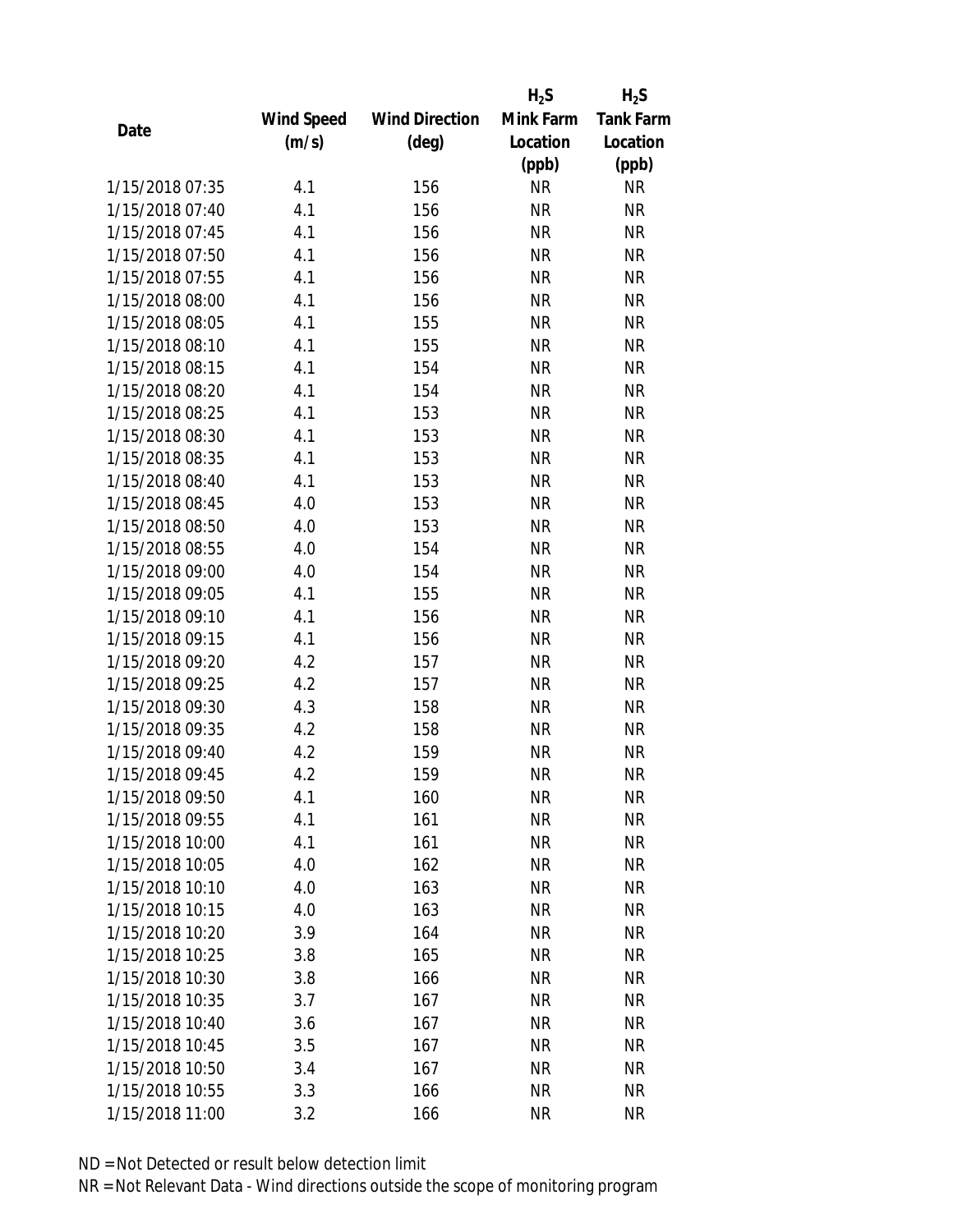|                 |            |                       | $H_2S$    | $H_2S$           |
|-----------------|------------|-----------------------|-----------|------------------|
|                 | Wind Speed | <b>Wind Direction</b> | Mink Farm | <b>Tank Farm</b> |
| Date            | (m/s)      | (deg)                 | Location  | Location         |
|                 |            |                       | (ppb)     | (ppb)            |
| 1/15/2018 11:05 | 3.1        | 165                   | <b>NR</b> | <b>NR</b>        |
| 1/15/2018 11:10 | 3.1        | 166                   | <b>NR</b> | <b>NR</b>        |
| 1/15/2018 11:15 | 3.0        | 166                   | <b>NR</b> | <b>NR</b>        |
| 1/15/2018 11:20 | 3.0        | 166                   | <b>NR</b> | <b>NR</b>        |
| 1/15/2018 11:25 | 3.0        | 168                   | <b>NR</b> | <b>NR</b>        |
| 1/15/2018 11:30 | 3.0        | 169                   | <b>NR</b> | <b>NR</b>        |
| 1/15/2018 11:35 | 3.0        | 172                   | <b>NR</b> | 1                |
| 1/15/2018 11:40 | 2.9        | 176                   | <b>NR</b> | 1                |
| 1/15/2018 11:45 | 2.8        | 182                   | <b>NR</b> | 1                |
| 1/15/2018 11:50 | 2.7        | 189                   | <b>NR</b> | 1                |
| 1/15/2018 11:55 | 2.6        | 198                   | <b>NR</b> | 1                |
| 1/15/2018 12:00 | 2.5        | 208                   | <b>NR</b> | 1                |
| 1/15/2018 12:05 | 2.5        | 218                   | <b>NR</b> | 1                |
| 1/15/2018 12:10 | 2.7        | 227                   | <b>NR</b> | 1                |
| 1/15/2018 12:15 | 2.9        | 235                   | 1         | 1                |
| 1/15/2018 12:20 | 3.3        | 241                   | <b>ND</b> | 1                |
| 1/15/2018 12:25 | 3.8        | 247                   | <b>ND</b> | 1                |
| 1/15/2018 12:30 | 4.3        | 250                   | 1         | 1                |
| 1/15/2018 12:35 | 4.7        | 253                   | 1         | 1                |
| 1/15/2018 12:40 | 5.1        | 255                   | 1         | 1                |
| 1/15/2018 12:45 | 5.3        | 256                   | 1         | 1                |
| 1/15/2018 12:50 | 5.4        | 257                   | 1         | 1                |
| 1/15/2018 12:55 | 5.4        | 258                   | 1         | 1                |
| 1/15/2018 13:00 | 5.4        | 259                   | 1         | 1                |
| 1/15/2018 13:05 | 5.4        | 260                   | 1         | 1                |
| 1/15/2018 13:10 | 5.3        | 261                   | 1         | 1                |
| 1/15/2018 13:15 | 5.3        | 262                   | 1         | 1                |
| 1/15/2018 13:20 | 5.3        | 263                   | 1         | 1                |
| 1/15/2018 13:25 | 5.3        | 264                   | 1         | 1                |
| 1/15/2018 13:30 | 5.4        | 265                   | 1         | $\overline{2}$   |
| 1/15/2018 13:35 | 5.4        | 266                   | 1         | $\overline{2}$   |
| 1/15/2018 13:40 | 5.6        | 267                   | 1         | $\overline{2}$   |
| 1/15/2018 13:45 | 5.7        | 267                   | 1         | $\overline{2}$   |
| 1/15/2018 13:50 | 5.7        | 268                   | 1         | $\overline{2}$   |
| 1/15/2018 13:55 | 5.8        | 269                   | 1         | $\overline{2}$   |
| 1/15/2018 14:00 | 5.8        | 269                   | 1         | $\overline{2}$   |
| 1/15/2018 14:05 | 5.7        | 270                   | 1         | $\overline{2}$   |
| 1/15/2018 14:10 | 5.6        | 270                   | 1         | $\overline{2}$   |
| 1/15/2018 14:15 | 5.5        | 271                   | 1         | 1                |
| 1/15/2018 14:20 | 5.3        | 270                   | 1         | 1                |
| 1/15/2018 14:25 | 5.1        | 270                   | 1         | 1                |
| 1/15/2018 14:30 | 5.0        | 271                   | 1         | 1                |
|                 |            |                       |           |                  |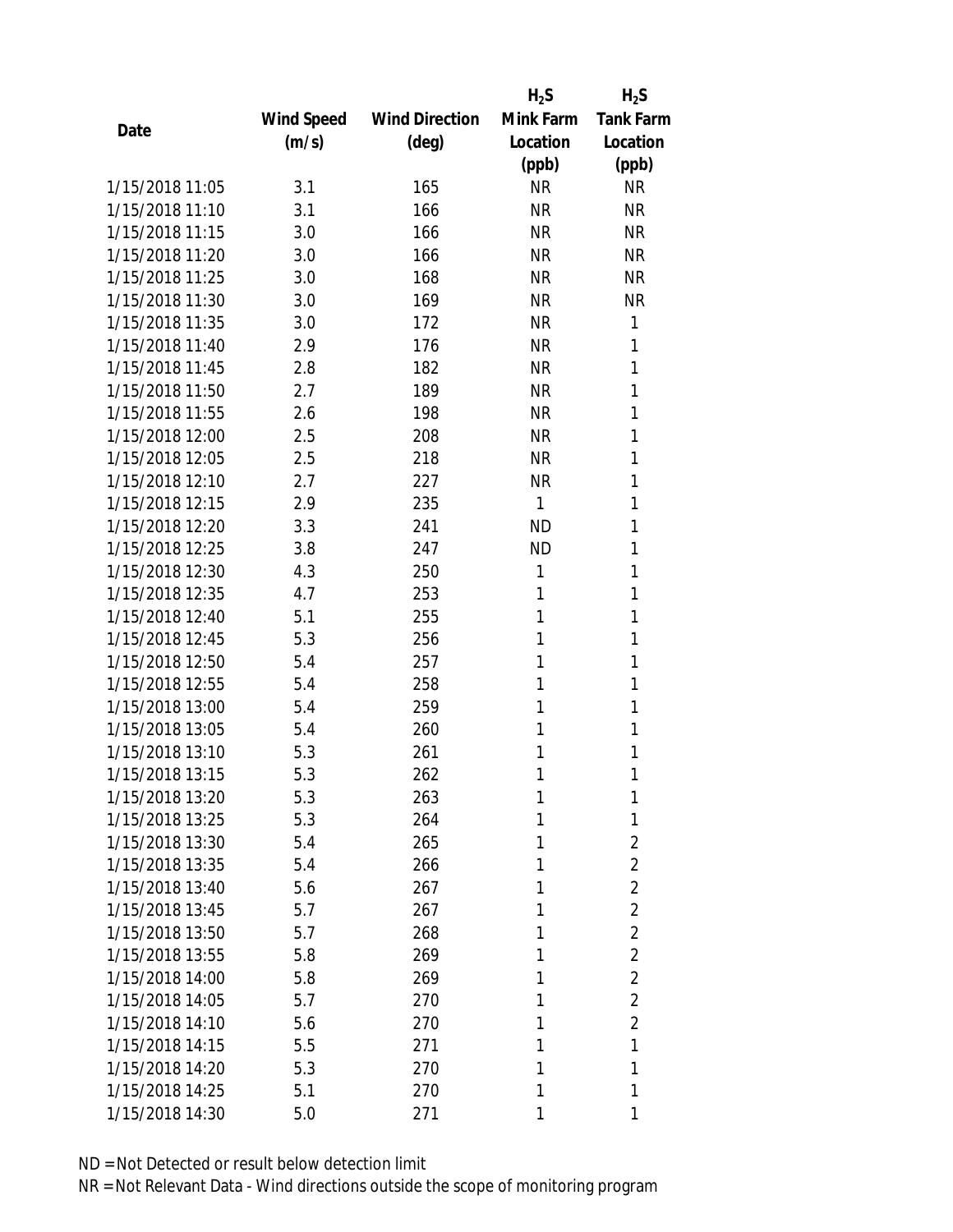|                 |            |                       | $H_2S$         | $H_2S$           |
|-----------------|------------|-----------------------|----------------|------------------|
|                 | Wind Speed | <b>Wind Direction</b> | Mink Farm      | <b>Tank Farm</b> |
| Date            | (m/s)      | $(\text{deg})$        | Location       | Location         |
|                 |            |                       | (ppb)          | (ppb)            |
| 1/15/2018 14:35 | 4.8        | 271                   | 1              | 1                |
| 1/15/2018 14:40 | 4.7        | 271                   | 1              | 1                |
| 1/15/2018 14:45 | 4.6        | 270                   | 1              | 1                |
| 1/15/2018 14:50 | 4.6        | 270                   | 1              | 1                |
| 1/15/2018 14:55 | 4.6        | 269                   | 1              | 1                |
| 1/15/2018 15:00 | 4.7        | 268                   | 1              | 1                |
| 1/15/2018 15:05 | 4.8        | 267                   | 1              | 1                |
| 1/15/2018 15:10 | 4.9        | 267                   | 1              | 1                |
| 1/15/2018 15:15 | 5.0        | 267                   | 1              | 1                |
| 1/15/2018 15:20 | 5.0        | 267                   | 1              | 1                |
| 1/15/2018 15:25 | 5.0        | 267                   | 1              | 1                |
| 1/15/2018 15:30 | 5.0        | 266                   | 1              | 1                |
| 1/15/2018 15:35 | 5.0        | 266                   | 2              | 1                |
| 1/15/2018 15:40 | 5.0        | 266                   | $\overline{2}$ | 1                |
| 1/15/2018 15:45 | 5.0        | 265                   | $\overline{2}$ | 1                |
| 1/15/2018 15:50 | 5.1        | 264                   | $\overline{2}$ | 1                |
| 1/15/2018 15:55 | 5.1        | 264                   | $\overline{2}$ | 1                |
| 1/15/2018 16:00 | 5.1        | 264                   | 1              | 1                |
| 1/15/2018 16:05 | 5.0        | 265                   | 1              | 1                |
| 1/15/2018 16:10 | 4.9        | 266                   | 1              | 1                |
| 1/15/2018 16:15 | 4.9        | 266                   | 1              | 1                |
| 1/15/2018 16:20 | 4.8        | 267                   | 1              | 1                |
| 1/15/2018 16:25 | 4.8        | 267                   | 1              | 1                |
| 1/15/2018 16:30 | 4.8        | 267                   | 1              | 1                |
| 1/15/2018 16:35 | 4.8        | 267                   | 1              | 1                |
| 1/15/2018 16:40 | 4.8        | 267                   | 1              | 1                |
| 1/15/2018 16:45 | 4.9        | 268                   | 1              | 1                |
| 1/15/2018 16:50 | 4.9        | 269                   | 1              | 1                |
| 1/15/2018 16:55 | 5.0        | 270                   | 1              | 1                |
| 1/15/2018 17:00 | 5.1        | 270                   | 1              | 1                |
| 1/15/2018 17:05 | 5.1        | 270                   | 1              | 1                |
| 1/15/2018 17:10 | 5.3        | 271                   | 1              | 1                |
| 1/15/2018 17:15 | 5.3        | 271                   | 1              | 1                |
| 1/15/2018 17:20 | 5.4        | 271                   | 1              | 1                |
| 1/15/2018 17:25 | 5.5        | 271                   | 1              | 1                |
| 1/15/2018 17:30 | 5.6        | 271                   | 1              | 1                |
| 1/15/2018 17:35 | 5.6        | 271                   | 1              | 1                |
| 1/15/2018 17:40 | 5.6        | 270                   | 1              | 1                |
| 1/15/2018 17:45 | 5.6        | 269                   | 1              | 1                |
| 1/15/2018 17:50 | 5.7        | 268                   | 1              | 1                |
| 1/15/2018 17:55 | 5.6        | 267                   | 1              | 1                |
| 1/15/2018 18:00 | 5.5        | 266                   |                | 1                |
|                 |            |                       |                |                  |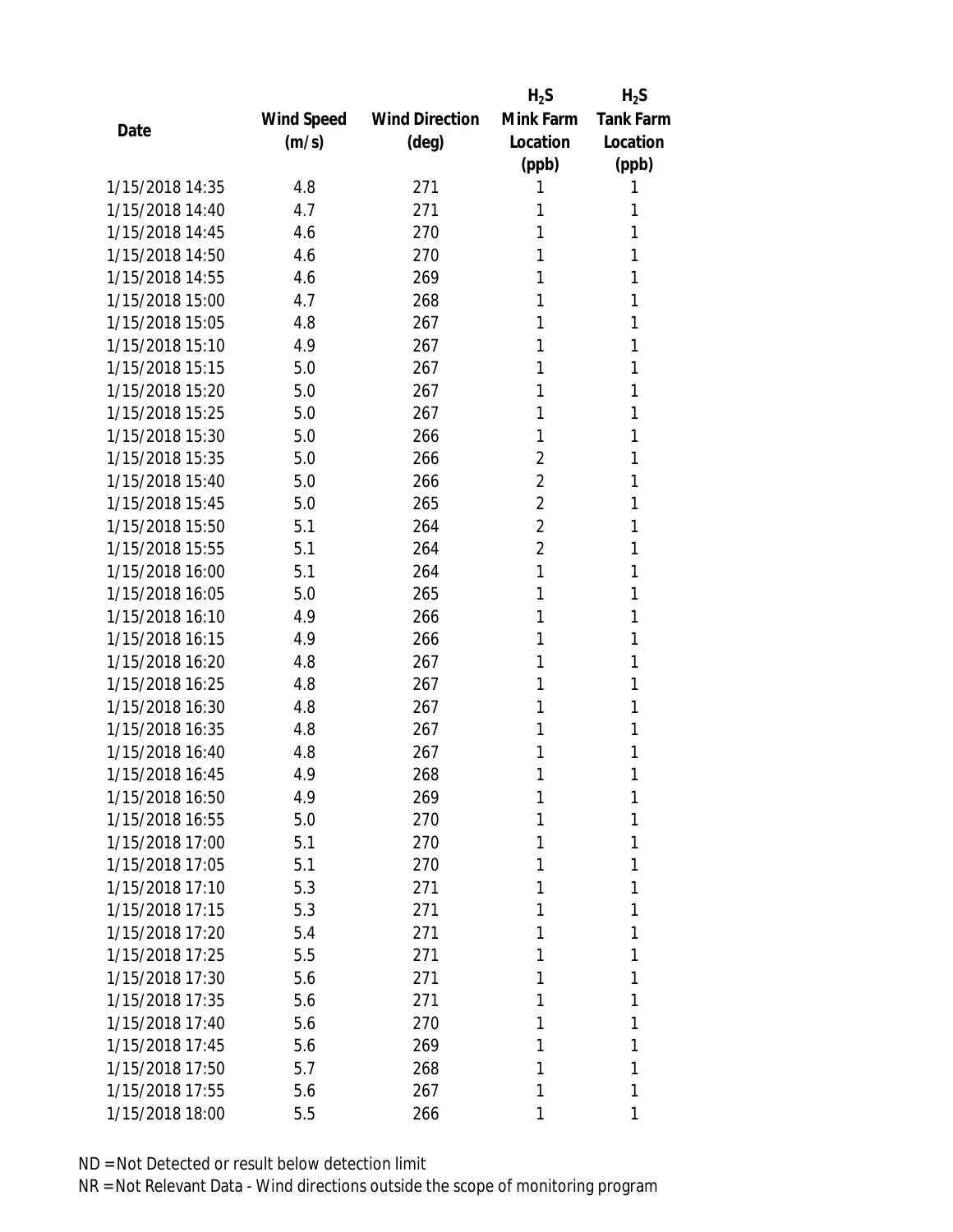|                 |            |                       | $H_2S$    | $H_2S$           |
|-----------------|------------|-----------------------|-----------|------------------|
|                 | Wind Speed | <b>Wind Direction</b> | Mink Farm | <b>Tank Farm</b> |
| Date            | (m/s)      | $(\text{deg})$        | Location  | Location         |
|                 |            |                       | (ppb)     | (ppb)            |
| 1/15/2018 18:05 | 5.5        | 265                   | 1         | 1                |
| 1/15/2018 18:10 | 5.4        | 264                   | 1         | 1                |
| 1/15/2018 18:15 | 5.4        | 263                   | 1         | 1                |
| 1/15/2018 18:20 | 5.4        | 262                   | 1         | 1                |
| 1/15/2018 18:25 | 5.4        | 261                   | 1         | 1                |
| 1/15/2018 18:30 | 5.6        | 259                   | 1         | 2                |
| 1/15/2018 18:35 | 5.7        | 258                   | 1         | $\overline{2}$   |
| 1/15/2018 18:40 | 5.8        | 256                   | 1         | $\overline{2}$   |
| 1/15/2018 18:45 | 5.9        | 255                   | 1         | $\overline{2}$   |
| 1/15/2018 18:50 | 5.9        | 254                   | 1         | 1                |
| 1/15/2018 18:55 | 6.0        | 254                   | 1         | 1                |
| 1/15/2018 19:00 | 6.0        | 254                   | 1         | 1                |
| 1/15/2018 19:05 | 5.9        | 254                   | 1         | 1                |
| 1/15/2018 19:10 | 5.9        | 254                   | 1         | 1                |
| 1/15/2018 19:15 | 5.8        | 255                   | 1         | 1                |
| 1/15/2018 19:20 | 5.7        | 255                   | 1         | 1                |
| 1/15/2018 19:25 | 5.6        | 255                   | 1         | 1                |
| 1/15/2018 19:30 | 5.6        | 256                   | 1         | 1                |
| 1/15/2018 19:35 | 5.5        | 257                   | 1         | 1                |
| 1/15/2018 19:40 | 5.5        | 258                   | 1         | 1                |
| 1/15/2018 19:45 | 5.6        | 259                   | 1         | 1                |
| 1/15/2018 19:50 | 5.6        | 259                   | 1         | 1                |
| 1/15/2018 19:55 | 5.6        | 259                   | 1         | 1                |
| 1/15/2018 20:00 | 5.5        | 259                   | 1         | 1                |
| 1/15/2018 20:05 | 5.5        | 259                   | 1         | 1                |
| 1/15/2018 20:10 | 5.4        | 259                   | 1         | 1                |
| 1/15/2018 20:15 | 5.3        | 259                   | 1         | 1                |
| 1/15/2018 20:20 | 5.3        | 259                   | 1         | 1                |
| 1/15/2018 20:25 | 5.2        | 260                   | 1         | 1                |
| 1/15/2018 20:30 | 5.2        | 261                   | 1         | 1                |
| 1/15/2018 20:35 | 5.2        | 261                   | 1         | 1                |
| 1/15/2018 20:40 | 5.1        | 261                   | 1         | 1                |
| 1/15/2018 20:45 | 5.1        | 262                   | 1         | 1                |
| 1/15/2018 20:50 | 4.9        | 261                   | 1         | 1                |
| 1/15/2018 20:55 | 4.8        | 261                   | 1         | 1                |
| 1/15/2018 21:00 | 4.7        | 259                   | 1         | 1                |
| 1/15/2018 21:05 | 4.6        | 257                   | 1         | 1                |
| 1/15/2018 21:10 | 4.6        | 255                   | 1         | 1                |
| 1/15/2018 21:15 | 4.5        | 253                   | 1         | 1                |
| 1/15/2018 21:20 | 4.6        | 251                   | ND        | 1                |
| 1/15/2018 21:25 | 4.7        | 249                   | ND        | 1                |
| 1/15/2018 21:30 | 4.8        | 247                   | ND        | 1                |
|                 |            |                       |           |                  |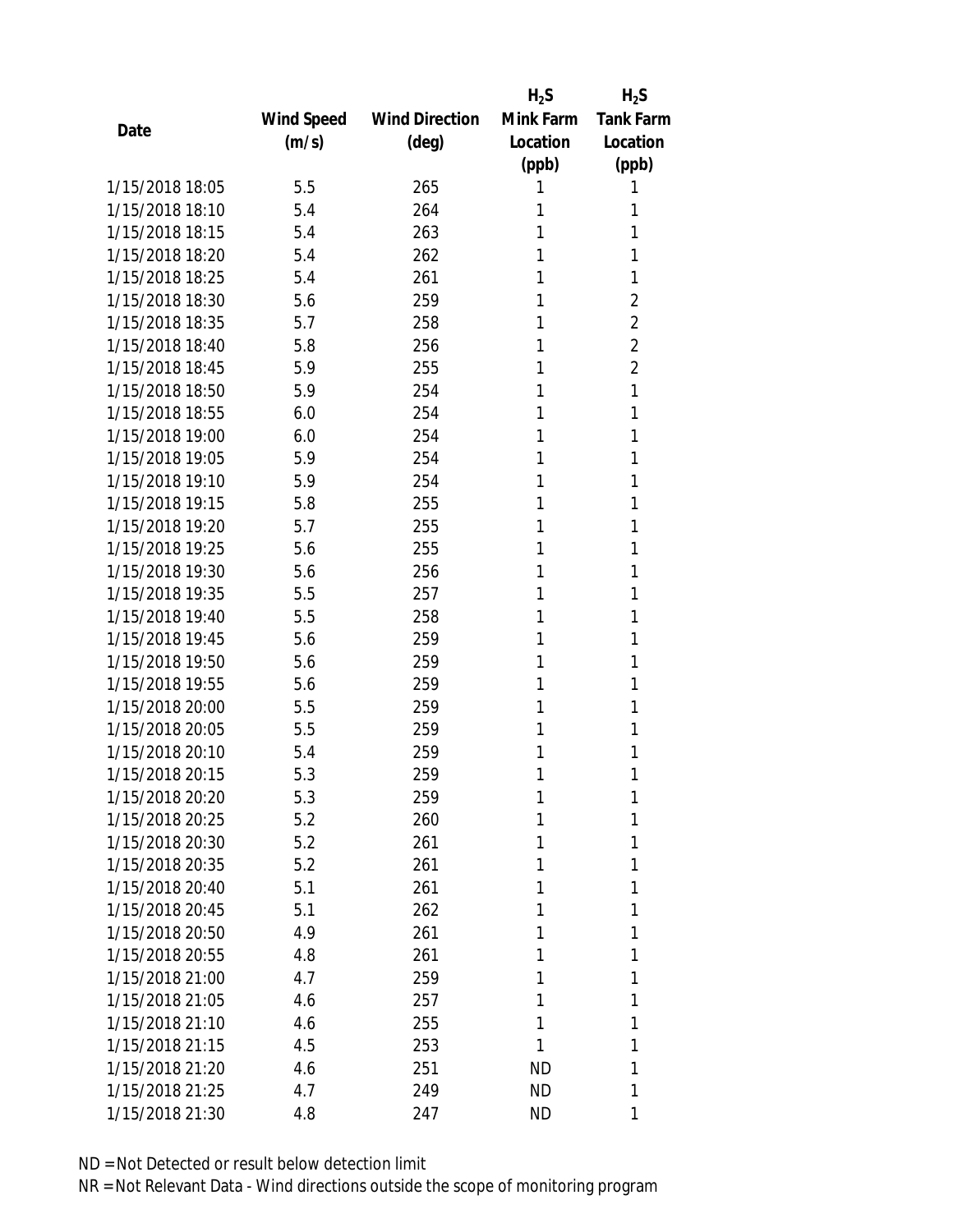|                 |            |                       | $H_2S$    | $H_2S$           |
|-----------------|------------|-----------------------|-----------|------------------|
|                 | Wind Speed | <b>Wind Direction</b> | Mink Farm | <b>Tank Farm</b> |
| Date            | (m/s)      | $(\text{deg})$        | Location  | Location         |
|                 |            |                       | (ppb)     | (ppb)            |
| 1/15/2018 21:35 | 4.9        | 247                   | <b>ND</b> | 1                |
| 1/15/2018 21:40 | 5.0        | 246                   | <b>ND</b> | 1                |
| 1/15/2018 21:45 | 5.2        | 247                   | <b>ND</b> | 1                |
| 1/15/2018 21:50 | 5.2        | 247                   | <b>ND</b> | 1                |
| 1/15/2018 21:55 | 5.3        | 247                   | <b>ND</b> | 1                |
| 1/15/2018 22:00 | 5.4        | 247                   | <b>ND</b> | 1                |
| 1/15/2018 22:05 | 5.5        | 247                   | <b>ND</b> | 1                |
| 1/15/2018 22:10 | 5.6        | 246                   | <b>ND</b> | 1                |
| 1/15/2018 22:15 | 5.6        | 246                   | <b>ND</b> | 1                |
| 1/15/2018 22:20 | 5.8        | 246                   | 1         | 1                |
| 1/15/2018 22:25 | 5.9        | 246                   | 1         | 1                |
| 1/15/2018 22:30 | 6.0        | 246                   | 1         | 1                |
| 1/15/2018 22:35 | 6.1        | 247                   | 1         | 1                |
| 1/15/2018 22:40 | 6.1        | 247                   | 1         | 1                |
| 1/15/2018 22:45 | 6.1        | 248                   | 1         | 1                |
| 1/15/2018 22:50 | 6.1        | 248                   | 1         | 1                |
| 1/15/2018 22:55 | 6.0        | 248                   | 1         | 1                |
| 1/15/2018 23:00 | 6.0        | 248                   | 1         | 1                |
| 1/15/2018 23:05 | 5.9        | 248                   | 1         | 1                |
| 1/15/2018 23:10 | 5.9        | 248                   | 1         | 1                |
| 1/15/2018 23:15 | 5.9        | 248                   | 1         | 1                |
| 1/15/2018 23:20 | 5.8        | 249                   | 1         | 1                |
| 1/15/2018 23:25 | 5.7        | 250                   | 1         | 1                |
| 1/15/2018 23:30 | 5.6        | 251                   | 1         | 1                |
| 1/15/2018 23:35 | 5.5        | 251                   | 1         | 1                |
| 1/15/2018 23:40 | 5.3        | 252                   | 1         | 1                |
| 1/15/2018 23:45 | 5.2        | 252                   | 1         | 1                |
| 1/15/2018 23:50 | 5.1        | 251                   | 1         | 1                |
| 1/15/2018 23:55 | 5.0        | 251                   | 1         | 1                |
| 1/15/2018 24:00 | 4.9        | 251                   | 1         | 1                |
| 1/16/2018 00:05 | 4.9        | 250                   | 1         | 1                |
| 1/16/2018 00:10 | 4.9        | 250                   | 1         | 1                |
| 1/16/2018 00:15 | 4.9        | 249                   | 1         | 1                |
| 1/16/2018 00:20 | 4.9        | 249                   | ND        | 1                |
| 1/16/2018 00:25 | 5.0        | 249                   | <b>ND</b> | 1                |
| 1/16/2018 00:30 | 5.0        | 249                   | ND        | 1                |
| 1/16/2018 00:35 | 5.0        | 249                   | ND        | 1                |
| 1/16/2018 00:40 | 5.0        | 249                   | ND        | 1                |
| 1/16/2018 00:45 | 5.0        | 250                   | <b>ND</b> | 1                |
| 1/16/2018 00:50 | 5.0        | 251                   | ND        | 1                |
| 1/16/2018 00:55 | 4.9        | 252                   | ND        | 1                |
| 1/16/2018 01:00 | 5.0        | 253                   | ND        | 1                |
|                 |            |                       |           |                  |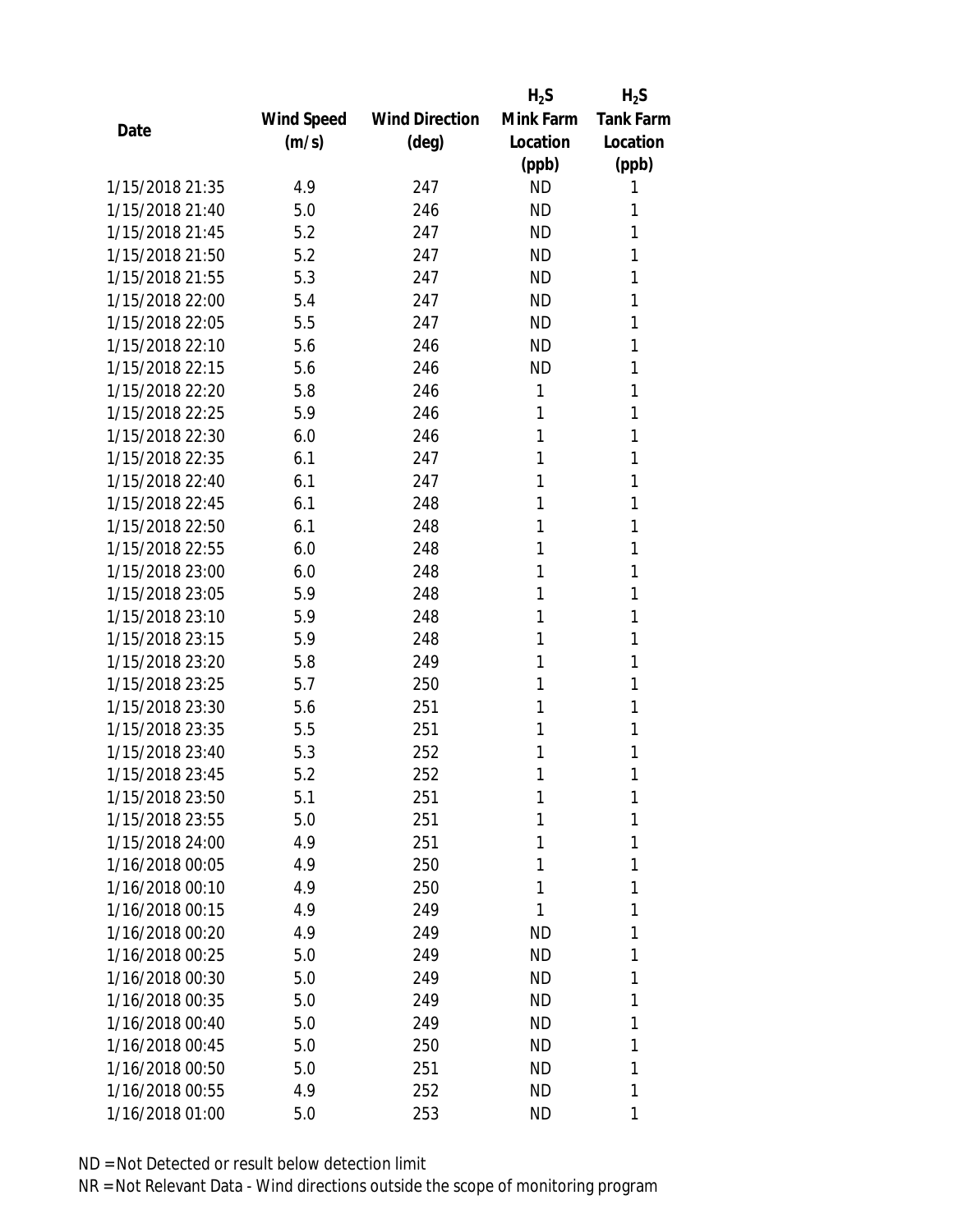|                 |                   |                       | $H_2S$    | $H_2S$           |
|-----------------|-------------------|-----------------------|-----------|------------------|
|                 | <b>Wind Speed</b> | <b>Wind Direction</b> | Mink Farm | <b>Tank Farm</b> |
| Date            | (m/s)             | $(\text{deg})$        | Location  | Location         |
|                 |                   |                       | (ppb)     | (ppb)            |
| 1/16/2018 01:05 | 5.0               | 253                   | <b>ND</b> | 1                |
| 1/16/2018 01:10 | 4.9               | 254                   | <b>ND</b> | 1                |
| 1/16/2018 01:15 | 5.0               | 254                   | 1         | 1                |
| 1/16/2018 01:20 | 5.0               | 254                   | 1         | 1                |
| 1/16/2018 01:25 | 4.9               | 253                   | 1         | 1                |
| 1/16/2018 01:30 | 4.9               | 253                   | 1         | 1                |
| 1/16/2018 01:35 | 4.9               | 254                   | 1         | 1                |
| 1/16/2018 01:40 | 4.9               | 255                   | 1         | 1                |
| 1/16/2018 01:45 | 4.8               | 257                   | 1         | 1                |
| 1/16/2018 01:50 | 4.8               | 258                   | 1         | $\overline{2}$   |
| 1/16/2018 01:55 | 4.8               | 260                   | 1         | $\overline{2}$   |
| 1/16/2018 02:00 | 4.7               | 260                   | 1         | $\overline{2}$   |
| 1/16/2018 02:05 | 4.7               | 260                   | <b>ND</b> | $\overline{2}$   |
| 1/16/2018 02:10 | 4.7               | 259                   | <b>ND</b> | $\overline{2}$   |
| 1/16/2018 02:15 | 4.7               | 259                   | <b>ND</b> | $\overline{2}$   |
| 1/16/2018 02:20 | 4.7               | 257                   | 1         | $\overline{2}$   |
| 1/16/2018 02:25 | 4.7               | 256                   | 1         | $\overline{2}$   |
| 1/16/2018 02:30 | 4.6               | 255                   | 1         | $\overline{2}$   |
| 1/16/2018 02:35 | 4.6               | 254                   | 1         | $\overline{2}$   |
| 1/16/2018 02:40 | 4.5               | 253                   | 1         | 1                |
| 1/16/2018 02:45 | 4.4               | 252                   | 1         | 1                |
| 1/16/2018 02:50 | 4.3               | 252                   | 1         | 1                |
| 1/16/2018 02:55 | 4.2               | 252                   | 1         | 1                |
| 1/16/2018 03:00 | 4.1               | 252                   | 1         | 1                |
| 1/16/2018 03:05 | 4.1               | 253                   | 1         | 1                |
| 1/16/2018 03:10 | 4.1               | 253                   | <b>ND</b> | 1                |
| 1/16/2018 03:15 | 4.2               | 254                   | <b>ND</b> | 1                |
| 1/16/2018 03:20 | 4.3               | 255                   | ND        | 1                |
| 1/16/2018 03:25 | 4.4               | 254                   | <b>ND</b> | 1                |
| 1/16/2018 03:30 | 4.5               | 253                   | ND        | 1                |
| 1/16/2018 03:35 | 4.6               | 253                   | 1         | 1                |
| 1/16/2018 03:40 | 4.6               | 251                   | 1         | 1                |
| 1/16/2018 03:45 | 4.7               | 250                   | 1         | 1                |
| 1/16/2018 03:50 | 4.6               | 248                   | 1         | 1                |
| 1/16/2018 03:55 | 4.6               | 247                   | 1         | 1                |
| 1/16/2018 04:00 | 4.4               | 246                   | 1         | 1                |
| 1/16/2018 04:05 | 4.3               | 245                   | 1         | 1                |
| 1/16/2018 04:10 | 4.3               | 245                   | 1         | 1                |
| 1/16/2018 04:15 | 4.2               | 247                   | 1         | 1                |
| 1/16/2018 04:20 | 4.1               | 249                   | 1         | 1                |
| 1/16/2018 04:25 | 4.1               | 251                   | 1         | 1                |
| 1/16/2018 04:30 | 4.2               | 253                   | 1         | 1                |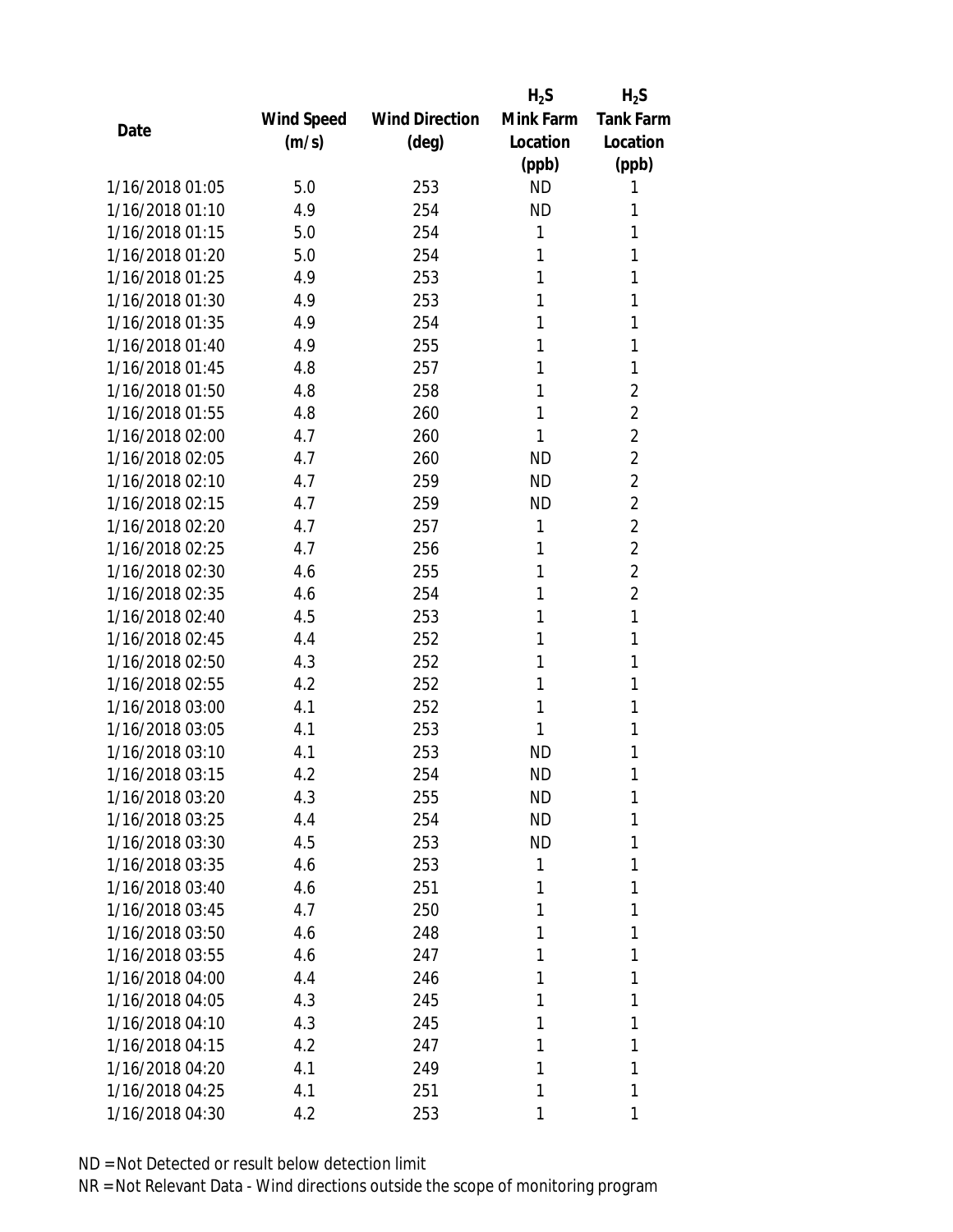|                 |            |                       | $H_2S$    | $H_2S$           |
|-----------------|------------|-----------------------|-----------|------------------|
|                 | Wind Speed | <b>Wind Direction</b> | Mink Farm | <b>Tank Farm</b> |
| Date            | (m/s)      | $(\text{deg})$        | Location  | Location         |
|                 |            |                       | (ppb)     | (ppb)            |
| 1/16/2018 04:35 | 4.2        | 256                   | 1         | 1                |
| 1/16/2018 04:40 | 4.3        | 258                   | 1         | 1                |
| 1/16/2018 04:45 | 4.3        | 259                   | 1         | 1                |
| 1/16/2018 04:50 | 4.3        | 260                   | 1         | 1                |
| 1/16/2018 04:55 | 4.4        | 261                   | 1         | 1                |
| 1/16/2018 05:00 | 4.4        | 262                   | 1         | 1                |
| 1/16/2018 05:05 | 4.4        | 263                   | 1         | 1                |
| 1/16/2018 05:10 | 4.4        | 264                   | 1         | 1                |
| 1/16/2018 05:15 | 4.4        | 265                   | 1         | 1                |
| 1/16/2018 05:20 | 4.3        | 265                   | 1         | 1                |
| 1/16/2018 05:25 | 4.2        | 265                   | 1         | 1                |
| 1/16/2018 05:30 | 4.0        | 265                   | 1         | 1                |
| 1/16/2018 05:35 | 3.9        | 264                   | 1         | 1                |
| 1/16/2018 05:40 | 3.9        | 264                   | 1         | 1                |
| 1/16/2018 05:45 | 3.9        | 263                   | 1         | $\overline{2}$   |
| 1/16/2018 05:50 | 3.9        | 262                   | 1         | $\overline{2}$   |
| 1/16/2018 05:55 | 3.9        | 261                   | 1         | $\overline{2}$   |
| 1/16/2018 06:00 | 3.9        | 260                   | 1         | $\overline{2}$   |
| 1/16/2018 06:05 | 3.9        | 259                   | 1         | $\overline{2}$   |
| 1/16/2018 06:10 | 3.8        | 257                   | 1         | $\overline{2}$   |
| 1/16/2018 06:15 | 3.8        | 256                   | 1         | 1                |
| 1/16/2018 06:20 | 3.7        | 255                   | 1         | 1                |
| 1/16/2018 06:25 | 3.6        | 255                   | 1         | 1                |
| 1/16/2018 06:30 | 3.6        | 254                   | 1         | 1                |
| 1/16/2018 06:35 | 3.5        | 254                   | 1         | 1                |
| 1/16/2018 06:40 | 3.5        | 255                   | 1         | 1                |
| 1/16/2018 06:45 | 3.4        | 256                   | 1         | 1                |
| 1/16/2018 06:50 | 3.4        | 258                   | 1         | 1                |
| 1/16/2018 06:55 | 3.4        | 259                   | <b>ND</b> | $\overline{2}$   |
| 1/16/2018 07:00 | 3.4        | 260                   | ND        | $\overline{2}$   |
| 1/16/2018 07:05 | 3.3        | 261                   | <b>ND</b> | $\overline{2}$   |
| 1/16/2018 07:10 | 3.3        | 261                   | 1         | $\overline{2}$   |
| 1/16/2018 07:15 | 3.3        | 261                   | 1         | $\overline{2}$   |
| 1/16/2018 07:20 | 3.3        | 260                   | 1         | 1                |
| 1/16/2018 07:25 | 3.3        | 258                   | 1         | 1                |
| 1/16/2018 07:30 | 3.3        | 257                   | 1         | 1                |
| 1/16/2018 07:35 | 3.3        | 256                   | 1         | 1                |
| 1/16/2018 07:40 | 3.4        | 255                   | 1         | 1                |
| 1/16/2018 07:45 | 3.4        | 254                   | 1         | 1                |
| 1/16/2018 07:50 | 3.3        | 254                   | 1         | 1                |
| 1/16/2018 07:55 | 3.3        | 254                   | 1         | 1                |
| 1/16/2018 08:00 | 3.3        | 253                   | 1         | 1                |
|                 |            |                       |           |                  |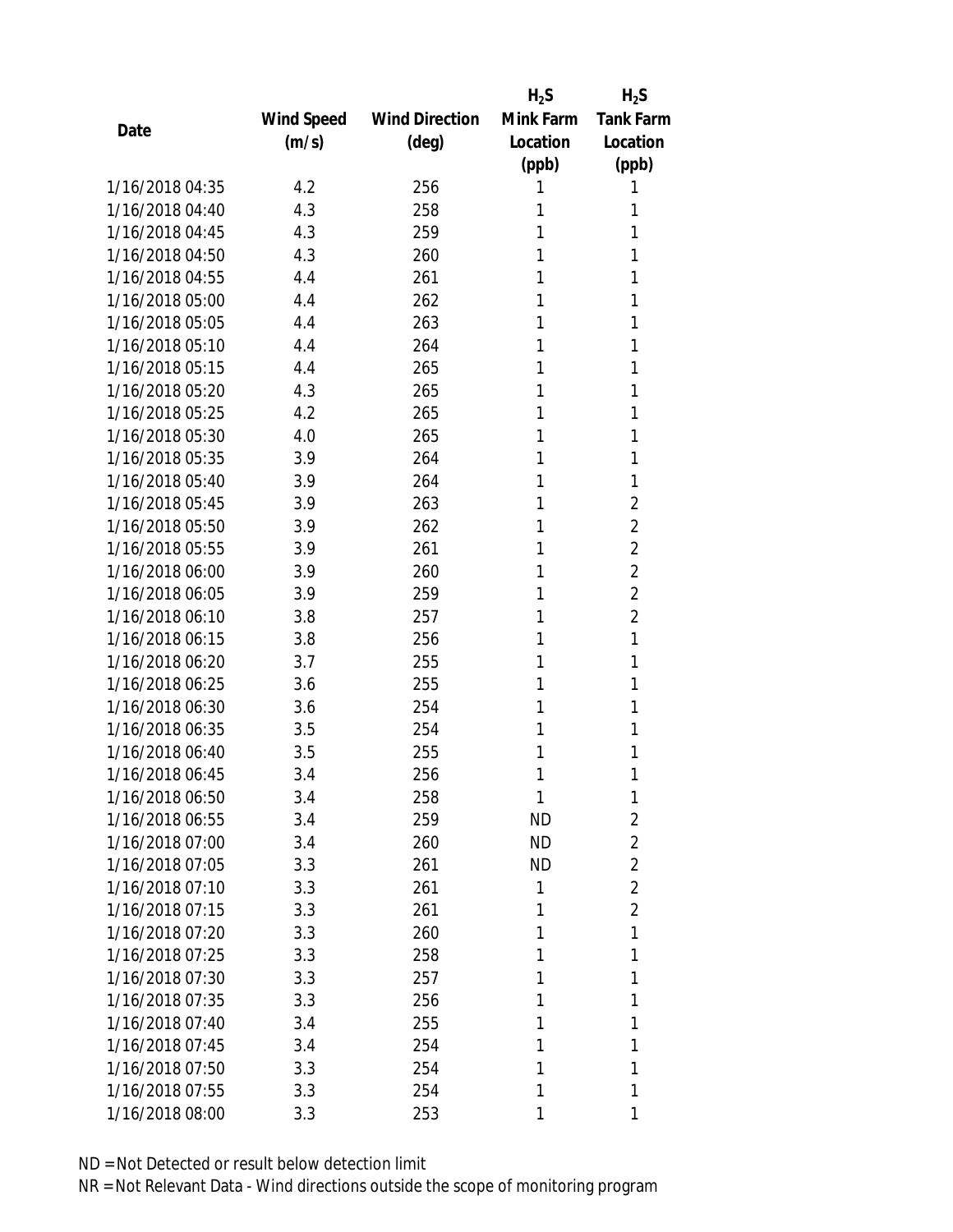|                 |            |                       | $H_2S$    | $H_2S$           |
|-----------------|------------|-----------------------|-----------|------------------|
|                 | Wind Speed | <b>Wind Direction</b> | Mink Farm | <b>Tank Farm</b> |
| Date            | (m/s)      | $(\text{deg})$        | Location  | Location         |
|                 |            |                       | (ppb)     | (ppb)            |
| 1/16/2018 08:05 | 3.3        | 253                   | 1         | 1                |
| 1/16/2018 08:10 | 3.2        | 253                   | 1         | 2                |
| 1/16/2018 08:15 | 3.3        | 252                   | 1         | $\overline{2}$   |
| 1/16/2018 08:20 | 3.3        | 252                   | 1         | $\overline{2}$   |
| 1/16/2018 08:25 | 3.3        | 251                   | 1         | $\overline{2}$   |
| 1/16/2018 08:30 | 3.4        | 250                   | 1         | $\overline{2}$   |
| 1/16/2018 08:35 | 3.4        | 250                   | 1         | $\overline{2}$   |
| 1/16/2018 08:40 | 3.5        | 249                   | 1         | $\overline{2}$   |
| 1/16/2018 08:45 | 3.6        | 248                   | 1         | $\overline{2}$   |
| 1/16/2018 08:50 | 3.8        | 249                   | 1         | $\overline{2}$   |
| 1/16/2018 08:55 | 3.9        | 249                   | 1         | $\overline{2}$   |
| 1/16/2018 09:00 | 4.1        | 249                   | 1         | $\overline{2}$   |
| 1/16/2018 09:05 | 4.1        | 250                   | <b>ND</b> | $\overline{2}$   |
| 1/16/2018 09:10 | 4.1        | 250                   | <b>ND</b> | $\overline{2}$   |
| 1/16/2018 09:15 | 4.1        | 251                   | <b>ND</b> | $\overline{2}$   |
| 1/16/2018 09:20 | 4.0        | 252                   | <b>ND</b> | $\overline{2}$   |
| 1/16/2018 09:25 | 3.8        | 252                   | 1         | $\overline{2}$   |
| 1/16/2018 09:30 | 3.7        | 253                   | 1         | $\overline{2}$   |
| 1/16/2018 09:35 | 3.6        | 253                   | 1         | $\overline{2}$   |
| 1/16/2018 09:40 | 3.6        | 254                   | 1         | $\overline{2}$   |
| 1/16/2018 09:45 | 3.6        | 255                   | 1         | $\overline{2}$   |
| 1/16/2018 09:50 | 3.6        | 255                   | 1         | $\overline{2}$   |
| 1/16/2018 09:55 | 3.6        | 255                   | 1         | $\overline{2}$   |
| 1/16/2018 10:00 | 3.7        | 255                   | 1         | $\overline{2}$   |
| 1/16/2018 10:05 | 3.7        | 255                   | 1         | $\overline{2}$   |
| 1/16/2018 10:10 | 3.6        | 255                   | 1         | $\overline{2}$   |
| 1/16/2018 10:15 | 3.6        | 255                   | 1         | 1                |
| 1/16/2018 10:20 | 3.5        | 255                   | 1         | 1                |
| 1/16/2018 10:25 | 3.5        | 255                   | 1         | 1                |
| 1/16/2018 10:30 | 3.5        | 255                   | 1         | 1                |
| 1/16/2018 10:35 | 3.5        | 255                   | 1         | 1                |
| 1/16/2018 10:40 | 3.5        | 256                   | 1         | 1                |
| 1/16/2018 10:45 | 3.5        | 256                   | 1         | 1                |
| 1/16/2018 10:50 | 3.5        | 258                   | 1         | 1                |
| 1/16/2018 10:55 | 3.4        | 259                   | 1         | 1                |
| 1/16/2018 11:00 | 3.4        | 261                   | 1         | 1                |
| 1/16/2018 11:05 | 3.4        | 262                   | 1         | 1                |
| 1/16/2018 11:10 | 3.5        | 263                   | 1         | 1                |
| 1/16/2018 11:15 | 3.5        | 264                   | 1         | 1                |
| 1/16/2018 11:20 | 3.6        | 263                   | 1         | 1                |
| 1/16/2018 11:25 | 3.7        | 263                   | 1         | 1                |
| 1/16/2018 11:30 | 3.8        | 262                   | 1         | 1                |
|                 |            |                       |           |                  |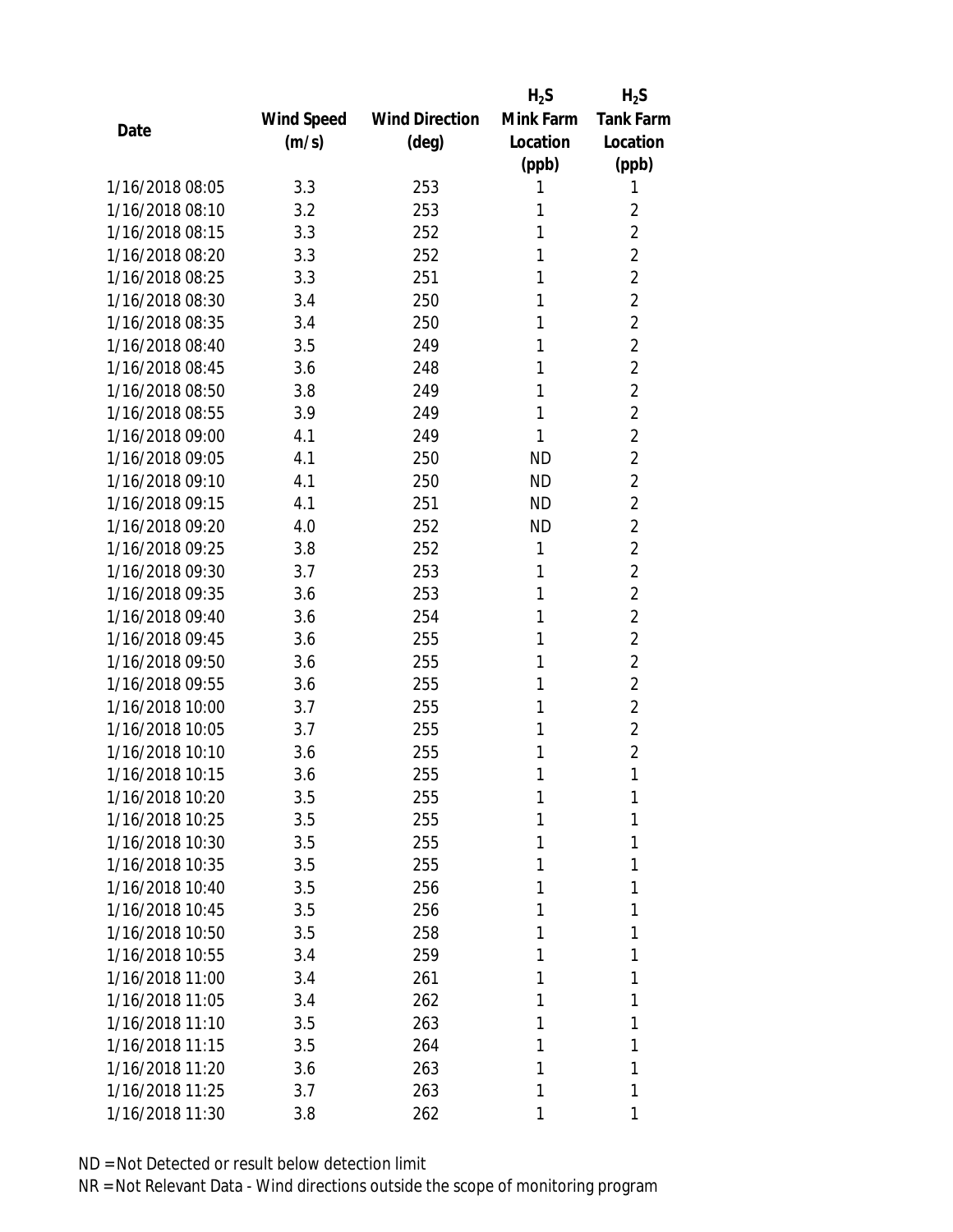|                 |            |                       | $H_2S$    | $H_2S$           |
|-----------------|------------|-----------------------|-----------|------------------|
|                 | Wind Speed | <b>Wind Direction</b> | Mink Farm | <b>Tank Farm</b> |
| Date            | (m/s)      | $(\text{deg})$        | Location  | Location         |
|                 |            |                       | (ppb)     | (ppb)            |
| 1/16/2018 11:35 | 3.8        | 262                   | 1         | 1                |
| 1/16/2018 11:40 | 3.8        | 261                   | 1         | 1                |
| 1/16/2018 11:45 | 3.8        | 261                   | 1         | 1                |
| 1/16/2018 11:50 | 3.8        | 261                   | 1         | 1                |
| 1/16/2018 11:55 | 3.7        | 262                   | 1         | 1                |
| 1/16/2018 12:00 | 3.6        | 263                   | 1         | 1                |
| 1/16/2018 12:05 | 3.6        | 265                   | 1         | 1                |
| 1/16/2018 12:10 | 3.5        | 268                   | 1         | 1                |
| 1/16/2018 12:15 | 3.5        | 272                   | 1         | 1                |
| 1/16/2018 12:20 | 3.5        | 276                   | 1         | <b>NR</b>        |
| 1/16/2018 12:25 | 3.5        | 278                   | 1         | <b>NR</b>        |
| 1/16/2018 12:30 | 3.5        | 281                   | 1         | <b>NR</b>        |
| 1/16/2018 12:35 | 3.5        | 282                   | 1         | <b>NR</b>        |
| 1/16/2018 12:40 | 3.5        | 284                   | 1         | <b>NR</b>        |
| 1/16/2018 12:45 | 3.6        | 286                   | 1         | <b>NR</b>        |
| 1/16/2018 12:50 | 3.6        | 288                   | 1         | <b>NR</b>        |
| 1/16/2018 12:55 | 3.6        | 292                   | 1         | <b>NR</b>        |
| 1/16/2018 13:00 | 3.6        | 296                   | 1         | <b>NR</b>        |
| 1/16/2018 13:05 | 3.6        | 301                   | 1         | <b>NR</b>        |
| 1/16/2018 13:10 | 3.6        | 306                   | 1         | <b>NR</b>        |
| 1/16/2018 13:15 | 3.5        | 309                   | 1         | <b>NR</b>        |
| 1/16/2018 13:20 | 3.5        | 312                   | 1         | <b>NR</b>        |
| 1/16/2018 13:25 | 3.5        | 312                   | 1         | <b>NR</b>        |
| 1/16/2018 13:30 | 3.5        | 312                   | 1         | <b>NR</b>        |
| 1/16/2018 13:35 | 3.5        | 310                   | 1         | <b>NR</b>        |
| 1/16/2018 13:40 | 3.5        | 307                   | 1         | <b>NR</b>        |
| 1/16/2018 13:45 | 3.5        | 303                   | 1         | <b>NR</b>        |
| 1/16/2018 13:50 | 3.5        | 300                   | 1         | ΝR               |
| 1/16/2018 13:55 | 3.6        | 297                   | 1         | <b>NR</b>        |
| 1/16/2018 14:00 | 3.6        | 296                   | 1         | <b>NR</b>        |
| 1/16/2018 14:05 | 3.6        | 296                   | 1         | <b>NR</b>        |
| 1/16/2018 14:10 | 3.7        | 296                   | 1         | <b>NR</b>        |
| 1/16/2018 14:15 | 3.7        | 296                   | 1         | <b>NR</b>        |
| 1/16/2018 14:20 | 3.6        | 295                   | 1         | <b>NR</b>        |
| 1/16/2018 14:25 | 3.6        | 294                   | 1         | <b>NR</b>        |
| 1/16/2018 14:30 | 3.6        | 291                   | 1         | <b>NR</b>        |
| 1/16/2018 14:35 | 3.6        | 288                   | 1         | <b>NR</b>        |
| 1/16/2018 14:40 | 3.6        | 286                   | 1         | <b>NR</b>        |
| 1/16/2018 14:45 | 3.6        | 283                   | <b>ND</b> | <b>NR</b>        |
| 1/16/2018 14:50 | 3.6        | 282                   | ND        | <b>NR</b>        |
| 1/16/2018 14:55 | 3.7        | 281                   | ND        | <b>NR</b>        |
| 1/16/2018 15:00 | 3.6        | 281                   | 1         | <b>NR</b>        |
|                 |            |                       |           |                  |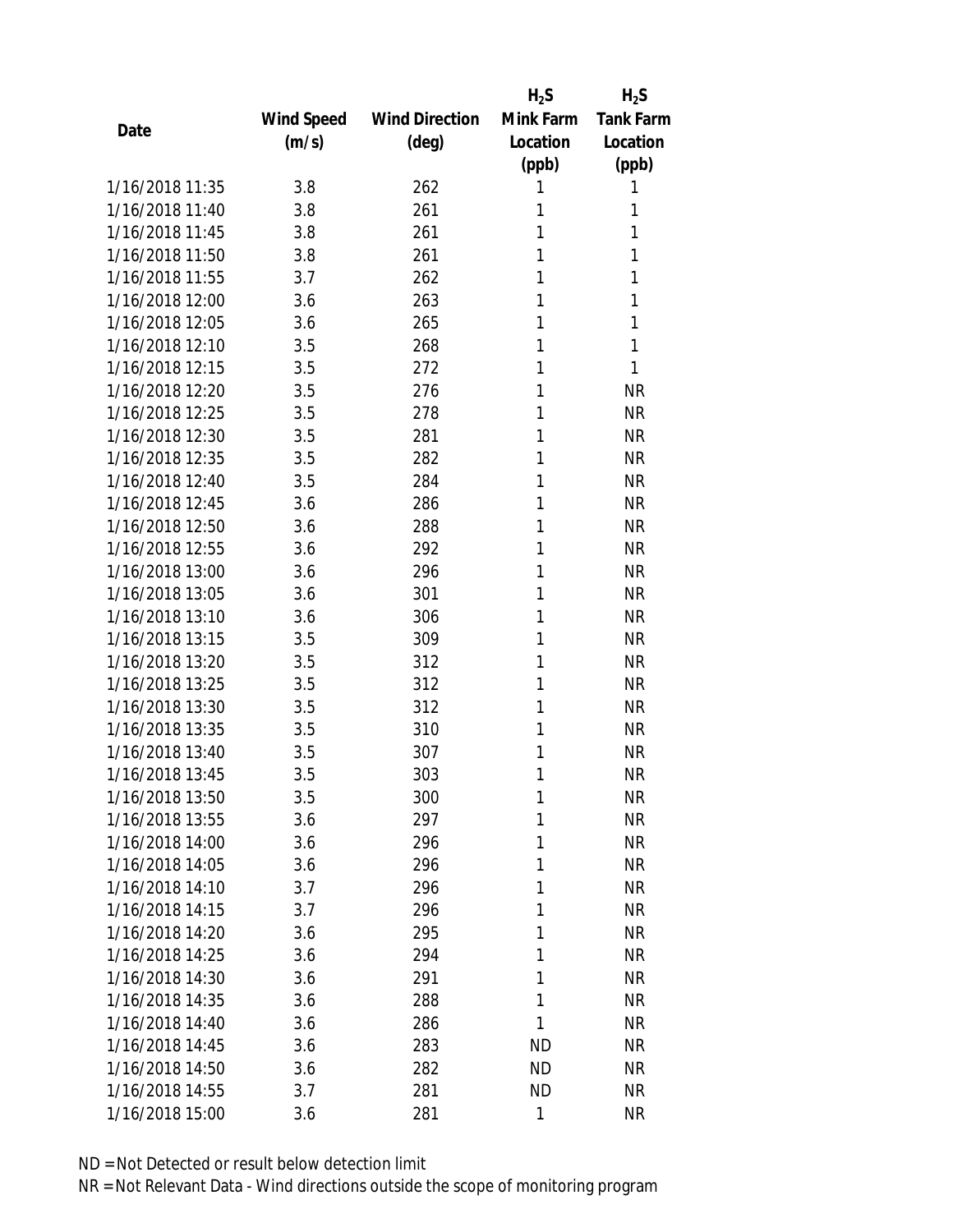|                 |            |                       | $H_2S$    | $H_2S$           |
|-----------------|------------|-----------------------|-----------|------------------|
|                 | Wind Speed | <b>Wind Direction</b> | Mink Farm | <b>Tank Farm</b> |
| Date            | (m/s)      | (deg)                 | Location  | Location         |
|                 |            |                       | (ppb)     | (ppb)            |
| 1/16/2018 15:05 | 3.6        | 282                   | 1         | <b>NR</b>        |
| 1/16/2018 15:10 | 3.6        | 282                   | 1         | <b>NR</b>        |
| 1/16/2018 15:15 | 3.6        | 284                   | 1         | <b>NR</b>        |
| 1/16/2018 15:20 | 3.6        | 286                   | 1         | <b>NR</b>        |
| 1/16/2018 15:25 | 3.6        | 288                   | 1         | <b>NR</b>        |
| 1/16/2018 15:30 | 3.6        | 290                   | 1         | <b>NR</b>        |
| 1/16/2018 15:35 | 3.6        | 292                   | 1         | <b>NR</b>        |
| 1/16/2018 15:40 | 3.7        | 294                   | 1         | <b>NR</b>        |
| 1/16/2018 15:45 | 3.7        | 296                   | 1         | <b>NR</b>        |
| 1/16/2018 15:50 | 3.7        | 299                   | 1         | <b>NR</b>        |
| 1/16/2018 15:55 | 3.7        | 301                   | 1         | <b>NR</b>        |
| 1/16/2018 16:00 | 3.6        | 302                   | 1         | <b>NR</b>        |
| 1/16/2018 16:05 | 3.6        | 303                   | 1         | <b>NR</b>        |
| 1/16/2018 16:10 | 3.6        | 304                   | 1         | <b>NR</b>        |
| 1/16/2018 16:15 | 3.7        | 303                   | 1         | <b>NR</b>        |
| 1/16/2018 16:20 | 3.7        | 300                   | 1         | <b>NR</b>        |
| 1/16/2018 16:25 | 3.8        | 298                   | 1         | <b>NR</b>        |
| 1/16/2018 16:30 | 3.8        | 295                   | 1         | <b>NR</b>        |
| 1/16/2018 16:35 | 3.9        | 293                   | 1         | <b>NR</b>        |
| 1/16/2018 16:40 | 3.9        | 291                   | 1         | <b>NR</b>        |
| 1/16/2018 16:45 | 4.0        | 291                   | 1         | <b>NR</b>        |
| 1/16/2018 16:50 | 4.0        | 293                   | 1         | <b>NR</b>        |
| 1/16/2018 16:55 | 4.0        | 294                   | 1         | <b>NR</b>        |
| 1/16/2018 17:00 | 4.0        | 296                   | 1         | <b>NR</b>        |
| 1/16/2018 17:05 | 4.0        | 298                   | 1         | <b>NR</b>        |
| 1/16/2018 17:10 | 4.0        | 300                   | 1         | <b>NR</b>        |
| 1/16/2018 17:15 | 4.0        | 301                   | 1         | <b>NR</b>        |
| 1/16/2018 17:20 | 4.0        | 301                   | 1         | <b>NR</b>        |
| 1/16/2018 17:25 | 4.0        | 302                   | 1         | <b>NR</b>        |
| 1/16/2018 17:30 | 3.9        | 302                   | 1         | <b>NR</b>        |
| 1/16/2018 17:35 | 3.9        | 302                   | 1         | <b>NR</b>        |
| 1/16/2018 17:40 | 3.9        | 302                   | 1         | <b>NR</b>        |
| 1/16/2018 17:45 | 3.9        | 302                   | 1         | <b>NR</b>        |
| 1/16/2018 17:50 | 4.0        | 303                   | 1         | <b>NR</b>        |
| 1/16/2018 17:55 | 4.0        | 304                   | 1         | <b>NR</b>        |
| 1/16/2018 18:00 | 4.0        | 305                   | 1         | <b>NR</b>        |
| 1/16/2018 18:05 | 4.0        | 306                   | 1         | <b>NR</b>        |
| 1/16/2018 18:10 | 4.0        | 308                   | 1         | <b>NR</b>        |
| 1/16/2018 18:15 | 3.9        | 310                   | 1         | NR               |
| 1/16/2018 18:20 | 3.8        | 312                   | 1         | <b>NR</b>        |
| 1/16/2018 18:25 | 3.7        | 314                   | 1         | <b>NR</b>        |
| 1/16/2018 18:30 | 3.5        | 315                   | 1         | <b>NR</b>        |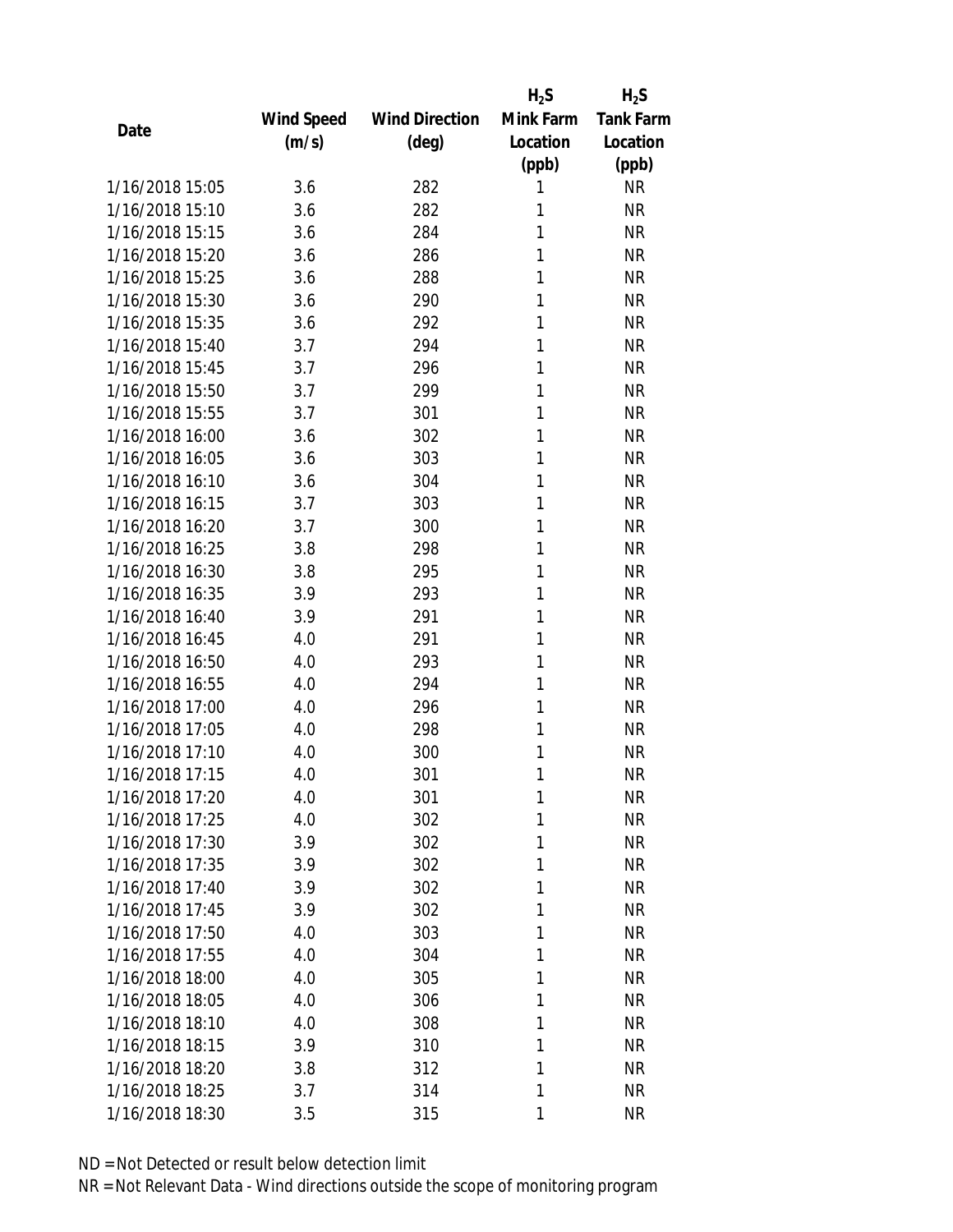|                 |            |                       | $H_2S$    | $H_2S$           |
|-----------------|------------|-----------------------|-----------|------------------|
|                 | Wind Speed | <b>Wind Direction</b> | Mink Farm | <b>Tank Farm</b> |
| Date            | (m/s)      | (deg)                 | Location  | Location         |
|                 |            |                       | (ppb)     | (ppb)            |
| 1/16/2018 18:35 | 3.5        | 316                   | 1         | <b>NR</b>        |
| 1/16/2018 18:40 | 3.5        | 317                   | 1         | <b>NR</b>        |
| 1/16/2018 18:45 | 3.5        | 317                   | 1         | <b>NR</b>        |
| 1/16/2018 18:50 | 3.6        | 317                   | 1         | <b>NR</b>        |
| 1/16/2018 18:55 | 3.7        | 317                   | 1         | <b>NR</b>        |
| 1/16/2018 19:00 | 3.7        | 317                   | 1         | <b>NR</b>        |
| 1/16/2018 19:05 | 3.8        | 317                   | 1         | <b>NR</b>        |
| 1/16/2018 19:10 | 3.9        | 318                   | 1         | <b>NR</b>        |
| 1/16/2018 19:15 | 3.9        | 319                   | 1         | <b>NR</b>        |
| 1/16/2018 19:20 | 4.0        | 321                   | 1         | <b>NR</b>        |
| 1/16/2018 19:25 | 4.0        | 322                   | <b>ND</b> | <b>NR</b>        |
| 1/16/2018 19:30 | 4.0        | 323                   | <b>ND</b> | <b>NR</b>        |
| 1/16/2018 19:35 | 4.0        | 324                   | <b>ND</b> | <b>NR</b>        |
| 1/16/2018 19:40 | 4.0        | 324                   | <b>ND</b> | <b>NR</b>        |
| 1/16/2018 19:45 | 3.9        | 324                   | <b>ND</b> | <b>NR</b>        |
| 1/16/2018 19:50 | 3.9        | 323                   | <b>ND</b> | <b>NR</b>        |
| 1/16/2018 19:55 | 3.8        | 321                   | <b>ND</b> | <b>NR</b>        |
| 1/16/2018 20:00 | 3.8        | 318                   | <b>ND</b> | <b>NR</b>        |
| 1/16/2018 20:05 | 3.6        | 314                   | 1         | <b>NR</b>        |
| 1/16/2018 20:10 | 3.4        | 308                   | 1         | <b>NR</b>        |
| 1/16/2018 20:15 | 3.2        | 302                   | 1         | <b>NR</b>        |
| 1/16/2018 20:20 | 3.0        | 295                   | 1         | <b>NR</b>        |
| 1/16/2018 20:25 | 2.9        | 289                   | 1         | <b>NR</b>        |
| 1/16/2018 20:30 | 2.7        | 285                   | 1         | <b>NR</b>        |
| 1/16/2018 20:35 | 2.6        | 283                   | 1         | <b>NR</b>        |
| 1/16/2018 20:40 | 2.6        | 283                   | 1         | <b>NR</b>        |
| 1/16/2018 20:45 | 2.6        | 284                   | 1         | <b>NR</b>        |
| 1/16/2018 20:50 | 2.7        | 286                   | 1         | <b>NR</b>        |
| 1/16/2018 20:55 | 2.9        | 289                   | 1         | <b>NR</b>        |
| 1/16/2018 21:00 | 3.2        | 293                   | 1         | <b>NR</b>        |
| 1/16/2018 21:05 | 3.5        | 296                   | 1         | <b>NR</b>        |
| 1/16/2018 21:10 | 3.8        | 298                   | 1         | <b>NR</b>        |
| 1/16/2018 21:15 | 4.0        | 300                   | 1         | <b>NR</b>        |
| 1/16/2018 21:20 | 4.2        | 300                   | 1         | <b>NR</b>        |
| 1/16/2018 21:25 | 4.3        | 301                   | 1         | <b>NR</b>        |
| 1/16/2018 21:30 | 4.3        | 301                   | 1         | <b>NR</b>        |
| 1/16/2018 21:35 | 4.2        | 301                   | 1         | <b>NR</b>        |
| 1/16/2018 21:40 | 4.1        | 302                   | 1         | <b>NR</b>        |
| 1/16/2018 21:45 | 3.9        | 304                   | 1         | <b>NR</b>        |
| 1/16/2018 21:50 | 3.8        | 307                   | 1         | <b>NR</b>        |
| 1/16/2018 21:55 | 3.6        | 309                   | 1         | <b>NR</b>        |
| 1/16/2018 22:00 | 3.5        | 311                   | 1         | <b>NR</b>        |
|                 |            |                       |           |                  |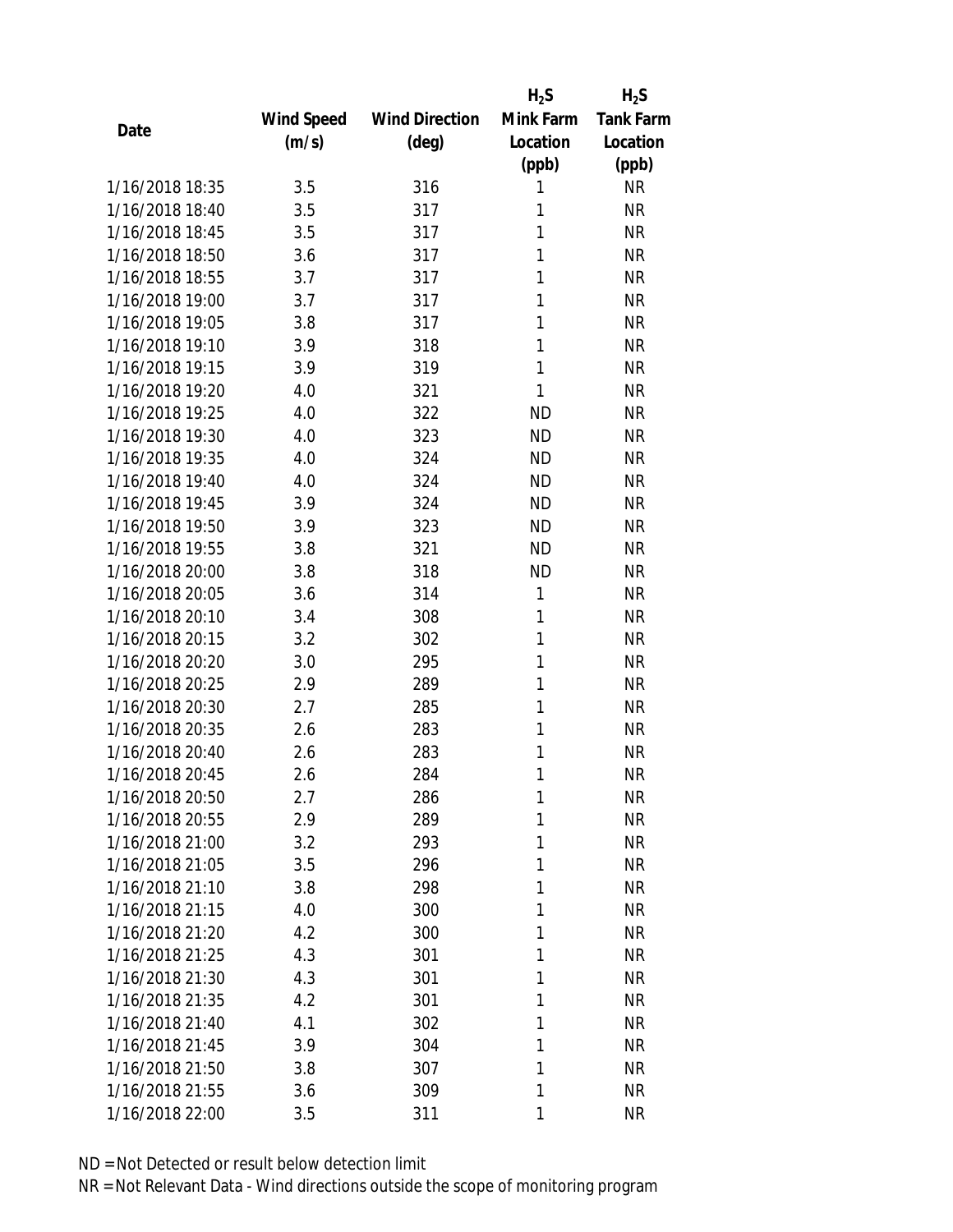|                 |            |                       | $H_2S$    | $H_2S$           |
|-----------------|------------|-----------------------|-----------|------------------|
|                 | Wind Speed | <b>Wind Direction</b> | Mink Farm | <b>Tank Farm</b> |
| Date            | (m/s)      | $(\text{deg})$        | Location  | Location         |
|                 |            |                       | (ppb)     | (ppb)            |
| 1/16/2018 22:05 | 3.3        | 312                   | 1         | <b>NR</b>        |
| 1/16/2018 22:10 | 3.2        | 312                   | 1         | <b>NR</b>        |
| 1/16/2018 22:15 | 3.1        | 310                   | 1         | <b>NR</b>        |
| 1/16/2018 22:20 | 2.9        | 309                   | 1         | <b>NR</b>        |
| 1/16/2018 22:25 | 2.8        | 307                   | 1         | <b>NR</b>        |
| 1/16/2018 22:30 | 2.7        | 304                   | <b>ND</b> | <b>NR</b>        |
| 1/16/2018 22:35 | 2.6        | 303                   | <b>ND</b> | <b>NR</b>        |
| 1/16/2018 22:40 | 2.6        | 302                   | <b>ND</b> | <b>NR</b>        |
| 1/16/2018 22:45 | 2.7        | 301                   | 1         | <b>NR</b>        |
| 1/16/2018 22:50 | 2.7        | 300                   | 1         | <b>NR</b>        |
| 1/16/2018 22:55 | 2.8        | 300                   | 1         | <b>NR</b>        |
| 1/16/2018 23:00 | 2.9        | 300                   | 1         | <b>NR</b>        |
| 1/16/2018 23:05 | 3.0        | 300                   | 1         | <b>NR</b>        |
| 1/16/2018 23:10 | 3.0        | 301                   | 1         | <b>NR</b>        |
| 1/16/2018 23:15 | 3.0        | 302                   | 1         | <b>NR</b>        |
| 1/16/2018 23:20 | 2.9        | 304                   | 1         | <b>NR</b>        |
| 1/16/2018 23:25 | 2.9        | 306                   | 1         | <b>NR</b>        |
| 1/16/2018 23:30 | 2.8        | 308                   | 1         | <b>NR</b>        |
| 1/16/2018 23:35 | 2.8        | 308                   | 1         | <b>NR</b>        |
| 1/16/2018 23:40 | 2.8        | 308                   | 1         | <b>NR</b>        |
| 1/16/2018 23:45 | 2.7        | 308                   | 1         | <b>NR</b>        |
| 1/16/2018 23:50 | 2.7        | 307                   | 1         | <b>NR</b>        |
| 1/16/2018 23:55 | 2.7        | 306                   | 1         | <b>NR</b>        |
| 1/16/2018 24:00 | 2.7        | 306                   | 1         | <b>NR</b>        |
| 1/17/2018 00:05 | 2.7        | 306                   | 1         | <b>NR</b>        |
| 1/17/2018 00:10 | 2.7        | 304                   | 1         | <b>NR</b>        |
| 1/17/2018 00:15 | 2.7        | 303                   | 1         | <b>NR</b>        |
| 1/17/2018 00:20 | 2.7        | 301                   | 1         | ΝR               |
| 1/17/2018 00:25 | 2.7        | 300                   | 1         | <b>NR</b>        |
| 1/17/2018 00:30 | 2.8        | 297                   | 1         | <b>NR</b>        |
| 1/17/2018 00:35 | 2.8        | 294                   | 1         | <b>NR</b>        |
| 1/17/2018 00:40 | 2.8        | 291                   | 1         | <b>NR</b>        |
| 1/17/2018 00:45 | 2.7        | 289                   | 1         | <b>NR</b>        |
| 1/17/2018 00:50 | 2.6        | 287                   | 1         | <b>NR</b>        |
| 1/17/2018 00:55 | 2.6        | 286                   | 1         | <b>NR</b>        |
| 1/17/2018 01:00 | 2.5        | 286                   | 1         | <b>NR</b>        |
| 1/17/2018 01:05 | 2.4        | 286                   | 1         | <b>NR</b>        |
| 1/17/2018 01:10 | 2.3        | 286                   | 1         | <b>NR</b>        |
| 1/17/2018 01:15 | 2.3        | 287                   | 1         | <b>NR</b>        |
| 1/17/2018 01:20 | 2.3        | 287                   | 1         | <b>NR</b>        |
| 1/17/2018 01:25 | 2.2        | 288                   | 1         | <b>NR</b>        |
| 1/17/2018 01:30 | 2.2        | 287                   | 1         | <b>NR</b>        |
|                 |            |                       |           |                  |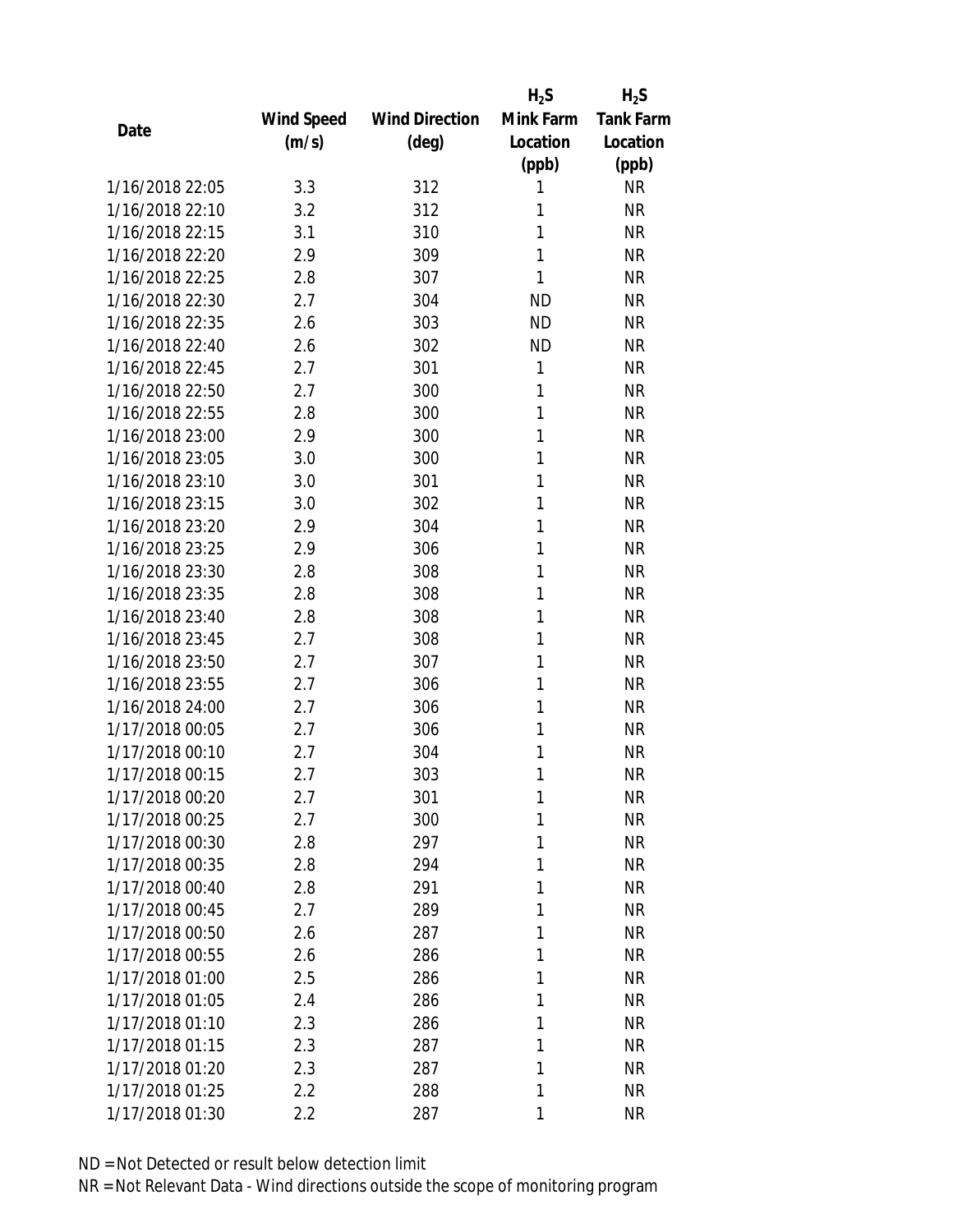|                 |            |                       | $H_2S$    | $H_2S$           |
|-----------------|------------|-----------------------|-----------|------------------|
|                 | Wind Speed | <b>Wind Direction</b> | Mink Farm | <b>Tank Farm</b> |
| Date            | (m/s)      | $(\text{deg})$        | Location  | Location         |
|                 |            |                       | (ppb)     | (ppb)            |
| 1/17/2018 01:35 | 2.2        | 286                   | 1         | <b>NR</b>        |
| 1/17/2018 01:40 | 2.3        | 284                   | 1         | <b>NR</b>        |
| 1/17/2018 01:45 | 2.3        | 281                   | <b>ND</b> | <b>NR</b>        |
| 1/17/2018 01:50 | 2.3        | 277                   | <b>ND</b> | <b>NR</b>        |
| 1/17/2018 01:55 | 2.4        | 273                   | <b>ND</b> | 1                |
| 1/17/2018 02:00 | 2.4        | 269                   | <b>ND</b> | 1                |
| 1/17/2018 02:05 | 2.4        | 266                   | 1         | 1                |
| 1/17/2018 02:10 | 2.4        | 263                   | 1         | 1                |
| 1/17/2018 02:15 | 2.4        | 262                   | 1         | 1                |
| 1/17/2018 02:20 | 2.4        | 262                   | 1         | 1                |
| 1/17/2018 02:25 | 2.4        | 264                   | 1         | 1                |
| 1/17/2018 02:30 | 2.4        | 265                   | 1         | 1                |
| 1/17/2018 02:35 | 2.4        | 268                   | 1         | 1                |
| 1/17/2018 02:40 | 2.3        | 270                   | 1         | 1                |
| 1/17/2018 02:45 | 2.3        | 273                   | 1         | 1                |
| 1/17/2018 02:50 | 2.3        | 275                   | 1         | 1                |
| 1/17/2018 02:55 | 2.3        | 278                   | 1         | <b>NR</b>        |
| 1/17/2018 03:00 | 2.3        | 280                   | 1         | <b>NR</b>        |
| 1/17/2018 03:05 | 2.4        | 281                   | 1         | <b>NR</b>        |
| 1/17/2018 03:10 | 2.4        | 282                   | 1         | <b>NR</b>        |
| 1/17/2018 03:15 | 2.4        | 283                   | 1         | <b>NR</b>        |
| 1/17/2018 03:20 | 2.3        | 282                   | 1         | <b>NR</b>        |
| 1/17/2018 03:25 | 2.3        | 281                   | 1         | <b>NR</b>        |
| 1/17/2018 03:30 | 2.3        | 280                   | 1         | <b>NR</b>        |
| 1/17/2018 03:35 | 2.2        | 277                   | 1         | <b>NR</b>        |
| 1/17/2018 03:40 | 2.2        | 274                   | 1         | 1                |
| 1/17/2018 03:45 | 2.2        | 270                   | 1         | 1                |
| 1/17/2018 03:50 | 2.2        | 267                   | 1         | 1                |
| 1/17/2018 03:55 | 2.3        | 265                   | 1         | 1                |
| 1/17/2018 04:00 | 2.3        | 264                   | 1         | 1                |
| 1/17/2018 04:05 | 2.4        | 264                   | 1         | 1                |
| 1/17/2018 04:10 | 2.4        | 265                   | 1         | 1                |
| 1/17/2018 04:15 | 2.4        | 267                   | 1         | 1                |
| 1/17/2018 04:20 | 2.4        | 269                   | 1         | 2                |
| 1/17/2018 04:25 | 2.3        | 271                   | 1         | $\overline{2}$   |
| 1/17/2018 04:30 | 2.3        | 271                   | 1         | $\overline{2}$   |
| 1/17/2018 04:35 | 2.3        | 272                   | ND        | $\overline{2}$   |
| 1/17/2018 04:40 | 2.2        | 272                   | ND.       | $\overline{2}$   |
| 1/17/2018 04:45 | 2.2        | 271                   | 1         | $\overline{2}$   |
| 1/17/2018 04:50 | 2.2        | 269                   | 1         | $\overline{2}$   |
| 1/17/2018 04:55 | 2.2        | 268                   | 1         | 1                |
| 1/17/2018 05:00 | 2.2        | 266                   | 1         | 1                |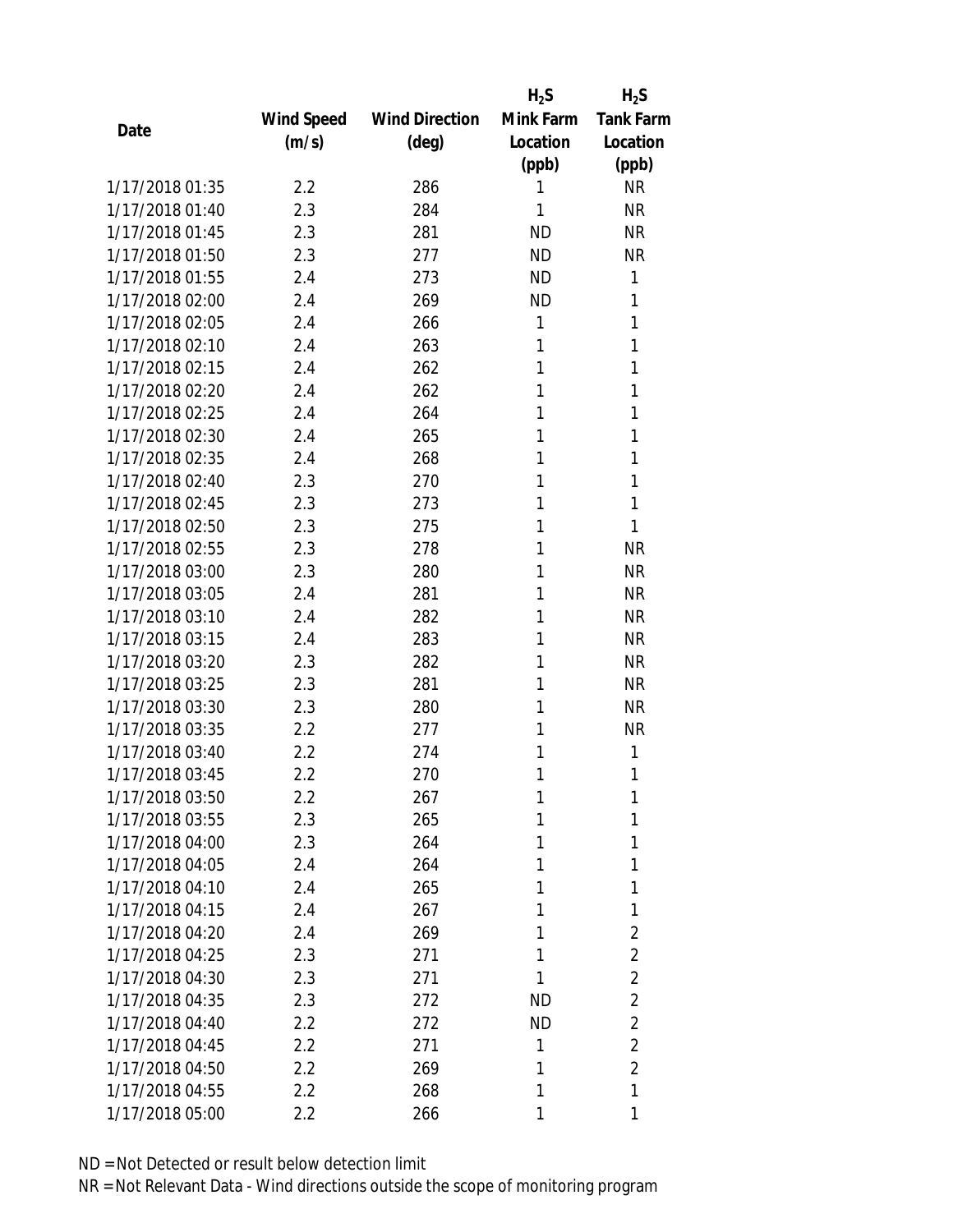|                 |            |                       | $H_2S$    | $H_2S$           |
|-----------------|------------|-----------------------|-----------|------------------|
|                 | Wind Speed | <b>Wind Direction</b> | Mink Farm | <b>Tank Farm</b> |
| Date            | (m/s)      | $(\text{deg})$        | Location  | Location         |
|                 |            |                       | (ppb)     | (ppb)            |
| 1/17/2018 05:05 | 2.2        | 264                   | 1         | 1                |
| 1/17/2018 05:10 | 2.3        | 262                   | 1         | 1                |
| 1/17/2018 05:15 | 2.4        | 260                   | 1         | 1                |
| 1/17/2018 05:20 | 2.4        | 259                   | 1         | 1                |
| 1/17/2018 05:25 | 2.5        | 258                   | 1         | 1                |
| 1/17/2018 05:30 | 2.5        | 258                   | 1         | 1                |
| 1/17/2018 05:35 | 2.5        | 257                   | 1         | 1                |
| 1/17/2018 05:40 | 2.5        | 256                   | 1         | 1                |
| 1/17/2018 05:45 | 2.4        | 255                   | 1         | 1                |
| 1/17/2018 05:50 | 2.4        | 254                   | 1         | 1                |
| 1/17/2018 05:55 | 2.4        | 253                   | 1         | 1                |
| 1/17/2018 06:00 | 2.5        | 252                   | 1         | 1                |
| 1/17/2018 06:05 | 2.6        | 250                   | 1         | 1                |
| 1/17/2018 06:10 | 2.7        | 249                   | 1         | 1                |
| 1/17/2018 06:15 | 2.8        | 249                   | 1         | 1                |
| 1/17/2018 06:20 | 2.8        | 248                   | 1         | 1                |
| 1/17/2018 06:25 | 2.9        | 248                   | 1         | 1                |
| 1/17/2018 06:30 | 2.9        | 249                   | 1         | 1                |
| 1/17/2018 06:35 | 2.9        | 249                   | 1         | 1                |
| 1/17/2018 06:40 | 2.9        | 250                   | 1         | 1                |
| 1/17/2018 06:45 | 2.9        | 251                   | 1         | 1                |
| 1/17/2018 06:50 | 2.8        | 251                   | 1         | 1                |
| 1/17/2018 06:55 | 2.7        | 251                   | 1         | 1                |
| 1/17/2018 07:00 | 2.6        | 251                   | 1         | 1                |
| 1/17/2018 07:05 | 2.6        | 251                   | 1         | 2                |
| 1/17/2018 07:10 | 2.6        | 250                   | 1         | $\overline{2}$   |
| 1/17/2018 07:15 | 2.6        | 249                   | 1         | $\overline{2}$   |
| 1/17/2018 07:20 | 2.7        | 249                   | 1         | $\overline{2}$   |
| 1/17/2018 07:25 | 2.7        | 249                   | 1         | $\overline{2}$   |
| 1/17/2018 07:30 | 2.8        | 249                   | 1         | $\mathbf{1}$     |
| 1/17/2018 07:35 | 2.8        | 250                   | <b>ND</b> | 1                |
| 1/17/2018 07:40 | 2.8        | 251                   | ND.       | 1                |
| 1/17/2018 07:45 | 2.7        | 253                   | ND        | 1                |
| 1/17/2018 07:50 | 2.7        | 254                   | <b>ND</b> | 2                |
| 1/17/2018 07:55 | 2.6        | 255                   | <b>ND</b> | $\overline{2}$   |
| 1/17/2018 08:00 | 2.6        | 255                   | 1         | $\overline{2}$   |
| 1/17/2018 08:05 | 2.5        | 255                   | 1         | $\overline{2}$   |
| 1/17/2018 08:10 | 2.5        | 254                   | 1         | $\overline{2}$   |
| 1/17/2018 08:15 | 2.5        | 253                   | 1         | $\overline{2}$   |
| 1/17/2018 08:20 | 2.6        | 252                   | 1         | $\overline{2}$   |
| 1/17/2018 08:25 | 2.7        | 252                   | 1         | 1                |
| 1/17/2018 08:30 | 2.7        | 251                   | 1         | 1                |
|                 |            |                       |           |                  |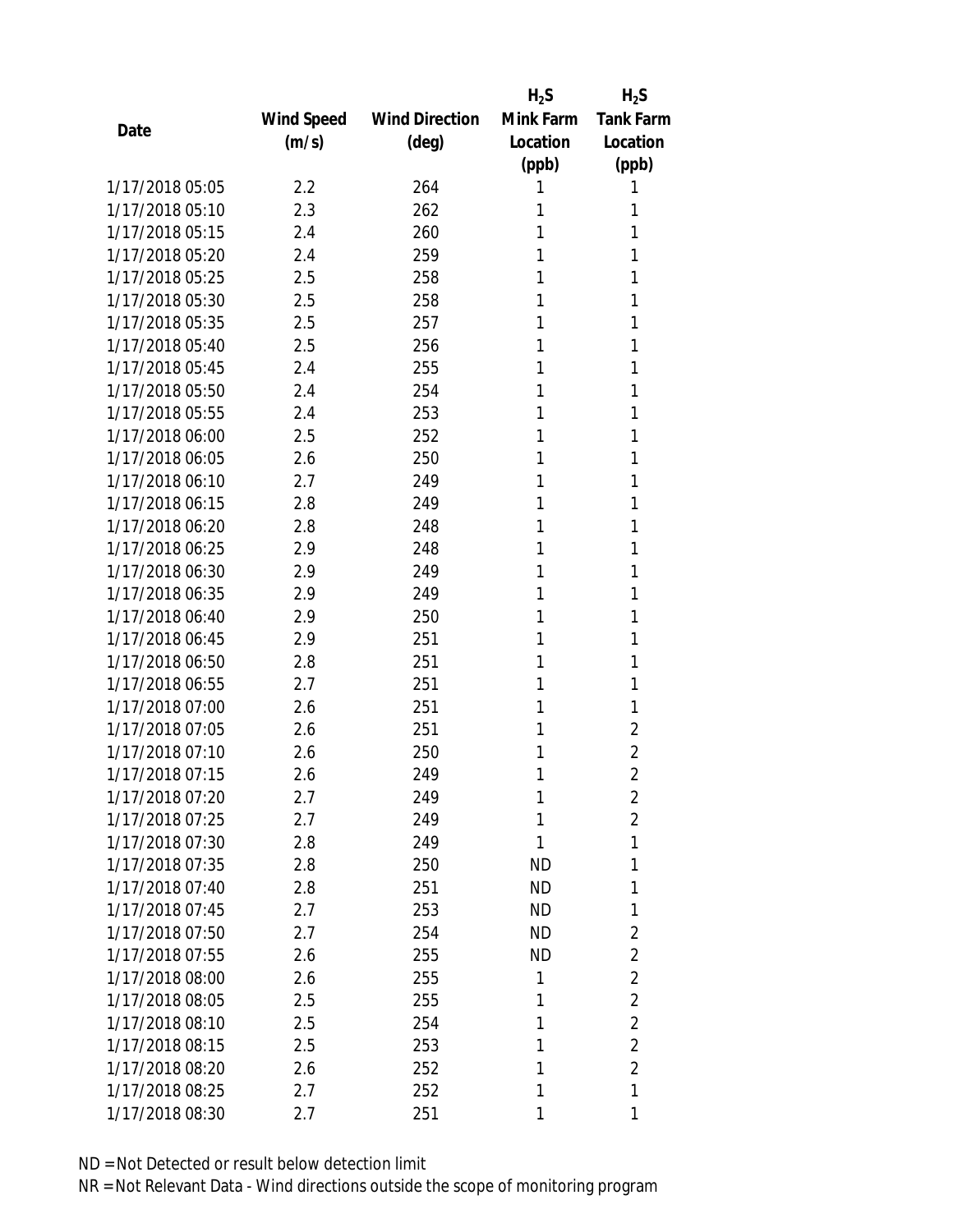|                 |            |                       | $H_2S$    | $H_2S$           |
|-----------------|------------|-----------------------|-----------|------------------|
|                 | Wind Speed | <b>Wind Direction</b> | Mink Farm | <b>Tank Farm</b> |
| Date            | (m/s)      | $(\text{deg})$        | Location  | Location         |
|                 |            |                       | (ppb)     | (ppb)            |
| 1/17/2018 08:35 | 2.8        | 251                   | 1         | 1                |
| 1/17/2018 08:40 | 2.8        | 251                   | 1         | 1                |
| 1/17/2018 08:45 | 2.9        | 251                   | 1         | 1                |
| 1/17/2018 08:50 | 2.9        | 250                   | 1         | 1                |
| 1/17/2018 08:55 | 2.8        | 248                   | 1         | 1                |
| 1/17/2018 09:00 | 2.8        | 247                   | 1         | 1                |
| 1/17/2018 09:05 | 2.7        | 245                   | 1         | 1                |
| 1/17/2018 09:10 | 2.6        | 244                   | 1         | 1                |
| 1/17/2018 09:15 | 2.5        | 244                   | 1         | 1                |
| 1/17/2018 09:20 | 2.5        | 244                   | 1         | 1                |
| 1/17/2018 09:25 | 2.5        | 244                   | 1         | 1                |
| 1/17/2018 09:30 | 2.6        | 245                   | 1         | 1                |
| 1/17/2018 09:35 | 2.7        | 247                   | 1         | 1                |
| 1/17/2018 09:40 | 2.8        | 248                   | 1         | 1                |
| 1/17/2018 09:45 | 2.9        | 249                   | 1         | 1                |
| 1/17/2018 09:50 | 3.0        | 250                   | 1         | 1                |
| 1/17/2018 09:55 | 3.1        | 250                   | 1         | 1                |
| 1/17/2018 10:00 | 3.1        | 251                   | 1         | 1                |
| 1/17/2018 10:05 | 3.1        | 251                   | <b>ND</b> | 1                |
| 1/17/2018 10:10 | 3.1        | 251                   | 1         | 1                |
| 1/17/2018 10:15 | 3.1        | 252                   | 1         | 1                |
| 1/17/2018 10:20 | 3.1        | 252                   | 1         | 1                |
| 1/17/2018 10:25 | 3.1        | 253                   | 1         | 1                |
| 1/17/2018 10:30 | 3.1        | 253                   | 1         | 1                |
| 1/17/2018 10:35 | 3.1        | 253                   | 1         | 1                |
| 1/17/2018 10:40 | 3.0        | 253                   | 1         | 1                |
| 1/17/2018 10:45 | 2.9        | 253                   | 1         | 1                |
| 1/17/2018 10:50 | 2.9        | 251                   | 1         | 1                |
| 1/17/2018 10:55 | 2.9        | 249                   | 1         | 1                |
| 1/17/2018 11:00 | 2.8        | 247                   | 1         | 1                |
| 1/17/2018 11:05 | 2.8        | 244                   | 1         | 1                |
| 1/17/2018 11:10 | 2.8        | 242                   | 1         | 1                |
| 1/17/2018 11:15 | 2.8        | 241                   | 1         | 1                |
| 1/17/2018 11:20 | 2.9        | 242                   | ND        | 1                |
| 1/17/2018 11:25 | 2.9        | 244                   | <b>ND</b> | 1                |
| 1/17/2018 11:30 | 3.0        | 247                   | ND        | 1                |
| 1/17/2018 11:35 | 3.1        | 250                   | ND        | 1                |
| 1/17/2018 11:40 | 3.2        | 253                   | ND        | 1                |
| 1/17/2018 11:45 | 3.2        | 255                   | ND.       | 2                |
| 1/17/2018 11:50 | 3.2        | 256                   | ND        | $\overline{2}$   |
| 1/17/2018 11:55 | 3.2        | 255                   | ND        | $\overline{2}$   |
| 1/17/2018 12:00 | 3.2        | 254                   | ND        | 2                |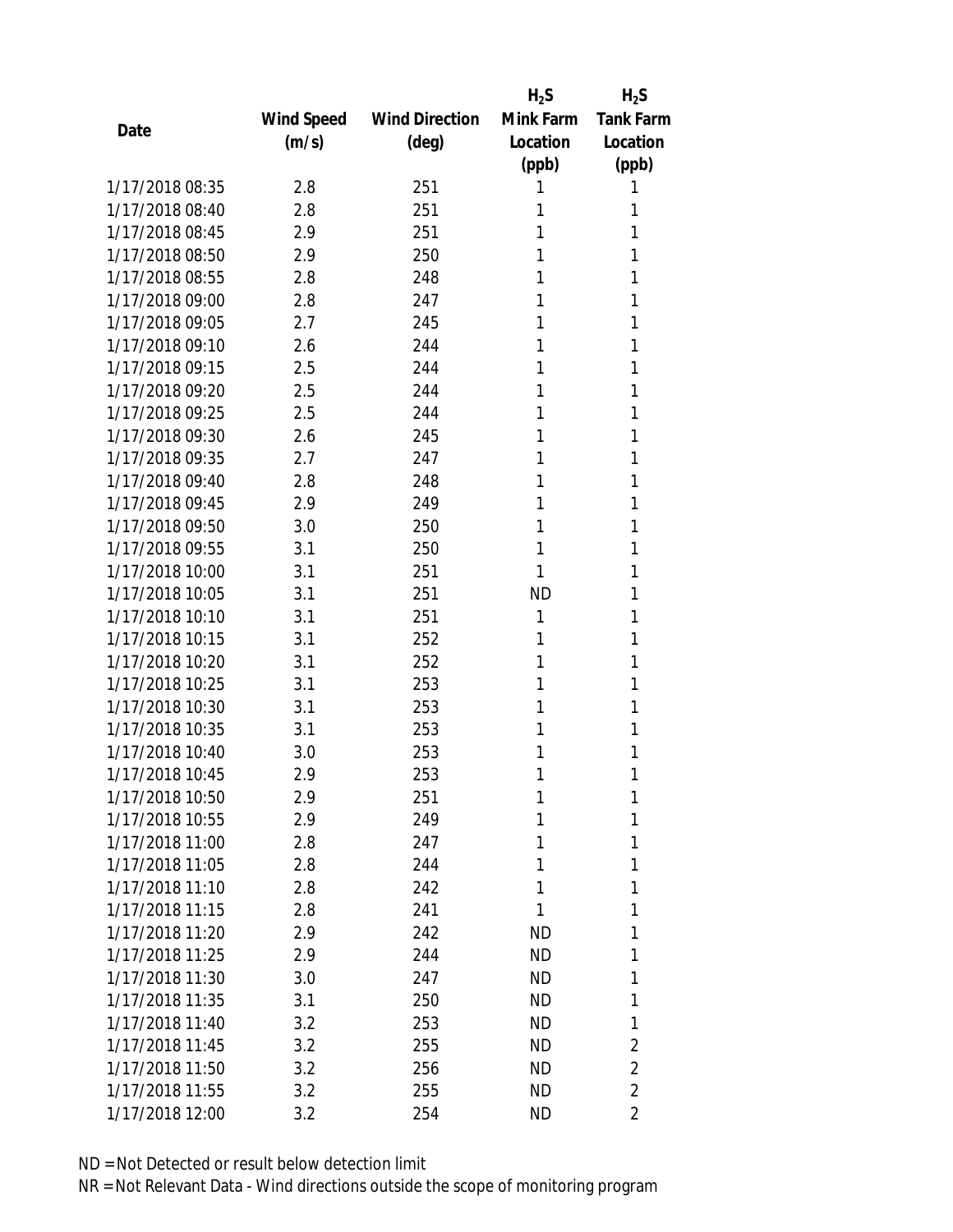|                 |            |                       | $H_2S$    | $H_2S$           |
|-----------------|------------|-----------------------|-----------|------------------|
|                 | Wind Speed | <b>Wind Direction</b> | Mink Farm | <b>Tank Farm</b> |
| Date            | (m/s)      | $(\text{deg})$        | Location  | Location         |
|                 |            |                       | (ppb)     | (ppb)            |
| 1/17/2018 12:05 | 3.2        | 253                   | <b>ND</b> | 2                |
| 1/17/2018 12:10 | 3.3        | 252                   | <b>ND</b> | 2                |
| 1/17/2018 12:15 | 3.4        | 251                   | <b>ND</b> | $\overline{2}$   |
| 1/17/2018 12:20 | 3.6        | 251                   | <b>ND</b> | $\overline{2}$   |
| 1/17/2018 12:25 | 3.7        | 251                   | <b>ND</b> | $\overline{2}$   |
| 1/17/2018 12:30 | 3.9        | 251                   | 1         | $\overline{2}$   |
| 1/17/2018 12:35 | 4.1        | 251                   | 1         | $\overline{2}$   |
| 1/17/2018 12:40 | 4.1        | 251                   | 1         | $\overline{2}$   |
| 1/17/2018 12:45 | 4.2        | 251                   | 1         | $\overline{2}$   |
| 1/17/2018 12:50 | 4.2        | 250                   | 1         | $\overline{2}$   |
| 1/17/2018 12:55 | 4.2        | 248                   | 1         | 1                |
| 1/17/2018 13:00 | 4.2        | 247                   | 1         | 1                |
| 1/17/2018 13:05 | 4.1        | 245                   | 1         | 1                |
| 1/17/2018 13:10 | 4.1        | 242                   | 1         | 1                |
| 1/17/2018 13:15 | 4.0        | 241                   | 1         | 1                |
| 1/17/2018 13:20 | 4.0        | 240                   | 1         | 1                |
| 1/17/2018 13:25 | 4.0        | 241                   | 1         | 1                |
| 1/17/2018 13:30 | 4.1        | 243                   | 1         | 1                |
| 1/17/2018 13:35 | 4.2        | 246                   | 1         | 1                |
| 1/17/2018 13:40 | 4.3        | 249                   | 1         | 1                |
| 1/17/2018 13:45 | 4.4        | 251                   | 1         | 1                |
| 1/17/2018 13:50 | 4.5        | 253                   | 1         | 1                |
| 1/17/2018 13:55 | 4.5        | 254                   | 1         | 1                |
| 1/17/2018 14:00 | 4.5        | 255                   | 1         | 1                |
| 1/17/2018 14:05 | 4.5        | 255                   | 1         | 1                |
| 1/17/2018 14:10 | 4.4        | 256                   | 1         | 1                |
| 1/17/2018 14:15 | 4.4        | 256                   | 1         | 1                |
| 1/17/2018 14:20 | 4.3        | 257                   | 1         | 1                |
| 1/17/2018 14:25 | 4.2        | 257                   | 1         | 1                |
| 1/17/2018 14:30 | 4.3        | 257                   | 1         | 1                |
| 1/17/2018 14:35 | 4.3        | 257                   | 1         | 1                |
| 1/17/2018 14:40 | 4.4        | 257                   | 1         | 1                |
| 1/17/2018 14:45 | 4.5        | 257                   | 1         | 1                |
| 1/17/2018 14:50 | 4.7        | 256                   | 1         | 1                |
| 1/17/2018 14:55 | 4.8        | 255                   | 1         | 1                |
| 1/17/2018 15:00 | 4.9        | 254                   | 1         | 1                |
| 1/17/2018 15:05 | 5.1        | 252                   | 1         | 1                |
| 1/17/2018 15:10 | 5.2        | 251                   | 1         | 1                |
| 1/17/2018 15:15 | 5.4        | 251                   | 1         | 1                |
| 1/17/2018 15:20 | 5.5        | 250                   | 1         | 1                |
| 1/17/2018 15:25 | 5.5        | 250                   | 1         | 1                |
| 1/17/2018 15:30 | 5.6        | 251                   | 1         | 2                |
|                 |            |                       |           |                  |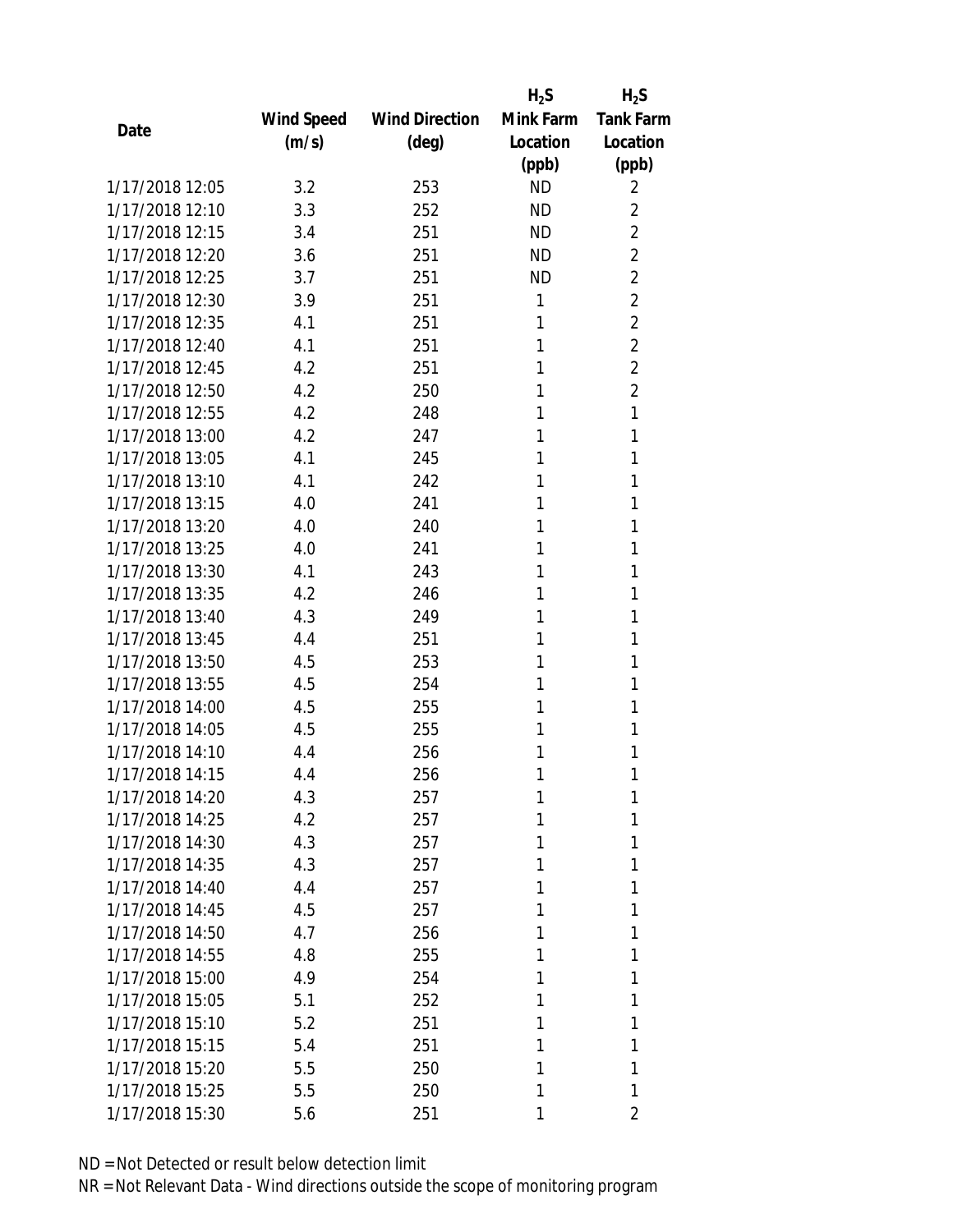|                 |            |                       | $H_2S$    | $H_2S$           |
|-----------------|------------|-----------------------|-----------|------------------|
|                 | Wind Speed | <b>Wind Direction</b> | Mink Farm | <b>Tank Farm</b> |
| Date            | (m/s)      | $(\text{deg})$        | Location  | Location         |
|                 |            |                       | (ppb)     | (ppb)            |
| 1/17/2018 15:35 | 5.6        | 251                   | 1         | 2                |
| 1/17/2018 15:40 | 5.6        | 251                   | 1         | $\overline{2}$   |
| 1/17/2018 15:45 | 5.5        | 251                   | 1         | $\overline{2}$   |
| 1/17/2018 15:50 | 5.4        | 249                   | 1         | $\overline{2}$   |
| 1/17/2018 15:55 | 5.4        | 248                   | 1         | 1                |
| 1/17/2018 16:00 | 5.3        | 245                   | 1         | 1                |
| 1/17/2018 16:05 | 5.2        | 242                   | 1         | 1                |
| 1/17/2018 16:10 | 5.1        | 238                   | 1         | 1                |
| 1/17/2018 16:15 | 5.1        | 234                   | 1         | 1                |
| 1/17/2018 16:20 | 5.1        | 231                   | 1         | 1                |
| 1/17/2018 16:25 | 5.1        | 228                   | <b>NR</b> | 1                |
| 1/17/2018 16:30 | 5.1        | 226                   | <b>NR</b> | 1                |
| 1/17/2018 16:35 | 5.1        | 224                   | <b>NR</b> | 1                |
| 1/17/2018 16:40 | 5.3        | 224                   | <b>NR</b> | 1                |
| 1/17/2018 16:45 | 5.4        | 223                   | <b>NR</b> | 1                |
| 1/17/2018 16:50 | 5.4        | 223                   | <b>NR</b> | 1                |
| 1/17/2018 16:55 | 5.5        | 223                   | <b>NR</b> | 1                |
| 1/17/2018 17:00 | 5.6        | 223                   | <b>NR</b> | 1                |
| 1/17/2018 17:05 | 5.7        | 223                   | <b>NR</b> | 1                |
| 1/17/2018 17:10 | 5.7        | 223                   | <b>NR</b> | 1                |
| 1/17/2018 17:15 | 5.8        | 223                   | <b>NR</b> | 1                |
| 1/17/2018 17:20 | 5.9        | 223                   | <b>NR</b> | 1                |
| 1/17/2018 17:25 | 5.9        | 222                   | <b>NR</b> | 1                |
| 1/17/2018 17:30 | 6.1        | 222                   | <b>NR</b> | 1                |
| 1/17/2018 17:35 | 6.2        | 222                   | <b>NR</b> | 1                |
| 1/17/2018 17:40 | 6.3        | 222                   | <b>NR</b> | 1                |
| 1/17/2018 17:45 | 6.4        | 221                   | <b>NR</b> | 1                |
| 1/17/2018 17:50 | 6.3        | 221                   | NR        | 1                |
| 1/17/2018 17:55 | 6.2        | 221                   | <b>NR</b> | 1                |
| 1/17/2018 18:00 | 6.1        | 220                   | NR        | 1                |
| 1/17/2018 18:05 | 5.9        | 219                   | NR        | 1                |
| 1/17/2018 18:10 | 5.7        | 218                   | <b>NR</b> | 1                |
| 1/17/2018 18:15 | 5.5        | 217                   | NR        | 1                |
| 1/17/2018 18:20 | 5.4        | 217                   | <b>NR</b> | 1                |
| 1/17/2018 18:25 | 5.4        | 216                   | NR        | 1                |
| 1/17/2018 18:30 | 5.4        | 216                   | NR        | 1                |
| 1/17/2018 18:35 | 5.5        | 217                   | NR        | 1                |
| 1/17/2018 18:40 | 5.6        | 218                   | NR        | 1                |
| 1/17/2018 18:45 | 5.7        | 218                   | <b>NR</b> | 1                |
| 1/17/2018 18:50 | 5.8        | 219                   | NR        | 1                |
| 1/17/2018 18:55 | 5.9        | 220                   | <b>NR</b> | 1                |
| 1/17/2018 19:00 | 6.0        | 220                   | <b>NR</b> | 1                |
|                 |            |                       |           |                  |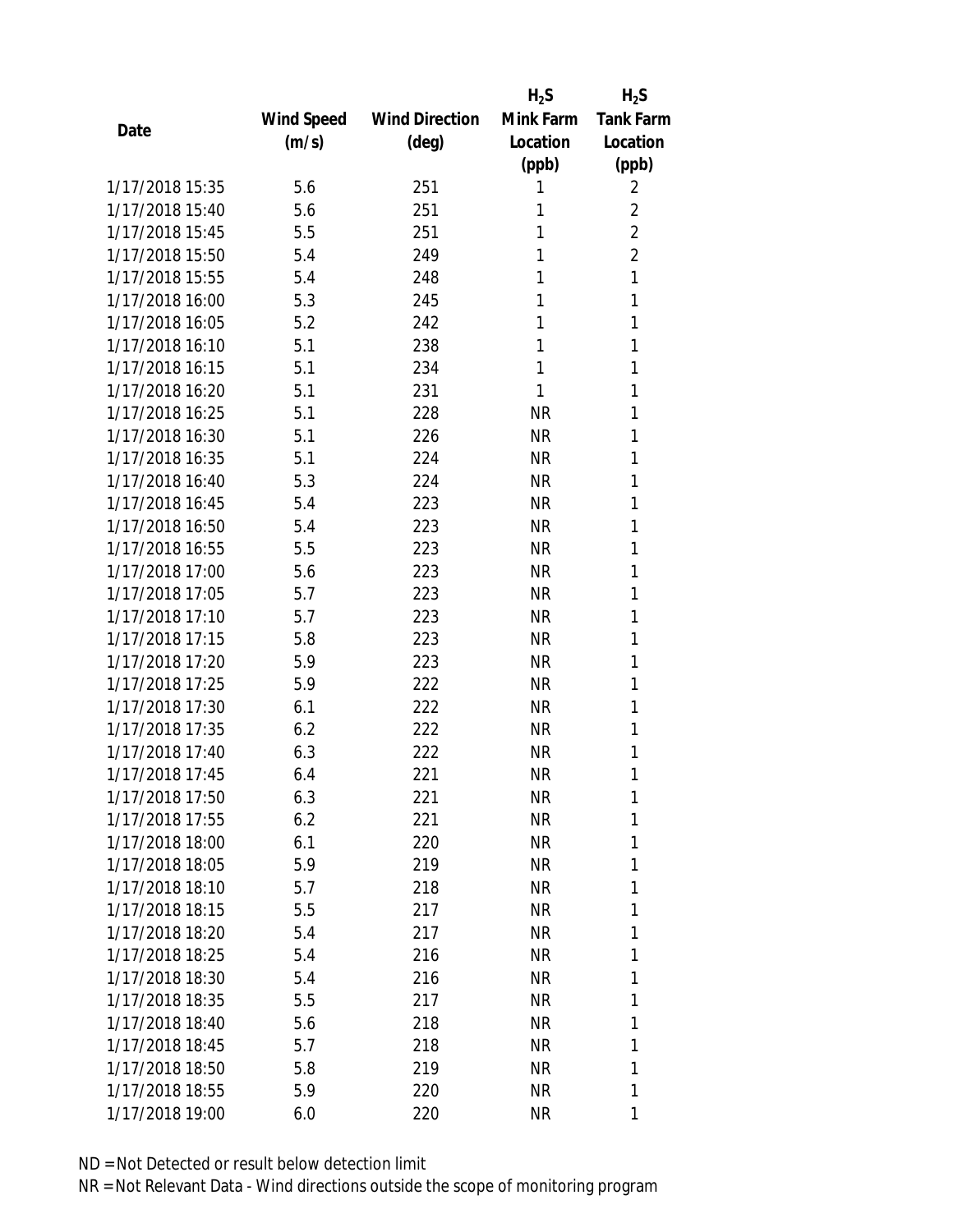|                 |            |                       | $H_2S$    | $H_2S$           |
|-----------------|------------|-----------------------|-----------|------------------|
|                 | Wind Speed | <b>Wind Direction</b> | Mink Farm | <b>Tank Farm</b> |
| Date            | (m/s)      | $(\text{deg})$        | Location  | Location         |
|                 |            |                       | (ppb)     | (ppb)            |
| 1/17/2018 19:05 | 6.0        | 220                   | <b>NR</b> | 1                |
| 1/17/2018 19:10 | 6.0        | 220                   | <b>NR</b> | 1                |
| 1/17/2018 19:15 | 6.1        | 220                   | <b>NR</b> | $\overline{2}$   |
| 1/17/2018 19:20 | 6.1        | 220                   | <b>NR</b> | $\overline{2}$   |
| 1/17/2018 19:25 | 6.2        | 220                   | <b>NR</b> | $\overline{2}$   |
| 1/17/2018 19:30 | 6.3        | 220                   | <b>NR</b> | $\overline{2}$   |
| 1/17/2018 19:35 | 6.5        | 221                   | <b>NR</b> | $\overline{2}$   |
| 1/17/2018 19:40 | 6.6        | 221                   | <b>NR</b> | 1                |
| 1/17/2018 19:45 | 6.7        | 221                   | <b>NR</b> | 1                |
| 1/17/2018 19:50 | 6.8        | 221                   | <b>NR</b> | 1                |
| 1/17/2018 19:55 | 6.9        | 221                   | <b>NR</b> | 1                |
| 1/17/2018 20:00 | 6.9        | 221                   | <b>NR</b> | 1                |
| 1/17/2018 20:05 | 6.9        | 220                   | <b>NR</b> | 1                |
| 1/17/2018 20:10 | 6.9        | 220                   | <b>NR</b> | 1                |
| 1/17/2018 20:15 | 6.9        | 220                   | <b>NR</b> | 1                |
| 1/17/2018 20:20 | 6.9        | 220                   | <b>NR</b> | 1                |
| 1/17/2018 20:25 | 6.9        | 220                   | <b>NR</b> | 1                |
| 1/17/2018 20:30 | 6.9        | 220                   | <b>NR</b> | 1                |
| 1/17/2018 20:35 | 7.0        | 221                   | <b>NR</b> | 1                |
| 1/17/2018 20:40 | 7.0        | 221                   | <b>NR</b> | 1                |
| 1/17/2018 20:45 | 7.1        | 221                   | <b>NR</b> | 1                |
| 1/17/2018 20:50 | 7.1        | 221                   | <b>NR</b> | 1                |
| 1/17/2018 20:55 | 7.1        | 221                   | <b>NR</b> | 1                |
| 1/17/2018 21:00 | 7.2        | 221                   | <b>NR</b> | 1                |
| 1/17/2018 21:05 | 7.2        | 221                   | <b>NR</b> | 1                |
| 1/17/2018 21:10 | 7.2        | 221                   | <b>NR</b> | 1                |
| 1/17/2018 21:15 | 7.2        | 222                   | <b>NR</b> | 1                |
| 1/17/2018 21:20 | 7.2        | 222                   | ΝR        | 1                |
| 1/17/2018 21:25 | 7.2        | 222                   | <b>NR</b> | 1                |
| 1/17/2018 21:30 | 7.1        | 222                   | NR        | 1                |
| 1/17/2018 21:35 | 7.1        | 222                   | NR        | 1                |
| 1/17/2018 21:40 | 7.0        | 221                   | <b>NR</b> | 1                |
| 1/17/2018 21:45 | 7.0        | 221                   | NR        | 1                |
| 1/17/2018 21:50 | 7.0        | 221                   | <b>NR</b> | 1                |
| 1/17/2018 21:55 | 7.0        | 221                   | NR        | 1                |
| 1/17/2018 22:00 | 7.1        | 221                   | <b>NR</b> | 1                |
| 1/17/2018 22:05 | 7.2        | 221                   | NR        | 1                |
| 1/17/2018 22:10 | 7.3        | 222                   | NR        | 1                |
| 1/17/2018 22:15 | 7.4        | 223                   | <b>NR</b> | 1                |
| 1/17/2018 22:20 |            |                       |           | 1                |
|                 | 7.5        | 224                   | NR        |                  |
| 1/17/2018 22:25 | 7.5        | 224                   | <b>NR</b> | 1                |
| 1/17/2018 22:30 | 7.4        | 225                   | <b>NR</b> | 1                |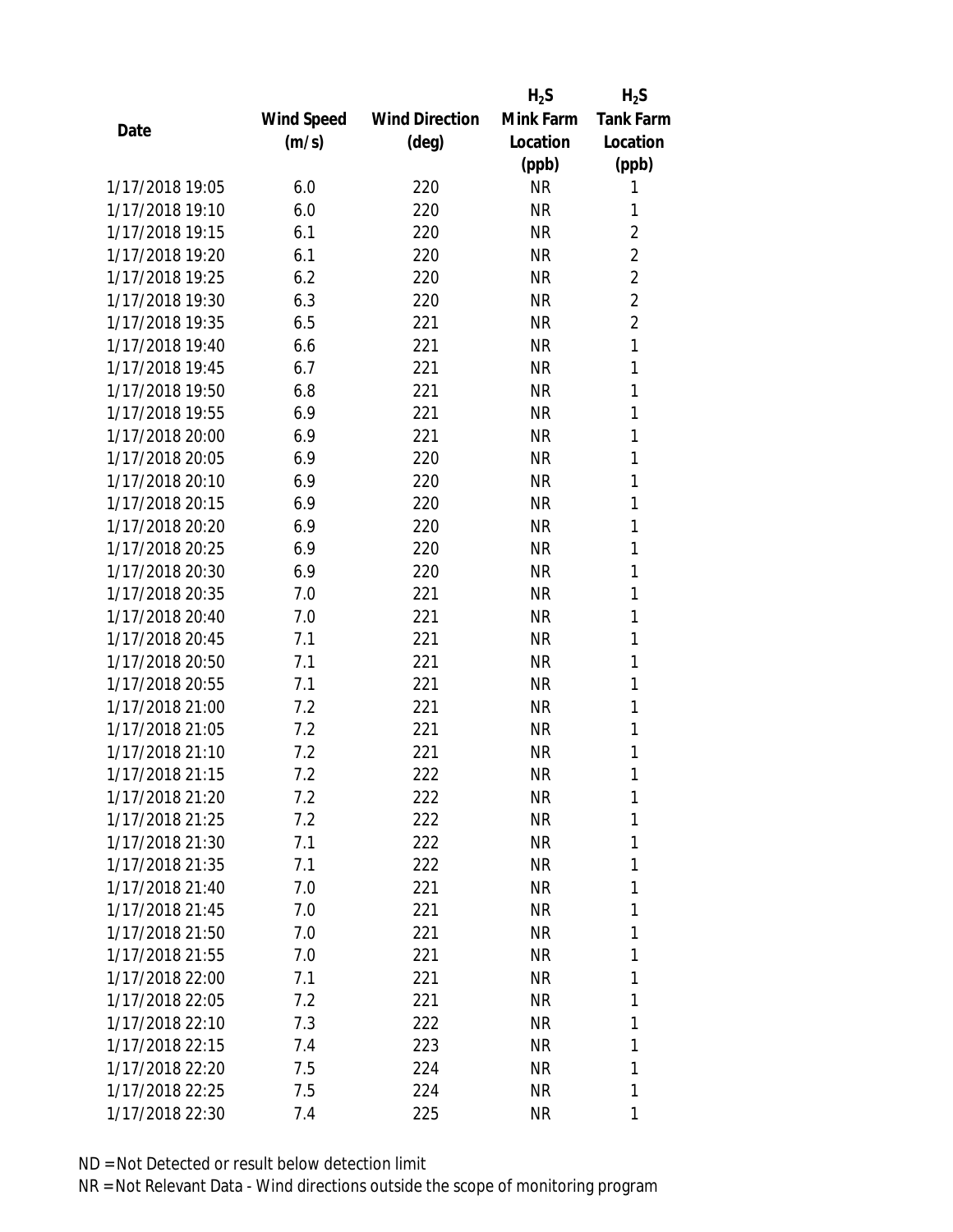|                 |            |                       | $H_2S$    | $H_2S$           |
|-----------------|------------|-----------------------|-----------|------------------|
|                 | Wind Speed | <b>Wind Direction</b> | Mink Farm | <b>Tank Farm</b> |
| Date            | (m/s)      | $(\text{deg})$        | Location  | Location         |
|                 |            |                       | (ppb)     | (ppb)            |
| 1/17/2018 22:35 | 7.3        | 225                   | <b>NR</b> | 1                |
| 1/17/2018 22:40 | 7.2        | 226                   | <b>NR</b> | 1                |
| 1/17/2018 22:45 | 7.1        | 226                   | <b>NR</b> | 1                |
| 1/17/2018 22:50 | 7.0        | 226                   | <b>NR</b> | 1                |
| 1/17/2018 22:55 | 6.9        | 226                   | <b>NR</b> | 1                |
| 1/17/2018 23:00 | 6.9        | 226                   | <b>NR</b> | 1                |
| 1/17/2018 23:05 | 6.9        | 226                   | <b>NR</b> | 1                |
| 1/17/2018 23:10 | 7.0        | 225                   | <b>NR</b> | 1                |
| 1/17/2018 23:15 | 7.0        | 226                   | <b>NR</b> | 1                |
| 1/17/2018 23:20 | 6.9        | 226                   | <b>NR</b> | 1                |
| 1/17/2018 23:25 | 6.9        | 226                   | NR        | 1                |
| 1/17/2018 23:30 | 6.7        | 227                   | <b>NR</b> | 1                |
| 1/17/2018 23:35 | 6.5        | 227                   | <b>NR</b> | 1                |
| 1/17/2018 23:40 | 6.3        | 228                   | <b>NR</b> | 1                |
| 1/17/2018 23:45 | 6.2        | 228                   | <b>NR</b> | 1                |
| 1/17/2018 23:50 | 6.2        | 227                   | <b>NR</b> | 1                |
| 1/17/2018 23:55 | 6.3        | 227                   | <b>NR</b> | 1                |
| 1/17/2018 24:00 | 6.5        | 226                   | <b>NR</b> | 1                |
| 1/18/2018 00:05 | 6.7        | 225                   | <b>NR</b> | 1                |
| 1/18/2018 00:10 | 7.0        | 224                   | <b>NR</b> | 1                |
| 1/18/2018 00:15 | 7.3        | 224                   | <b>NR</b> | 1                |
| 1/18/2018 00:20 | 7.5        | 223                   | <b>NR</b> | 1                |
| 1/18/2018 00:25 | 7.6        | 223                   | <b>NR</b> | 1                |
| 1/18/2018 00:30 | 7.7        | 224                   | <b>NR</b> | 1                |
| 1/18/2018 00:35 | 7.8        | 224                   | <b>NR</b> | 1                |
| 1/18/2018 00:40 | 7.7        | 224                   | <b>NR</b> | 1                |
| 1/18/2018 00:45 | 7.7        | 224                   | <b>NR</b> | 1                |
| 1/18/2018 00:50 | 7.7        | 224                   | ΝR        | 1                |
| 1/18/2018 00:55 | 7.7        | 224                   | <b>NR</b> | 1                |
| 1/18/2018 01:00 | 7.8        | 224                   | NR        | 1                |
| 1/18/2018 01:05 | 7.8        | 224                   | NR        | 1                |
| 1/18/2018 01:10 | 7.9        | 224                   | <b>NR</b> | 1                |
| 1/18/2018 01:15 | 7.9        | 224                   | NR        | 1                |
| 1/18/2018 01:20 | 7.9        | 224                   | <b>NR</b> | 1                |
| 1/18/2018 01:25 | 7.9        | 225                   | NR        | 1                |
| 1/18/2018 01:30 | 7.8        | 225                   | <b>NR</b> | 1                |
| 1/18/2018 01:35 | 7.7        | 225                   | NR        | 1                |
| 1/18/2018 01:40 | 7.6        | 225                   | NR        | 1                |
| 1/18/2018 01:45 | 7.4        | 225                   | <b>NR</b> | 1                |
| 1/18/2018 01:50 | 7.3        |                       | NR        | 1                |
|                 |            | 225                   |           |                  |
| 1/18/2018 01:55 | 7.2        | 225                   | <b>NR</b> | 1                |
| 1/18/2018 02:00 | 7.1        | 225                   | <b>NR</b> | 1                |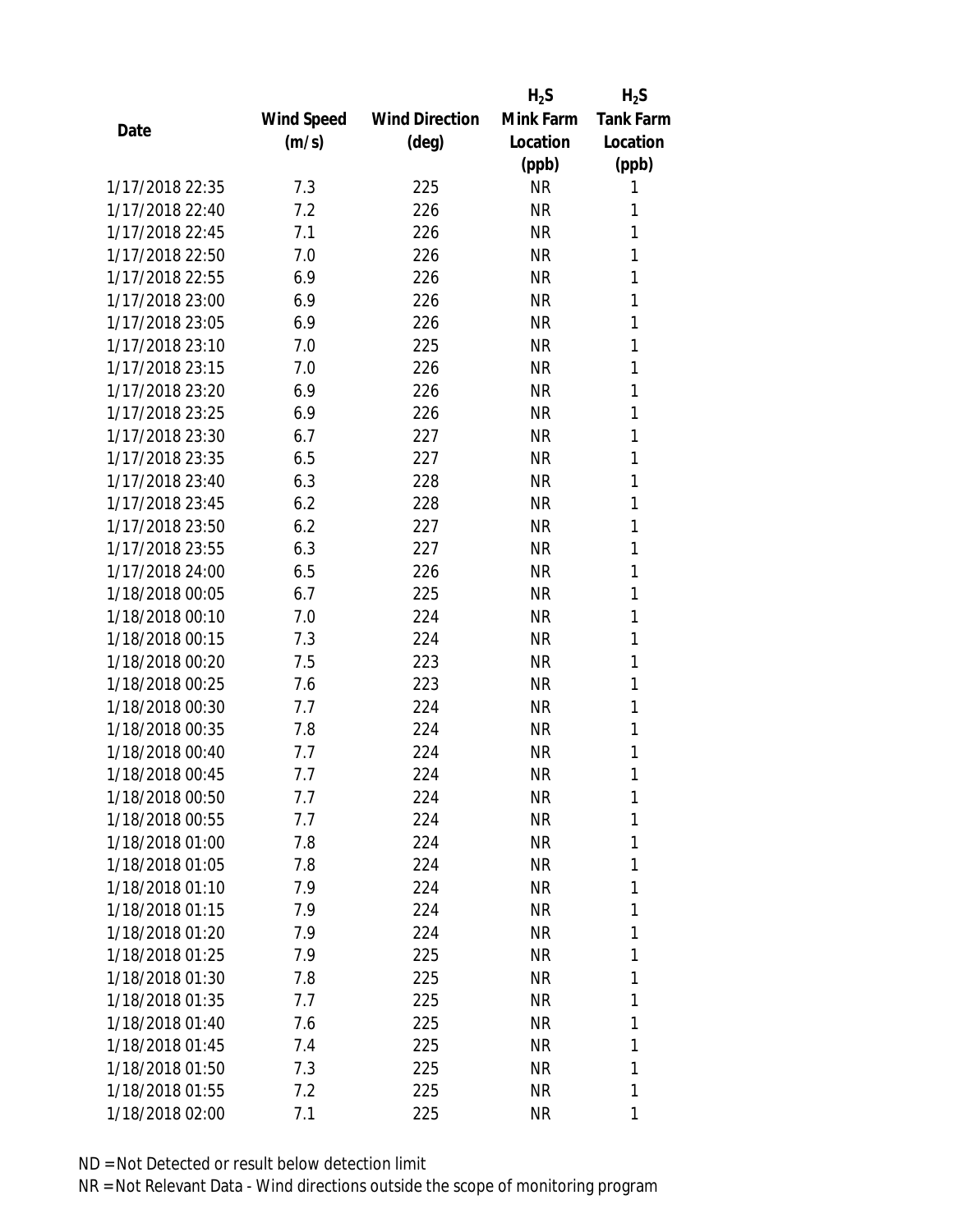|                 |            |                       | $H_2S$    | $H_2S$           |
|-----------------|------------|-----------------------|-----------|------------------|
|                 | Wind Speed | <b>Wind Direction</b> | Mink Farm | <b>Tank Farm</b> |
| Date            | (m/s)      | $(\text{deg})$        | Location  | Location         |
|                 |            |                       | (ppb)     | (ppb)            |
| 1/18/2018 02:05 | 7.0        | 225                   | <b>NR</b> | 1                |
| 1/18/2018 02:10 | 7.0        | 226                   | <b>NR</b> | 1                |
| 1/18/2018 02:15 | 7.0        | 226                   | <b>NR</b> | 1                |
| 1/18/2018 02:20 | 7.0        | 226                   | NR        | 1                |
| 1/18/2018 02:25 | 7.0        | 226                   | <b>NR</b> | 1                |
| 1/18/2018 02:30 | 7.1        | 226                   | <b>NR</b> | 1                |
| 1/18/2018 02:35 | 7.3        | 226                   | NR        | 1                |
| 1/18/2018 02:40 | 7.3        | 225                   | <b>NR</b> | 1                |
| 1/18/2018 02:45 | 7.4        | 225                   | <b>NR</b> | 1                |
| 1/18/2018 02:50 | 7.3        | 225                   | <b>NR</b> | 1                |
| 1/18/2018 02:55 | 7.2        | 225                   | <b>NR</b> | 1                |
| 1/18/2018 03:00 | 7.1        | 226                   | <b>NR</b> | 1                |
| 1/18/2018 03:05 | 6.9        | 226                   | <b>NR</b> | 1                |
| 1/18/2018 03:10 | 6.8        | 226                   | <b>NR</b> | 1                |
| 1/18/2018 03:15 | 6.6        | 226                   | <b>NR</b> | 1                |
| 1/18/2018 03:20 | 6.6        | 226                   | NR        | 1                |
| 1/18/2018 03:25 | 6.5        | 226                   | <b>NR</b> | 1                |
| 1/18/2018 03:30 | 6.5        | 226                   | <b>NR</b> | 1                |
| 1/18/2018 03:35 | 6.4        | 227                   | <b>NR</b> | 1                |
| 1/18/2018 03:40 | 6.3        | 227                   | <b>NR</b> | 1                |
| 1/18/2018 03:45 | 6.1        | 228                   | <b>NR</b> | 1                |
| 1/18/2018 03:50 | 6.0        | 229                   | <b>NR</b> | 1                |
| 1/18/2018 03:55 | 5.9        | 230                   | 1         | 1                |
| 1/18/2018 04:00 | 5.8        | 230                   | 1         | $\overline{2}$   |
| 1/18/2018 04:05 | 5.7        | 230                   | 1         | $\overline{2}$   |
| 1/18/2018 04:10 | 5.7        | 230                   | <b>ND</b> | $\overline{2}$   |
| 1/18/2018 04:15 | 5.7        | 230                   | <b>ND</b> | $\overline{2}$   |
| 1/18/2018 04:20 | 5.7        | 229                   | ΝR        | 2                |
| 1/18/2018 04:25 | 5.7        | 228                   | <b>NR</b> | 1                |
| 1/18/2018 04:30 | 5.8        | 228                   | NR        | 1                |
| 1/18/2018 04:35 | 5.8        | 227                   | NR        | 1                |
| 1/18/2018 04:40 | 5.9        | 226                   | NR        | 1                |
| 1/18/2018 04:45 | 5.9        | 226                   | NR        | 1                |
| 1/18/2018 04:50 | 6.0        | 226                   | <b>NR</b> | 1                |
| 1/18/2018 04:55 | 6.0        | 226                   | NR        | 1                |
| 1/18/2018 05:00 | 6.0        | 226                   | NR        | 1                |
| 1/18/2018 05:05 | 6.0        | 226                   | NR        | 1                |
| 1/18/2018 05:10 | 5.9        | 227                   | NR        | 1                |
| 1/18/2018 05:15 | 5.8        | 227                   | <b>NR</b> | 1                |
| 1/18/2018 05:20 | 5.6        | 227                   | NR        | 1                |
| 1/18/2018 05:25 | 5.5        | 227                   | <b>NR</b> | 1                |
| 1/18/2018 05:30 | 5.4        | 227                   | NR        | 1                |
|                 |            |                       |           |                  |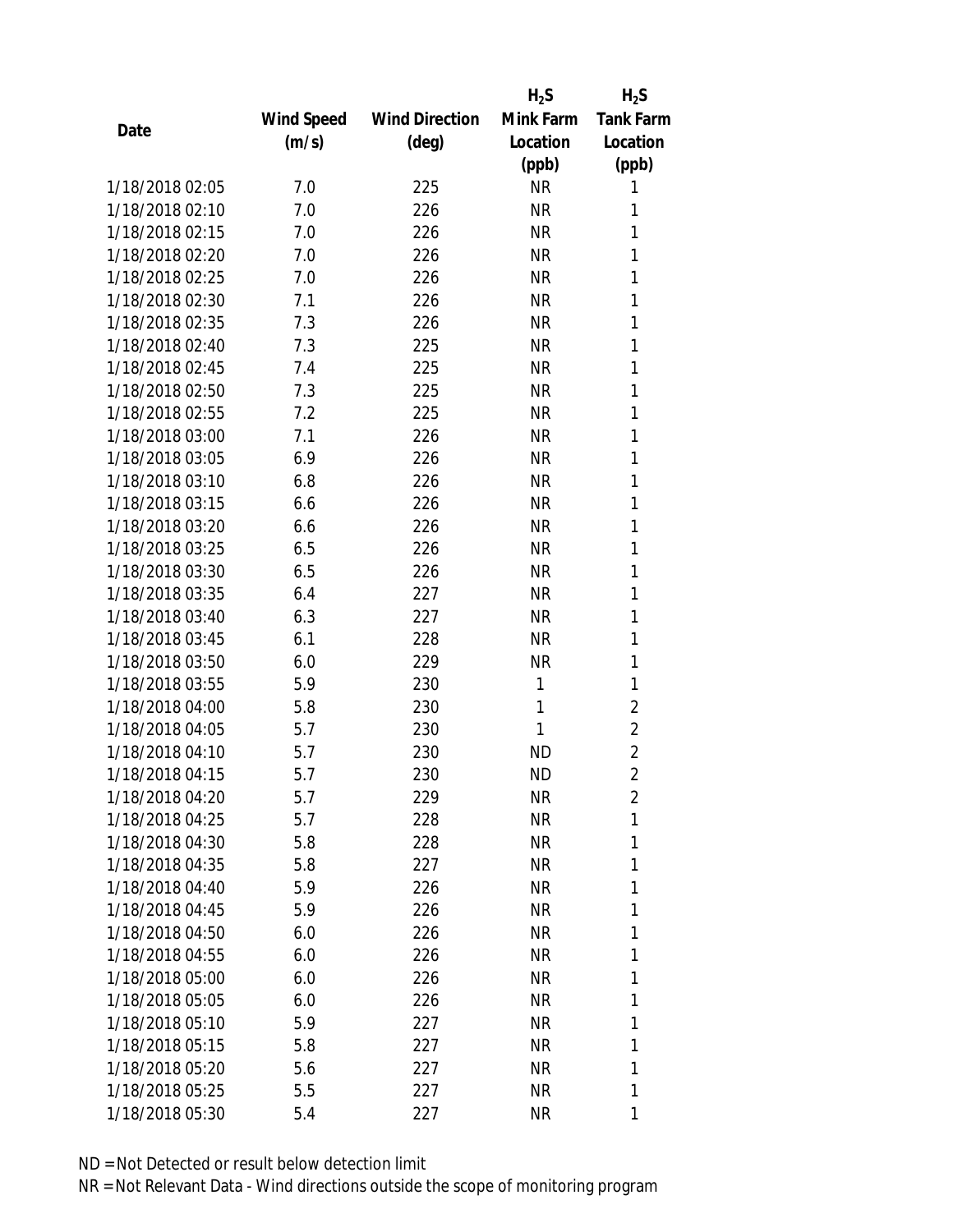|                 |            |                       | $H_2S$    | $H_2S$           |
|-----------------|------------|-----------------------|-----------|------------------|
|                 | Wind Speed | <b>Wind Direction</b> | Mink Farm | <b>Tank Farm</b> |
| Date            | (m/s)      | $(\text{deg})$        | Location  | Location         |
|                 |            |                       | (ppb)     | (ppb)            |
| 1/18/2018 05:35 | 5.4        | 228                   | <b>NR</b> | 1                |
| 1/18/2018 05:40 | 5.3        | 228                   | <b>NR</b> | 1                |
| 1/18/2018 05:45 | 5.3        | 228                   | <b>NR</b> | 1                |
| 1/18/2018 05:50 | 5.2        | 228                   | <b>NR</b> | 1                |
| 1/18/2018 05:55 | 5.2        | 229                   | <b>NR</b> | 1                |
| 1/18/2018 06:00 | 5.2        | 230                   | <b>ND</b> | 1                |
| 1/18/2018 06:05 | 5.1        | 231                   | <b>ND</b> | 1                |
| 1/18/2018 06:10 | 5.1        | 232                   | <b>ND</b> | 1                |
| 1/18/2018 06:15 | 5.0        | 234                   | <b>ND</b> | 1                |
| 1/18/2018 06:20 | 5.0        | 236                   | <b>ND</b> | 1                |
| 1/18/2018 06:25 | 4.9        | 237                   | ND        | 1                |
| 1/18/2018 06:30 | 4.8        | 239                   | <b>ND</b> | 1                |
| 1/18/2018 06:35 | 4.8        | 240                   | <b>ND</b> | 1                |
| 1/18/2018 06:40 | 4.7        | 240                   | <b>ND</b> | 1                |
| 1/18/2018 06:45 | 4.7        | 239                   | <b>ND</b> | 1                |
| 1/18/2018 06:50 | 4.7        | 237                   | <b>ND</b> | 1                |
| 1/18/2018 06:55 | 4.8        | 235                   | <b>ND</b> | 1                |
| 1/18/2018 07:00 | 5.0        | 233                   | ND        | 1                |
| 1/18/2018 07:05 | 5.2        | 231                   | <b>ND</b> | 1                |
| 1/18/2018 07:10 | 5.3        | 229                   | <b>NR</b> | 1                |
| 1/18/2018 07:15 | 5.6        | 227                   | <b>NR</b> | 1                |
| 1/18/2018 07:20 | 5.8        | 227                   | <b>NR</b> | 1                |
| 1/18/2018 07:25 | 5.9        | 226                   | <b>NR</b> | 1                |
| 1/18/2018 07:30 | 6.0        | 226                   | <b>NR</b> | 1                |
| 1/18/2018 07:35 | 6.1        | 226                   | <b>NR</b> | 1                |
| 1/18/2018 07:40 | 6.2        | 226                   | <b>NR</b> | 1                |
| 1/18/2018 07:45 | 6.2        | 226                   | <b>NR</b> | 1                |
| 1/18/2018 07:50 | 6.3        | 226                   | ΝR        | 1                |
| 1/18/2018 07:55 | 6.3        | 226                   | <b>NR</b> | 1                |
| 1/18/2018 08:00 | 6.4        | 226                   | NR        | 1                |
| 1/18/2018 08:05 | 6.4        | 226                   | NR        | 1                |
| 1/18/2018 08:10 | 6.4        | 225                   | NR        | 1                |
| 1/18/2018 08:15 | 6.5        | 225                   | NR        | 1                |
| 1/18/2018 08:20 | 6.5        | 224                   | <b>NR</b> | 1                |
| 1/18/2018 08:25 | 6.5        | 224                   | NR        | 1                |
| 1/18/2018 08:30 | 6.5        | 224                   | NR        | 1                |
| 1/18/2018 08:35 | 6.4        | 224                   | NR        | 1                |
| 1/18/2018 08:40 | 6.4        |                       | NR        | 1                |
| 1/18/2018 08:45 | 6.4        | 224<br>224            | NR        | 1                |
| 1/18/2018 08:50 | 6.3        | 224                   | NR        | 1                |
| 1/18/2018 08:55 |            |                       |           | 1                |
|                 | 6.3        | 223                   | <b>NR</b> |                  |
| 1/18/2018 09:00 | 6.4        | 223                   | <b>NR</b> | 1                |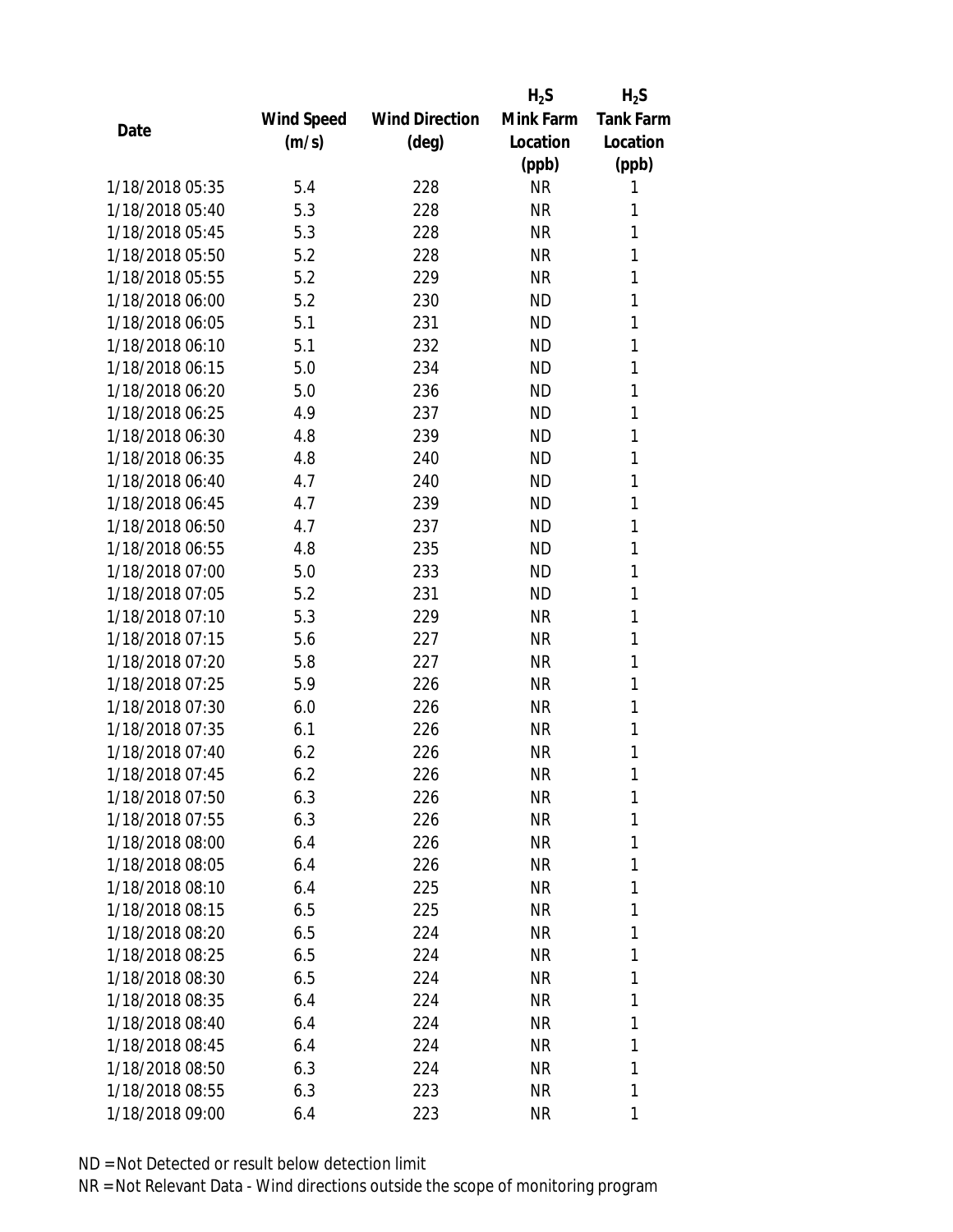|                 |            |                       | $H_2S$    | $H_2S$           |
|-----------------|------------|-----------------------|-----------|------------------|
|                 | Wind Speed | <b>Wind Direction</b> | Mink Farm | <b>Tank Farm</b> |
| Date            | (m/s)      | $(\text{deg})$        | Location  | Location         |
|                 |            |                       | (ppb)     | (ppb)            |
| 1/18/2018 09:05 | 6.4        | 223                   | <b>NR</b> | 1                |
| 1/18/2018 09:10 | 6.5        | 222                   | <b>NR</b> | 1                |
| 1/18/2018 09:15 | 6.5        | 222                   | <b>NR</b> | 1                |
| 1/18/2018 09:20 | 6.6        | 222                   | <b>NR</b> | 1                |
| 1/18/2018 09:25 | 6.7        | 221                   | <b>NR</b> | 1                |
| 1/18/2018 09:30 | 6.8        | 221                   | <b>NR</b> | 1                |
| 1/18/2018 09:35 | 6.9        | 221                   | <b>NR</b> | 1                |
| 1/18/2018 09:40 | 7.0        | 222                   | <b>NR</b> | 1                |
| 1/18/2018 09:45 | 7.0        | 222                   | <b>NR</b> | 1                |
| 1/18/2018 09:50 | 7.0        | 223                   | <b>NR</b> | 1                |
| 1/18/2018 09:55 | 6.9        | 224                   | <b>NR</b> | 1                |
| 1/18/2018 10:00 | 6.7        | 225                   | <b>NR</b> | 1                |
| 1/18/2018 10:05 | 6.5        | 227                   | <b>NR</b> | $\overline{2}$   |
| 1/18/2018 10:10 | 6.4        | 228                   | <b>NR</b> | $\overline{2}$   |
| 1/18/2018 10:15 | 6.3        | 228                   | <b>NR</b> | $\overline{2}$   |
| 1/18/2018 10:20 | 6.2        | 229                   | <b>NR</b> | $\overline{2}$   |
| 1/18/2018 10:25 | 6.3        | 228                   | <b>NR</b> | $\overline{2}$   |
| 1/18/2018 10:30 | 6.3        | 228                   | <b>NR</b> | $\overline{2}$   |
| 1/18/2018 10:35 | 6.4        | 227                   | <b>NR</b> | $\overline{2}$   |
| 1/18/2018 10:40 | 6.6        | 226                   | <b>NR</b> | $\overline{2}$   |
| 1/18/2018 10:45 | 6.7        | 225                   | <b>NR</b> | 1                |
| 1/18/2018 10:50 | 6.8        | 224                   | <b>NR</b> | 1                |
| 1/18/2018 10:55 | 7.1        | 224                   | <b>NR</b> | 1                |
| 1/18/2018 11:00 | 7.4        | 223                   | <b>NR</b> | 1                |
| 1/18/2018 11:05 | 7.7        | 223                   | <b>NR</b> | 1                |
| 1/18/2018 11:10 | 8.0        | 223                   | <b>NR</b> | 1                |
| 1/18/2018 11:15 | 8.3        | 223                   | <b>NR</b> | 1                |
| 1/18/2018 11:20 | 8.4        | 223                   | ΝR        | 1                |
| 1/18/2018 11:25 | 8.5        | 223                   | <b>NR</b> | 1                |
| 1/18/2018 11:30 | 8.4        | 223                   | NR        | 1                |
| 1/18/2018 11:35 | 8.2        | 222                   | NR        | 1                |
| 1/18/2018 11:40 | 8.0        | 222                   | NR        | 1                |
| 1/18/2018 11:45 | 7.7        | 222                   | NR        | 1                |
| 1/18/2018 11:50 | 7.5        | 222                   | <b>NR</b> | 1                |
| 1/18/2018 11:55 | 7.4        | 222                   | NR        | 1                |
| 1/18/2018 12:00 | 7.2        | 222                   | <b>NR</b> | 1                |
| 1/18/2018 12:05 | 7.2        | 222                   | NR        | 1                |
| 1/18/2018 12:10 | 7.2        | 223                   | NR        | 1                |
| 1/18/2018 12:15 | 7.1        | 224                   | NR        | 1                |
| 1/18/2018 12:20 | 7.0        |                       | NR        | 1                |
|                 |            | 226                   |           |                  |
| 1/18/2018 12:25 | 6.9        | 229                   | <b>NR</b> | 1                |
| 1/18/2018 12:30 | 6.7        | 232                   | ND        | 1                |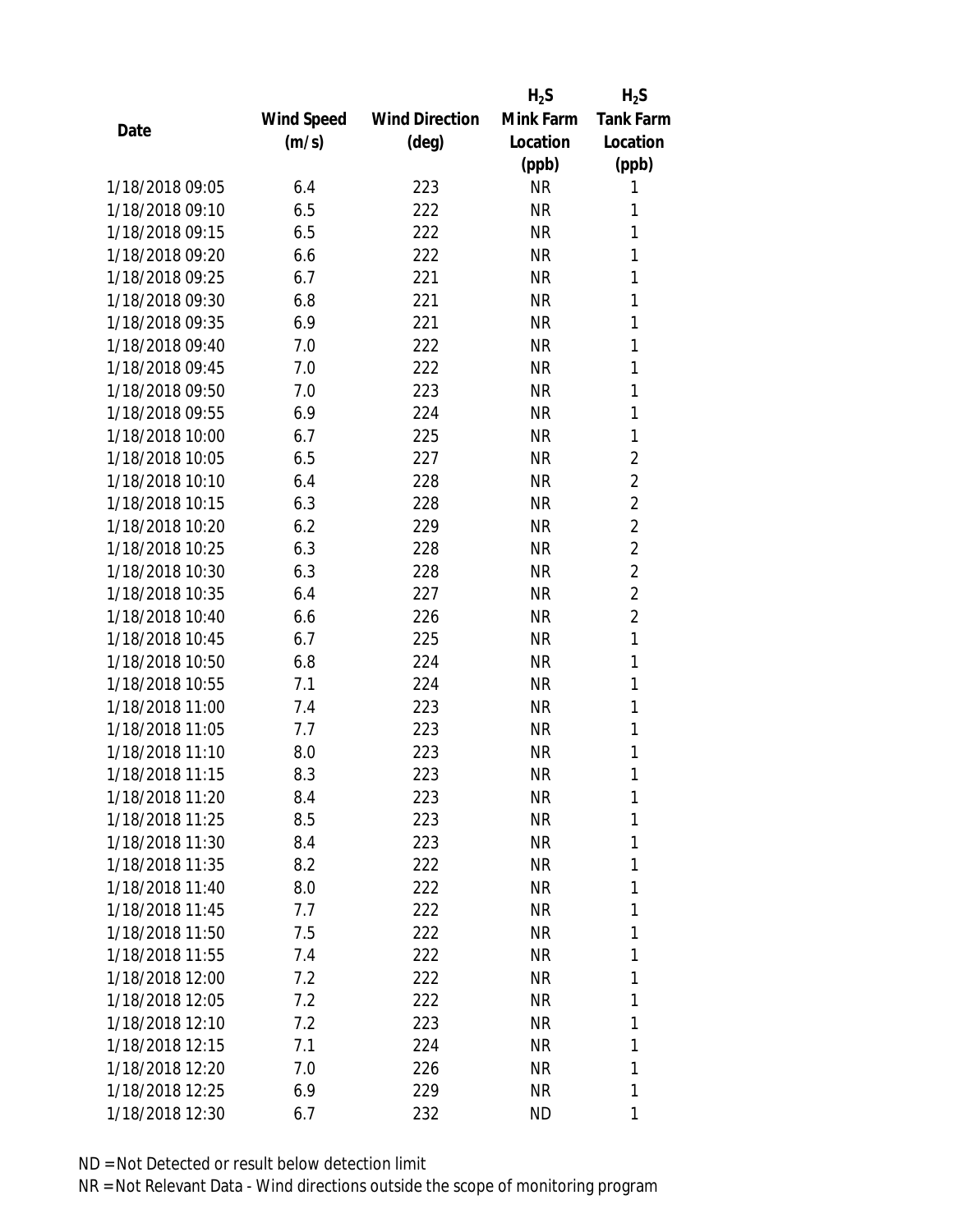|                 |            |                       | $H_2S$    | $H_2S$           |
|-----------------|------------|-----------------------|-----------|------------------|
|                 | Wind Speed | <b>Wind Direction</b> | Mink Farm | <b>Tank Farm</b> |
| Date            | (m/s)      | $(\text{deg})$        | Location  | Location         |
|                 |            |                       | (ppb)     | (ppb)            |
| 1/18/2018 12:35 | 6.5        | 235                   | <b>ND</b> | 1                |
| 1/18/2018 12:40 | 6.2        | 238                   | 1         | 1                |
| 1/18/2018 12:45 | 6.1        | 240                   | 1         | 1                |
| 1/18/2018 12:50 | 6.0        | 240                   | 1         | 1                |
| 1/18/2018 12:55 | 6.0        | 239                   | 1         | 1                |
| 1/18/2018 13:00 | 6.0        | 236                   | 1         | 1                |
| 1/18/2018 13:05 | 6.1        | 234                   | 1         | 1                |
| 1/18/2018 13:10 | 6.2        | 232                   | 1         | 1                |
| 1/18/2018 13:15 | 6.2        | 230                   | 1         | 1                |
| 1/18/2018 13:20 | 6.2        | 228                   | <b>NR</b> | 1                |
| 1/18/2018 13:25 | 6.2        | 228                   | <b>NR</b> | 1                |
| 1/18/2018 13:30 | 6.1        | 227                   | <b>NR</b> | 1                |
| 1/18/2018 13:35 | 6.1        | 226                   | <b>NR</b> | 1                |
| 1/18/2018 13:40 | 6.0        | 225                   | <b>NR</b> | 1                |
| 1/18/2018 13:45 | 6.1        | 224                   | <b>NR</b> | 1                |
| 1/18/2018 13:50 | 6.1        | 223                   | <b>NR</b> | 1                |
| 1/18/2018 13:55 | 6.1        | 222                   | <b>NR</b> | 1                |
| 1/18/2018 14:00 | 6.2        | 221                   | <b>NR</b> | 1                |
| 1/18/2018 14:05 | 6.3        | 221                   | <b>NR</b> | 1                |
| 1/18/2018 14:10 | 6.4        | 221                   | <b>NR</b> | 1                |
| 1/18/2018 14:15 | 6.5        | 221                   | <b>NR</b> | 1                |
| 1/18/2018 14:20 | 6.6        | 221                   | <b>NR</b> | 1                |
| 1/18/2018 14:25 | 6.8        | 221                   | <b>NR</b> | 1                |
| 1/18/2018 14:30 | 7.0        | 222                   | <b>NR</b> | 1                |
| 1/18/2018 14:35 | 7.2        | 222                   | NR        | 1                |
| 1/18/2018 14:40 | 7.2        | 221                   | NR        | 1                |
| 1/18/2018 14:45 | 7.3        | 221                   | <b>NR</b> | 1                |
| 1/18/2018 14:50 | 7.2        | 221                   | NR        | 1                |
| 1/18/2018 14:55 | 7.1        | 221                   | <b>NR</b> | 1                |
| 1/18/2018 15:00 | 6.9        | 220                   | NR        | 1                |
| 1/18/2018 15:05 | 6.7        | 219                   | <b>NR</b> | 1                |
| 1/18/2018 15:10 | 6.5        | 218                   | NR        | 1                |
| 1/18/2018 15:15 | 6.4        | 218                   | NR        | 1                |
| 1/18/2018 15:20 | 6.3        | 217                   | <b>NR</b> | 1                |
| 1/18/2018 15:25 | 6.2        | 217                   | NR        | 1                |
| 1/18/2018 15:30 | 6.1        | 217                   | <b>NR</b> | 1                |
| 1/18/2018 15:35 | 6.1        | 217                   | NR        | 1                |
| 1/18/2018 15:40 | 6.0        | 217                   | NR        | 1                |
| 1/18/2018 15:45 | 5.9        | 218                   | NR        | 1                |
| 1/18/2018 15:50 | 5.9        | 219                   | NR        | 1                |
| 1/18/2018 15:55 | 5.9        |                       |           | 1                |
|                 |            | 220                   | <b>NR</b> |                  |
| 1/18/2018 16:00 | 5.9        | 220                   | <b>NR</b> | 1                |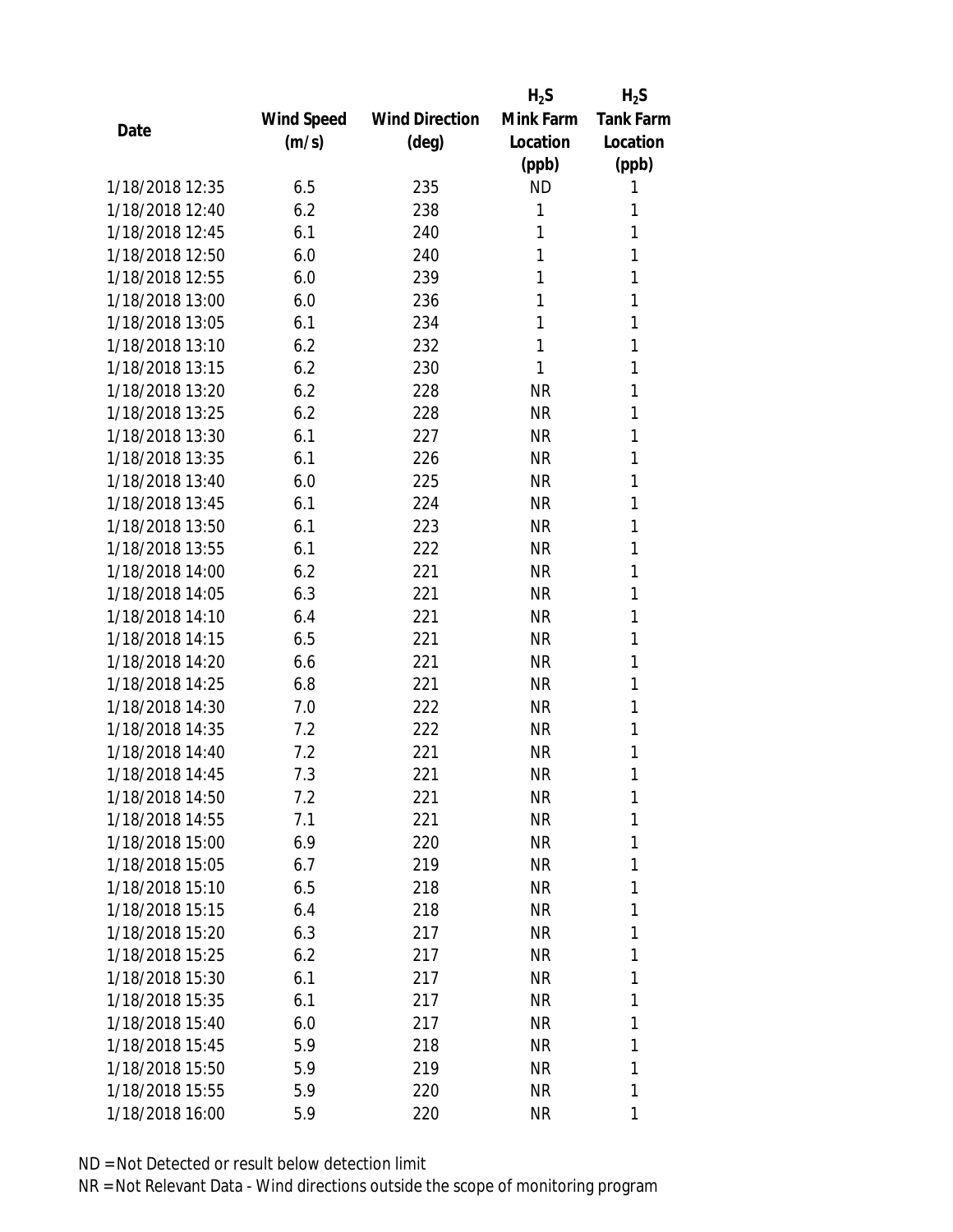|                 |            |                       | $H_2S$    | $H_2S$           |
|-----------------|------------|-----------------------|-----------|------------------|
|                 | Wind Speed | <b>Wind Direction</b> | Mink Farm | <b>Tank Farm</b> |
| Date            | (m/s)      | (deg)                 | Location  | Location         |
|                 |            |                       | (ppb)     | (ppb)            |
| 1/18/2018 16:05 | 5.9        | 220                   | <b>NR</b> | 1                |
| 1/18/2018 16:10 | 6.0        | 221                   | <b>NR</b> | 1                |
| 1/18/2018 16:15 | 6.1        | 221                   | <b>NR</b> | 1                |
| 1/18/2018 16:20 | 6.2        | 221                   | <b>NR</b> | 1                |
| 1/18/2018 16:25 | 6.3        | 221                   | <b>NR</b> | 1                |
| 1/18/2018 16:30 | 6.3        | 221                   | <b>NR</b> | 1                |
| 1/18/2018 16:35 | 6.3        | 221                   | <b>NR</b> | 1                |
| 1/18/2018 16:40 | 6.2        | 220                   | <b>NR</b> | 1                |
| 1/18/2018 16:45 | 6.1        | 219                   | <b>NR</b> | 1                |
| 1/18/2018 16:50 | 6.1        | 218                   | <b>NR</b> | 1                |
| 1/18/2018 16:55 | 6.1        | 217                   | NR        | 1                |
| 1/18/2018 17:00 | 6.2        | 216                   | <b>NR</b> | 1                |
| 1/18/2018 17:05 | 6.2        | 216                   | <b>NR</b> | 1                |
| 1/18/2018 17:10 | 6.3        | 215                   | <b>NR</b> | 1                |
| 1/18/2018 17:15 | 6.4        | 216                   | <b>NR</b> | 1                |
| 1/18/2018 17:20 | 6.4        | 217                   | <b>NR</b> | 1                |
| 1/18/2018 17:25 | 6.3        | 217                   | <b>NR</b> | 1                |
| 1/18/2018 17:30 | 6.3        | 218                   | <b>NR</b> | 1                |
| 1/18/2018 17:35 | 6.1        | 218                   | <b>NR</b> | 1                |
| 1/18/2018 17:40 | 6.0        | 217                   | <b>NR</b> | 1                |
| 1/18/2018 17:45 | 5.8        | 216                   | <b>NR</b> | 1                |
| 1/18/2018 17:50 | 5.7        | 215                   | <b>NR</b> | 1                |
| 1/18/2018 17:55 | 5.6        | 214                   | <b>NR</b> | 1                |
| 1/18/2018 18:00 | 5.6        | 213                   | <b>NR</b> | 1                |
| 1/18/2018 18:05 | 5.6        | 212                   | <b>NR</b> | 1                |
| 1/18/2018 18:10 | 5.6        | 211                   | <b>NR</b> | 1                |
| 1/18/2018 18:15 | 5.6        | 211                   | <b>NR</b> | 1                |
| 1/18/2018 18:20 | 5.6        | 211                   | NR        | 1                |
| 1/18/2018 18:25 | 5.6        | 212                   | <b>NR</b> | 1                |
| 1/18/2018 18:30 | 5.6        | 213                   | NR        | 1                |
| 1/18/2018 18:35 | 5.6        | 214                   | NR        | 1                |
| 1/18/2018 18:40 | 5.6        | 215                   | <b>NR</b> | 1                |
| 1/18/2018 18:45 | 5.6        | 216                   | NR        | 1                |
| 1/18/2018 18:50 | 5.6        | 217                   | <b>NR</b> | 1                |
| 1/18/2018 18:55 | 5.6        | 218                   | NR        | 1                |
| 1/18/2018 19:00 | 5.7        | 219                   | NR        | 1                |
| 1/18/2018 19:05 | 5.7        | 219                   | NR        | 1                |
| 1/18/2018 19:10 | 5.8        | 220                   | NR        | 1                |
| 1/18/2018 19:15 | 5.8        | 220                   | NR        | 1                |
| 1/18/2018 19:20 | 5.8        | 221                   | NR        | 1                |
| 1/18/2018 19:25 | 5.8        | 221                   | <b>NR</b> | 1                |
| 1/18/2018 19:30 | 5.7        | 221                   | NR        | 1                |
|                 |            |                       |           |                  |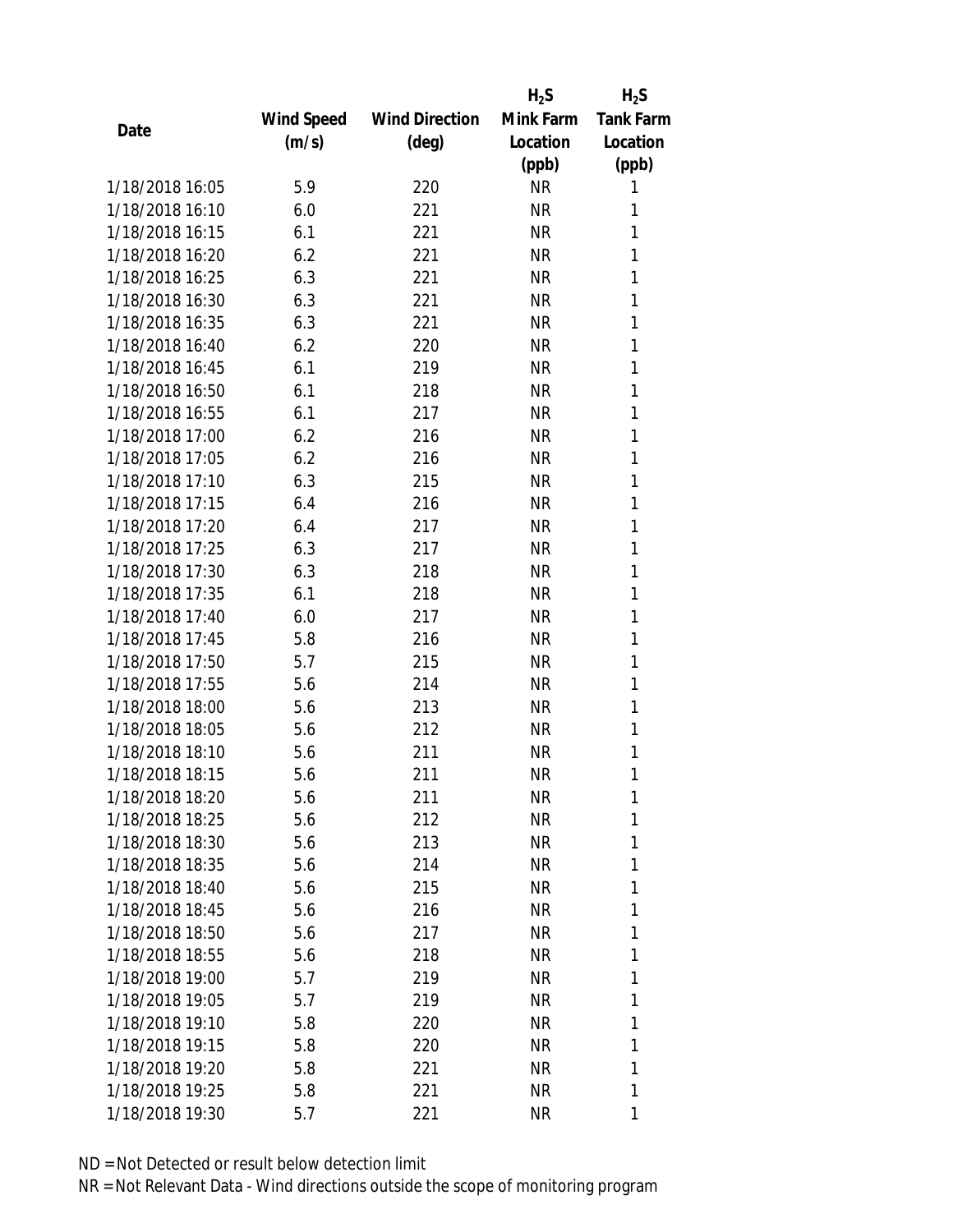|                 |            |                       | $H_2S$    | $H_2S$           |
|-----------------|------------|-----------------------|-----------|------------------|
|                 | Wind Speed | <b>Wind Direction</b> | Mink Farm | <b>Tank Farm</b> |
| Date            | (m/s)      | $(\text{deg})$        | Location  | Location         |
|                 |            |                       | (ppb)     | (ppb)            |
| 1/18/2018 19:35 | 5.6        | 220                   | <b>NR</b> | 1                |
| 1/18/2018 19:40 | 5.6        | 219                   | <b>NR</b> | 1                |
| 1/18/2018 19:45 | 5.5        | 218                   | <b>NR</b> | 1                |
| 1/18/2018 19:50 | 5.4        | 217                   | <b>NR</b> | 1                |
| 1/18/2018 19:55 | 5.3        | 216                   | <b>NR</b> | 1                |
| 1/18/2018 20:00 | 5.3        | 215                   | <b>NR</b> | 1                |
| 1/18/2018 20:05 | 5.2        | 214                   | <b>NR</b> | 1                |
| 1/18/2018 20:10 | 5.2        | 214                   | <b>NR</b> | 1                |
| 1/18/2018 20:15 | 5.3        | 214                   | <b>NR</b> | 1                |
| 1/18/2018 20:20 | 5.3        | 214                   | <b>NR</b> | 1                |
| 1/18/2018 20:25 | 5.3        | 215                   | <b>NR</b> | 1                |
| 1/18/2018 20:30 | 5.3        | 215                   | <b>NR</b> | 1                |
| 1/18/2018 20:35 | 5.3        | 216                   | <b>NR</b> | 1                |
| 1/18/2018 20:40 | 5.3        | 217                   | <b>NR</b> | 1                |
| 1/18/2018 20:45 | 5.3        | 217                   | <b>NR</b> | 1                |
| 1/18/2018 20:50 | 5.3        | 217                   | <b>NR</b> | 1                |
| 1/18/2018 20:55 | 5.3        | 216                   | <b>NR</b> | 1                |
| 1/18/2018 21:00 | 5.3        | 215                   | <b>NR</b> | 1                |
| 1/18/2018 21:05 | 5.3        | 213                   | <b>NR</b> | 1                |
| 1/18/2018 21:10 | 5.2        | 211                   | <b>NR</b> | 1                |
| 1/18/2018 21:15 | 5.2        | 209                   | <b>NR</b> | 1                |
| 1/18/2018 21:20 | 5.2        | 207                   | <b>NR</b> | 1                |
| 1/18/2018 21:25 | 5.2        | 206                   | <b>NR</b> | 1                |
| 1/18/2018 21:30 | 5.3        | 206                   | <b>NR</b> | 1                |
| 1/18/2018 21:35 | 5.3        | 206                   | <b>NR</b> | 1                |
| 1/18/2018 21:40 | 5.4        | 207                   | <b>NR</b> | 1                |
| 1/18/2018 21:45 | 5.4        | 208                   | <b>NR</b> | 1                |
| 1/18/2018 21:50 | 5.5        | 209                   | NR        | 1                |
| 1/18/2018 21:55 | 5.5        | 210                   | <b>NR</b> | 1                |
| 1/18/2018 22:00 | 5.5        | 211                   | NR        | 1                |
| 1/18/2018 22:05 | 5.5        | 212                   | NR        | 1                |
| 1/18/2018 22:10 | 5.5        | 213                   | <b>NR</b> | 1                |
| 1/18/2018 22:15 | 5.5        | 214                   | NR        | 1                |
| 1/18/2018 22:20 | 5.5        | 214                   | <b>NR</b> | 1                |
| 1/18/2018 22:25 | 5.5        | 214                   | NR        | 1                |
| 1/18/2018 22:30 | 5.5        | 214                   | NR        | 1                |
| 1/18/2018 22:35 | 5.4        | 214                   | NR        | 1                |
| 1/18/2018 22:40 | 5.4        | 213                   | NR        | 1                |
| 1/18/2018 22:45 | 5.4        | 213                   | <b>NR</b> | 1                |
| 1/18/2018 22:50 | 5.3        | 213                   | NR        | 1                |
| 1/18/2018 22:55 | 5.3        | 213                   | <b>NR</b> | 1                |
| 1/18/2018 23:00 | 5.2        | 213                   | <b>NR</b> | 1                |
|                 |            |                       |           |                  |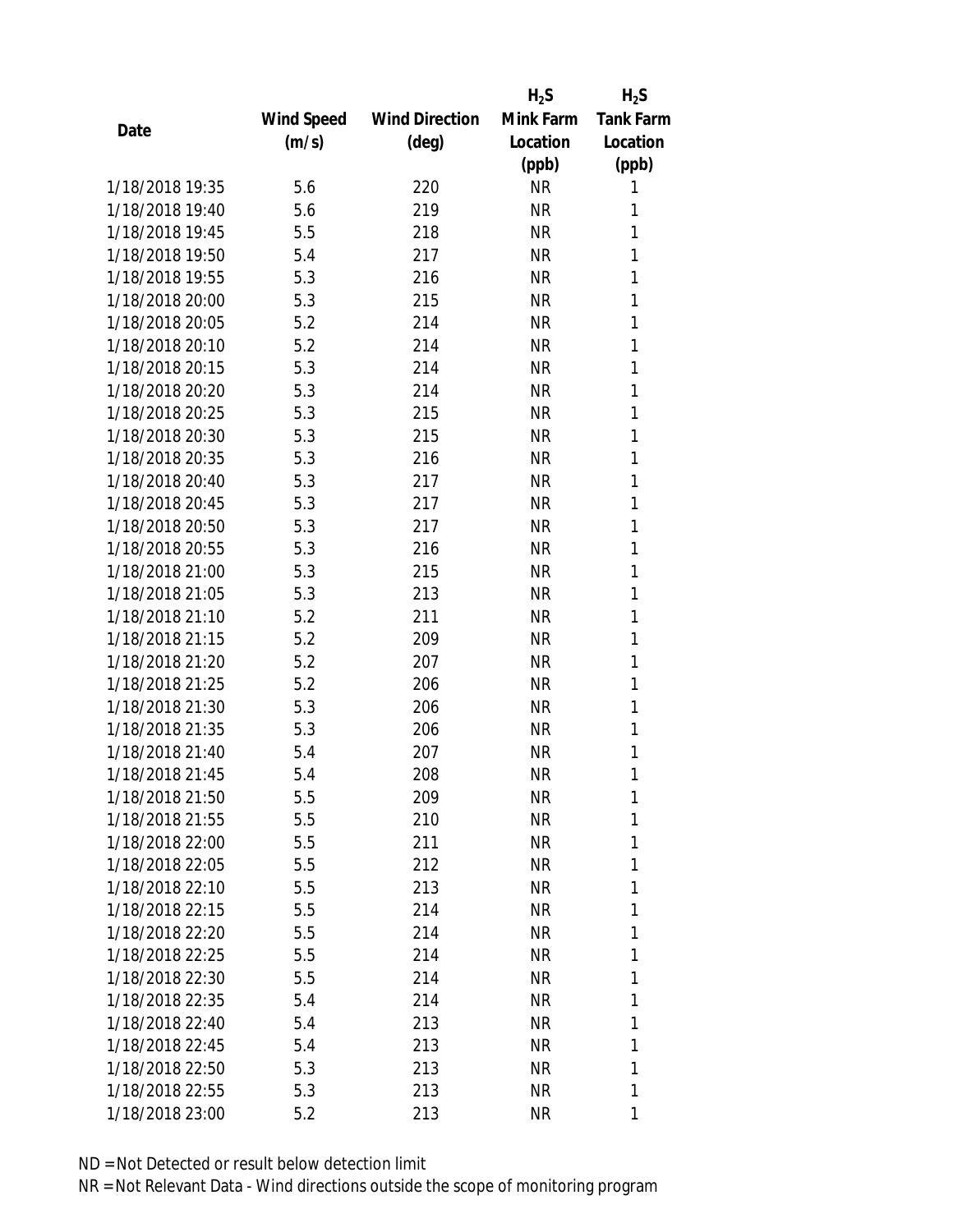|      |                 |            |                       | $H_2S$    | $H_2S$           |
|------|-----------------|------------|-----------------------|-----------|------------------|
|      |                 | Wind Speed | <b>Wind Direction</b> | Mink Farm | <b>Tank Farm</b> |
| Date |                 | (m/s)      | (deg)                 | Location  | Location         |
|      |                 |            |                       | (ppb)     | (ppb)            |
|      | 1/18/2018 23:05 | 5.3        | 213                   | <b>NR</b> | 1                |
|      | 1/18/2018 23:10 | 5.3        | 214                   | <b>NR</b> | 1                |
|      | 1/18/2018 23:15 | 5.4        | 215                   | <b>NR</b> | 1                |
|      | 1/18/2018 23:20 | 5.4        | 216                   | <b>NR</b> | 1                |
|      | 1/18/2018 23:25 | 5.5        | 217                   | <b>NR</b> | 1                |
|      | 1/18/2018 23:30 | 5.6        | 217                   | <b>NR</b> | 1                |
|      | 1/18/2018 23:35 | 5.5        | 217                   | <b>NR</b> | 1                |
|      | 1/18/2018 23:40 | 5.5        | 216                   | <b>NR</b> | 1                |
|      | 1/18/2018 23:45 | 5.4        | 215                   | <b>NR</b> | 1                |
|      | 1/18/2018 23:50 | 5.3        | 214                   | <b>NR</b> | 1                |
|      | 1/18/2018 23:55 | 5.2        | 213                   | <b>NR</b> | 1                |
|      | 1/18/2018 24:00 | 5.1        | 212                   | <b>NR</b> | 1                |
|      | 1/19/2018 00:05 | 5.0        | 210                   | <b>NR</b> | 1                |
|      | 1/19/2018 00:10 | 4.9        | 209                   | <b>NR</b> | 1                |
|      | 1/19/2018 00:15 | 4.8        | 208                   | <b>NR</b> | 1                |
|      | 1/19/2018 00:20 | 4.7        | 206                   | <b>NR</b> | 1                |
|      | 1/19/2018 00:25 | 4.7        | 204                   | <b>NR</b> | 1                |
|      | 1/19/2018 00:30 | 4.7        | 203                   | <b>NR</b> | 1                |
|      | 1/19/2018 00:35 | 4.7        | 202                   | <b>NR</b> | 1                |
|      | 1/19/2018 00:40 | 4.8        | 201                   | <b>NR</b> | 1                |
|      | 1/19/2018 00:45 | 4.8        | 201                   | <b>NR</b> | 1                |
|      | 1/19/2018 00:50 | 4.9        | 202                   | <b>NR</b> | 1                |
|      | 1/19/2018 00:55 | 5.0        | 203                   | <b>NR</b> | 1                |
|      | 1/19/2018 01:00 | 5.0        | 204                   | <b>NR</b> | 1                |
|      | 1/19/2018 01:05 | 5.1        | 205                   | <b>NR</b> | 1                |
|      | 1/19/2018 01:10 | 5.1        | 206                   | <b>NR</b> | 1                |
|      | 1/19/2018 01:15 | 5.1        | 207                   | <b>NR</b> | 1                |
|      | 1/19/2018 01:20 | 5.1        | 208                   | ΝR        | 1                |
|      | 1/19/2018 01:25 | 5.0        | 207                   | <b>NR</b> | 1                |
|      | 1/19/2018 01:30 | 5.0        | 207                   | <b>NR</b> | 1                |
|      | 1/19/2018 01:35 | 4.9        | 207                   | NR        | 1                |
|      | 1/19/2018 01:40 | 4.9        | 207                   | <b>NR</b> | 1                |
|      | 1/19/2018 01:45 | 4.9        | 207                   | NR        | 1                |
|      | 1/19/2018 01:50 | 4.9        | 207                   | <b>NR</b> | 1                |
|      | 1/19/2018 01:55 | 4.9        | 207                   | NR        | 1                |
|      | 1/19/2018 02:00 | 4.9        | 207                   | NR        | 1                |
|      | 1/19/2018 02:05 | 4.9        | 207                   | <b>NR</b> | 1                |
|      | 1/19/2018 02:10 | 4.9        | 207                   | NR        | 1                |
|      | 1/19/2018 02:15 | 4.9        | 207                   | <b>NR</b> | 1                |
|      | 1/19/2018 02:20 | 4.8        | 206                   | NR        | 1                |
|      | 1/19/2018 02:25 | 4.8        | 206                   | NR        | 1                |
|      |                 |            |                       | <b>NR</b> | 1                |
|      | 1/19/2018 02:30 | 4.8        | 206                   |           |                  |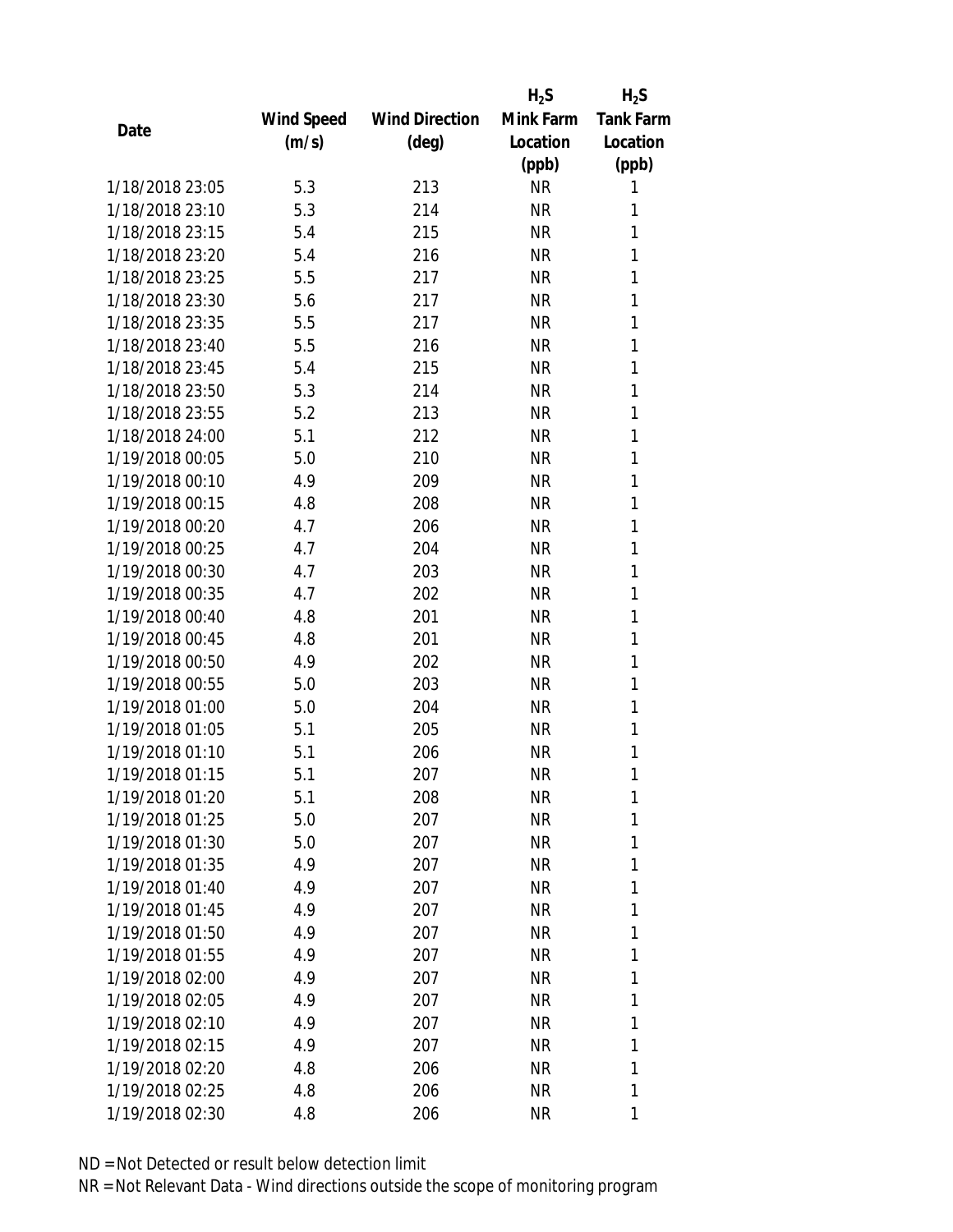|                 |            |                       | $H_2S$    | $H_2S$           |
|-----------------|------------|-----------------------|-----------|------------------|
|                 | Wind Speed | <b>Wind Direction</b> | Mink Farm | <b>Tank Farm</b> |
| Date            | (m/s)      | (deg)                 | Location  | Location         |
|                 |            |                       | (ppb)     | (ppb)            |
| 1/19/2018 02:35 | 4.8        | 207                   | <b>NR</b> | 1                |
| 1/19/2018 02:40 | 4.8        | 207                   | <b>NR</b> | 1                |
| 1/19/2018 02:45 | 4.9        | 207                   | <b>NR</b> | 1                |
| 1/19/2018 02:50 | 4.9        | 208                   | <b>NR</b> | 1                |
| 1/19/2018 02:55 | 4.9        | 209                   | <b>NR</b> | 1                |
| 1/19/2018 03:00 | 4.9        | 210                   | <b>NR</b> | 1                |
| 1/19/2018 03:05 | 5.0        | 211                   | <b>NR</b> | 1                |
| 1/19/2018 03:10 | 5.0        | 212                   | <b>NR</b> | 1                |
| 1/19/2018 03:15 | 5.1        | 213                   | <b>NR</b> | 1                |
| 1/19/2018 03:20 | 5.1        | 213                   | <b>NR</b> | 1                |
| 1/19/2018 03:25 | 5.2        | 214                   | <b>NR</b> | 1                |
| 1/19/2018 03:30 | 5.3        | 214                   | <b>NR</b> | 1                |
| 1/19/2018 03:35 | 5.4        | 214                   | <b>NR</b> | 1                |
| 1/19/2018 03:40 | 5.5        | 215                   | <b>NR</b> | 1                |
| 1/19/2018 03:45 | 5.5        | 215                   | <b>NR</b> | 1                |
| 1/19/2018 03:50 | 5.6        | 216                   | <b>NR</b> | 1                |
| 1/19/2018 03:55 | 5.7        | 216                   | <b>NR</b> | 1                |
| 1/19/2018 04:00 | 5.7        | 217                   | <b>NR</b> | 1                |
| 1/19/2018 04:05 | 5.6        | 218                   | <b>NR</b> | 1                |
| 1/19/2018 04:10 | 5.6        | 218                   | <b>NR</b> | 1                |
| 1/19/2018 04:15 | 5.6        | 218                   | <b>NR</b> | 1                |
| 1/19/2018 04:20 | 5.5        | 218                   | <b>NR</b> | 1                |
| 1/19/2018 04:25 | 5.4        | 217                   | <b>NR</b> | 1                |
| 1/19/2018 04:30 | 5.3        | 217                   | <b>NR</b> | 1                |
| 1/19/2018 04:35 | 5.2        | 216                   | <b>NR</b> | 1                |
| 1/19/2018 04:40 | 5.2        | 216                   | <b>NR</b> | 1                |
| 1/19/2018 04:45 | 5.1        | 216                   | <b>NR</b> | 1                |
| 1/19/2018 04:50 | 5.1        | 216                   | ΝR        | 1                |
| 1/19/2018 04:55 | 5.1        | 216                   | <b>NR</b> | 1                |
| 1/19/2018 05:00 | 5.2        | 216                   | NR        | 1                |
| 1/19/2018 05:05 | 5.3        | 216                   | NR        | 1                |
| 1/19/2018 05:10 | 5.4        | 217                   | <b>NR</b> | 1                |
| 1/19/2018 05:15 | 5.5        | 217                   | NR        | 1                |
| 1/19/2018 05:20 | 5.6        | 218                   | <b>NR</b> | 1                |
| 1/19/2018 05:25 | 5.7        | 218                   | NR        | 1                |
| 1/19/2018 05:30 | 5.7        | 218                   | <b>NR</b> | 1                |
| 1/19/2018 05:35 | 5.7        | 218                   | NR        | 1                |
| 1/19/2018 05:40 | 5.7        | 218                   | NR        | 1                |
| 1/19/2018 05:45 | 5.6        | 218                   | <b>NR</b> | 1                |
| 1/19/2018 05:50 | 5.6        | 218                   | NR        | 1                |
| 1/19/2018 05:55 | 5.5        | 218                   | <b>NR</b> | 1                |
| 1/19/2018 06:00 | 5.5        | 218                   | <b>NR</b> | 1                |
|                 |            |                       |           |                  |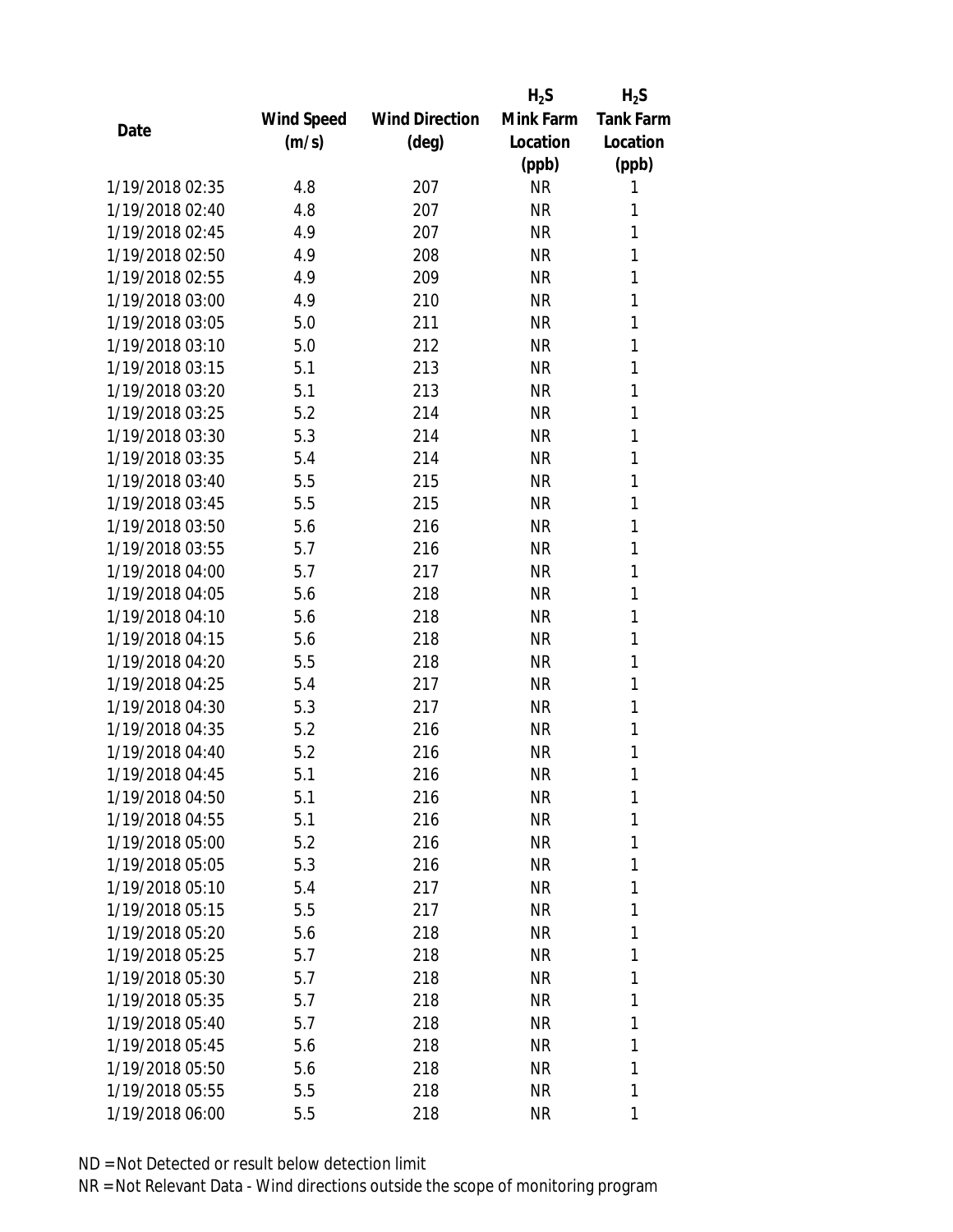|                 |            |                       | $H_2S$    | $H_2S$           |
|-----------------|------------|-----------------------|-----------|------------------|
|                 | Wind Speed | <b>Wind Direction</b> | Mink Farm | <b>Tank Farm</b> |
| Date            | (m/s)      | (deg)                 | Location  | Location         |
|                 |            |                       | (ppb)     | (ppb)            |
| 1/19/2018 06:05 | 5.4        | 218                   | <b>NR</b> | 1                |
| 1/19/2018 06:10 | 5.4        | 218                   | <b>NR</b> | 1                |
| 1/19/2018 06:15 | 5.4        | 218                   | <b>NR</b> | 1                |
| 1/19/2018 06:20 | 5.5        | 217                   | <b>NR</b> | 1                |
| 1/19/2018 06:25 | 5.4        | 216                   | <b>NR</b> | 1                |
| 1/19/2018 06:30 | 5.4        | 215                   | <b>NR</b> | 1                |
| 1/19/2018 06:35 | 5.4        | 214                   | <b>NR</b> | 1                |
| 1/19/2018 06:40 | 5.5        | 213                   | <b>NR</b> | 1                |
| 1/19/2018 06:45 | 5.5        | 212                   | <b>NR</b> | 1                |
| 1/19/2018 06:50 | 5.5        | 211                   | <b>NR</b> | 1                |
| 1/19/2018 06:55 | 5.6        | 211                   | <b>NR</b> | 1                |
| 1/19/2018 07:00 | 5.7        | 211                   | <b>NR</b> | 1                |
| 1/19/2018 07:05 | 5.8        | 211                   | <b>NR</b> | 1                |
| 1/19/2018 07:10 | 6.0        | 211                   | <b>NR</b> | 1                |
| 1/19/2018 07:15 | 6.1        | 211                   | <b>NR</b> | 1                |
| 1/19/2018 07:20 | 6.1        | 210                   | <b>NR</b> | 1                |
| 1/19/2018 07:25 | 6.2        | 210                   | <b>NR</b> | 1                |
| 1/19/2018 07:30 | 6.3        | 210                   | <b>NR</b> | 1                |
| 1/19/2018 07:35 | 6.3        | 211                   | <b>NR</b> | 1                |
| 1/19/2018 07:40 | 6.3        | 212                   | <b>NR</b> | 1                |
| 1/19/2018 07:45 | 6.3        | 213                   | <b>NR</b> | 1                |
| 1/19/2018 07:50 | 6.3        | 214                   | <b>NR</b> | 1                |
| 1/19/2018 07:55 | 6.3        | 215                   | <b>NR</b> | 1                |
| 1/19/2018 08:00 | 6.3        | 216                   | <b>NR</b> | 1                |
| 1/19/2018 08:05 | 6.2        | 216                   | <b>NR</b> | 1                |
| 1/19/2018 08:10 | 6.1        | 216                   | <b>NR</b> | 1                |
| 1/19/2018 08:15 | 6.0        | 215                   | <b>NR</b> | 1                |
| 1/19/2018 08:20 | 5.8        | 214                   | NR        | 1                |
| 1/19/2018 08:25 | 5.7        | 214                   | <b>NR</b> | 1                |
| 1/19/2018 08:30 | 5.6        | 213                   | NR        | 1                |
| 1/19/2018 08:35 | 5.5        | 213                   | NR        | 1                |
| 1/19/2018 08:40 | 5.4        | 213                   | <b>NR</b> | 1                |
| 1/19/2018 08:45 | 5.4        | 214                   | NR        | 1                |
| 1/19/2018 08:50 | 5.4        | 214                   | <b>NR</b> | 1                |
| 1/19/2018 08:55 | 5.5        | 214                   | NR        | 1                |
| 1/19/2018 09:00 | 5.5        | 214                   | NR        | 1                |
| 1/19/2018 09:05 | 5.5        | 214                   | NR        | 1                |
| 1/19/2018 09:10 | 5.5        | 214                   | NR        | 1                |
| 1/19/2018 09:15 | 5.5        | 214                   | <b>NR</b> | 1                |
| 1/19/2018 09:20 | 5.5        | 214                   | NR        | 1                |
| 1/19/2018 09:25 | 5.5        | 214                   | <b>NR</b> | 1                |
| 1/19/2018 09:30 |            |                       |           |                  |
|                 | 5.5        | 214                   | NR        | 1                |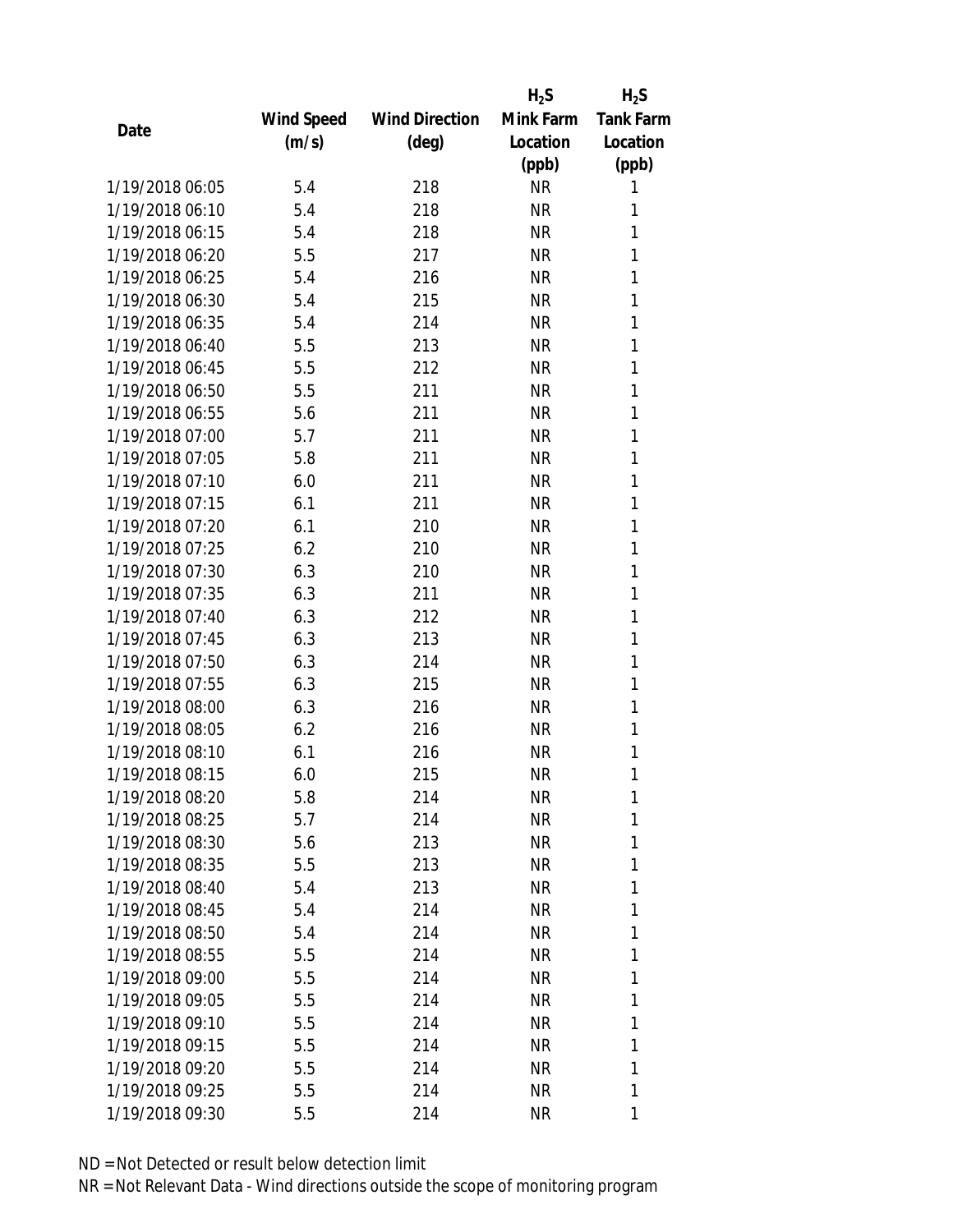|                 |            |                       | $H_2S$    | $H_2S$           |
|-----------------|------------|-----------------------|-----------|------------------|
|                 | Wind Speed | <b>Wind Direction</b> | Mink Farm | <b>Tank Farm</b> |
| Date            | (m/s)      | (deg)                 | Location  | Location         |
|                 |            |                       | (ppb)     | (ppb)            |
| 1/19/2018 09:35 | 5.6        | 214                   | <b>NR</b> | 1                |
| 1/19/2018 09:40 | 5.6        | 214                   | <b>NR</b> | 1                |
| 1/19/2018 09:45 | 5.7        | 214                   | <b>NR</b> | 1                |
| 1/19/2018 09:50 | 5.7        | 214                   | <b>NR</b> | 1                |
| 1/19/2018 09:55 | 5.8        | 214                   | <b>NR</b> | 1                |
| 1/19/2018 10:00 | 5.8        | 213                   | <b>NR</b> | 1                |
| 1/19/2018 10:05 | 5.8        | 213                   | <b>NR</b> | 1                |
| 1/19/2018 10:10 | 5.8        | 213                   | <b>NR</b> | 1                |
| 1/19/2018 10:15 | 5.8        | 213                   | <b>NR</b> | 1                |
| 1/19/2018 10:20 | 5.7        | 213                   | <b>NR</b> | 1                |
| 1/19/2018 10:25 | 5.7        | 213                   | <b>NR</b> | 1                |
| 1/19/2018 10:30 | 5.7        | 213                   | <b>NR</b> | 1                |
| 1/19/2018 10:35 | 5.7        | 213                   | <b>NR</b> | 1                |
| 1/19/2018 10:40 | 5.8        | 213                   | <b>NR</b> | 1                |
| 1/19/2018 10:45 | 5.9        | 213                   | <b>NR</b> | 1                |
| 1/19/2018 10:50 | 5.9        | 214                   | <b>NR</b> | 1                |
| 1/19/2018 10:55 | 6.0        | 214                   | <b>NR</b> | 1                |
| 1/19/2018 11:00 | 6.1        | 215                   | <b>NR</b> | 1                |
| 1/19/2018 11:05 | 6.1        | 215                   | <b>NR</b> | 1                |
| 1/19/2018 11:10 | 6.1        | 216                   | <b>NR</b> | 1                |
| 1/19/2018 11:15 | 6.2        | 217                   | <b>NR</b> | 1                |
| 1/19/2018 11:20 | 6.3        | 218                   | <b>NR</b> | 1                |
| 1/19/2018 11:25 | 6.3        | 218                   | <b>NR</b> | 1                |
| 1/19/2018 11:30 | 6.4        | 218                   | <b>NR</b> | 1                |
| 1/19/2018 11:35 | 6.4        | 218                   | <b>NR</b> | 1                |
| 1/19/2018 11:40 | 6.4        | 218                   | <b>NR</b> | 1                |
| 1/19/2018 11:45 | 6.4        | 218                   | <b>NR</b> | 1                |
| 1/19/2018 11:50 | 6.3        | 217                   | NR        | 1                |
| 1/19/2018 11:55 | 6.3        | 217                   | <b>NR</b> | 1                |
| 1/19/2018 12:00 | 6.3        | 216                   | NR        | 1                |
| 1/19/2018 12:05 | 6.3        | 216                   | NR        | 1                |
| 1/19/2018 12:10 | 6.3        | 216                   | NR        | 1                |
| 1/19/2018 12:15 | 6.4        | 216                   | NR        | 1                |
| 1/19/2018 12:20 | 6.4        | 216                   | <b>NR</b> | 1                |
| 1/19/2018 12:25 |            |                       |           | 1                |
|                 | 6.4        | 216                   | NR        | 1                |
| 1/19/2018 12:30 | 6.5        | 216                   | NR        |                  |
| 1/19/2018 12:35 | 6.5        | 217                   | NR        | 1                |
| 1/19/2018 12:40 | 6.4        | 217                   | NR        | 1                |
| 1/19/2018 12:45 | 6.4        | 218                   | NR        | 1                |
| 1/19/2018 12:50 | 6.3        | 218                   | NR        | 1                |
| 1/19/2018 12:55 | 6.2        | 218                   | <b>NR</b> | 1                |
| 1/19/2018 13:00 | 6.0        | 216                   | <b>NR</b> | 1                |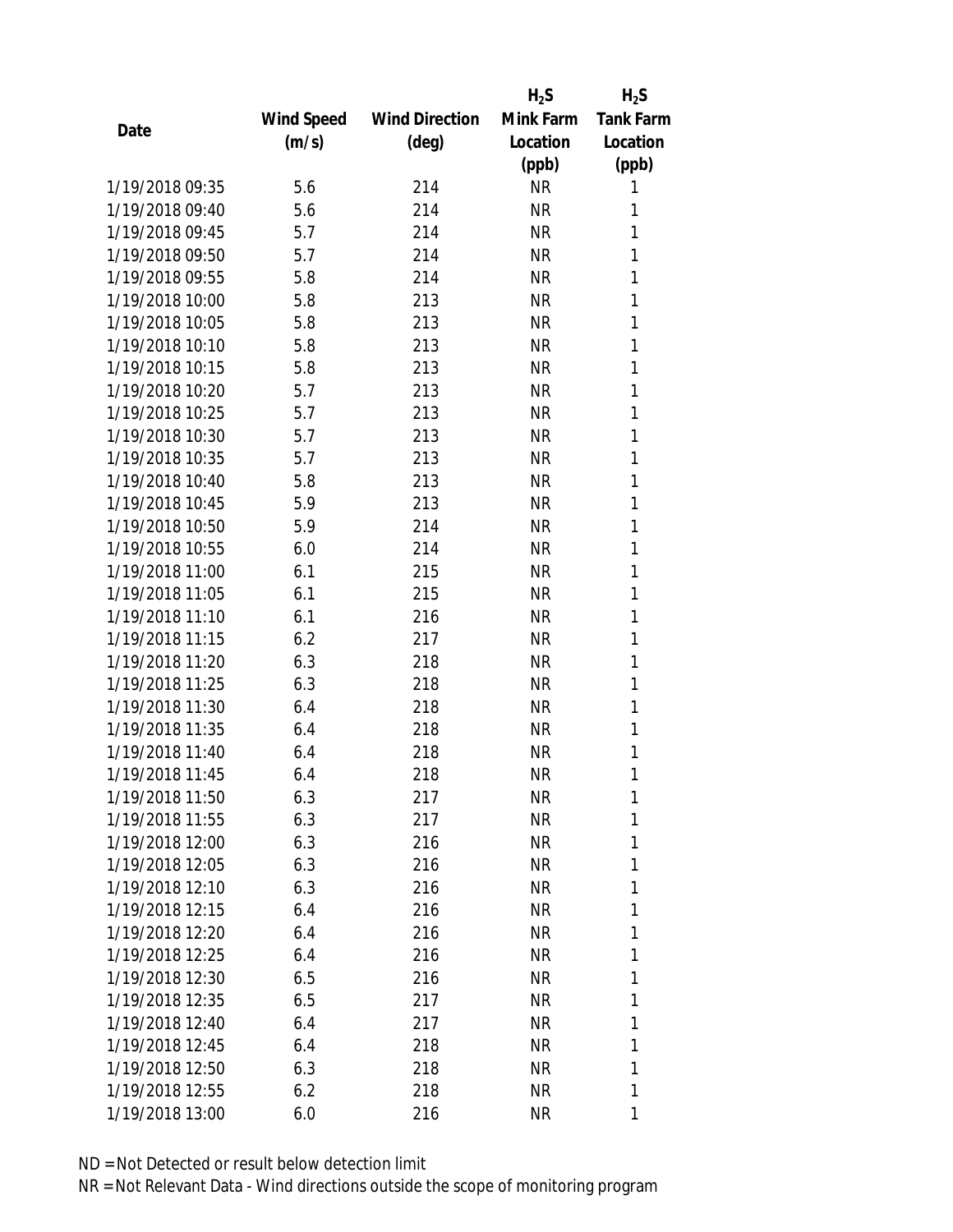|                 |            |                       | $H_2S$    | $H_2S$           |
|-----------------|------------|-----------------------|-----------|------------------|
|                 | Wind Speed | <b>Wind Direction</b> | Mink Farm | <b>Tank Farm</b> |
| Date            | (m/s)      | (deg)                 | Location  | Location         |
|                 |            |                       | (ppb)     | (ppb)            |
| 1/19/2018 13:05 | 5.9        | 215                   | <b>NR</b> | 1                |
| 1/19/2018 13:10 | 5.8        | 213                   | <b>NR</b> | 1                |
| 1/19/2018 13:15 | 5.7        | 211                   | <b>NR</b> | 1                |
| 1/19/2018 13:20 | 5.7        | 209                   | <b>NR</b> | 1                |
| 1/19/2018 13:25 | 5.7        | 208                   | <b>NR</b> | 1                |
| 1/19/2018 13:30 | 5.9        | 209                   | <b>NR</b> | 1                |
| 1/19/2018 13:35 | 6.0        | 209                   | <b>NR</b> | 1                |
| 1/19/2018 13:40 | 6.1        | 210                   | <b>NR</b> | 1                |
| 1/19/2018 13:45 | 6.3        | 210                   | <b>NR</b> | 1                |
| 1/19/2018 13:50 | 6.3        | 210                   | <b>NR</b> | 1                |
| 1/19/2018 13:55 | 6.4        | 210                   | <b>NR</b> | 1                |
| 1/19/2018 14:00 | 6.4        | 210                   | <b>NR</b> | 1                |
| 1/19/2018 14:05 | 6.4        | 210                   | <b>NR</b> | 1                |
| 1/19/2018 14:10 | 6.5        | 210                   | <b>NR</b> | 1                |
| 1/19/2018 14:15 | 6.5        | 212                   | <b>NR</b> | 1                |
| 1/19/2018 14:20 | 6.6        | 214                   | <b>NR</b> | 1                |
| 1/19/2018 14:25 | 6.7        | 216                   | <b>NR</b> | 1                |
| 1/19/2018 14:30 | 6.7        | 217                   | <b>NR</b> | 1                |
| 1/19/2018 14:35 | 6.8        | 219                   | <b>NR</b> | 1                |
| 1/19/2018 14:40 | 6.7        | 220                   | <b>NR</b> | 1                |
| 1/19/2018 14:45 | 6.7        | 219                   | <b>NR</b> | 1                |
| 1/19/2018 14:50 | 6.6        | 219                   | <b>NR</b> | 1                |
| 1/19/2018 14:55 | 6.5        | 218                   | <b>NR</b> | 1                |
| 1/19/2018 15:00 | 6.4        | 217                   | <b>NR</b> | 1                |
| 1/19/2018 15:05 | 6.3        | 214                   | <b>NR</b> | 1                |
| 1/19/2018 15:10 | 6.3        | 211                   | <b>NR</b> | 1                |
| 1/19/2018 15:15 | 6.3        | 210                   | <b>NR</b> | 1                |
| 1/19/2018 15:20 | 6.3        | 208                   | ΝR        | 1                |
| 1/19/2018 15:25 | 6.2        | 206                   | <b>NR</b> | 1                |
| 1/19/2018 15:30 | 6.1        | 205                   | NR        | 1                |
| 1/19/2018 15:35 | 6.1        | 205                   | NR        | 1                |
| 1/19/2018 15:40 | 5.9        | 205                   | <b>NR</b> | 1                |
| 1/19/2018 15:45 | 5.8        | 204                   | NR        | 1                |
| 1/19/2018 15:50 | 5.7        | 204                   | <b>NR</b> | 1                |
| 1/19/2018 15:55 | 5.6        | 204                   | NR        | 1                |
| 1/19/2018 16:00 | 5.6        | 203                   | <b>NR</b> | 1                |
| 1/19/2018 16:05 | 5.6        | 203                   | NR        | 1                |
| 1/19/2018 16:10 | 5.6        | 202                   | NR        | 1                |
| 1/19/2018 16:15 | 5.6        | 202                   | <b>NR</b> | 1                |
| 1/19/2018 16:20 | 5.6        | 201                   | NR        | 1                |
| 1/19/2018 16:25 | 5.7        | 201                   | <b>NR</b> | 1                |
| 1/19/2018 16:30 | 5.7        | 202                   | <b>NR</b> | 1                |
|                 |            |                       |           |                  |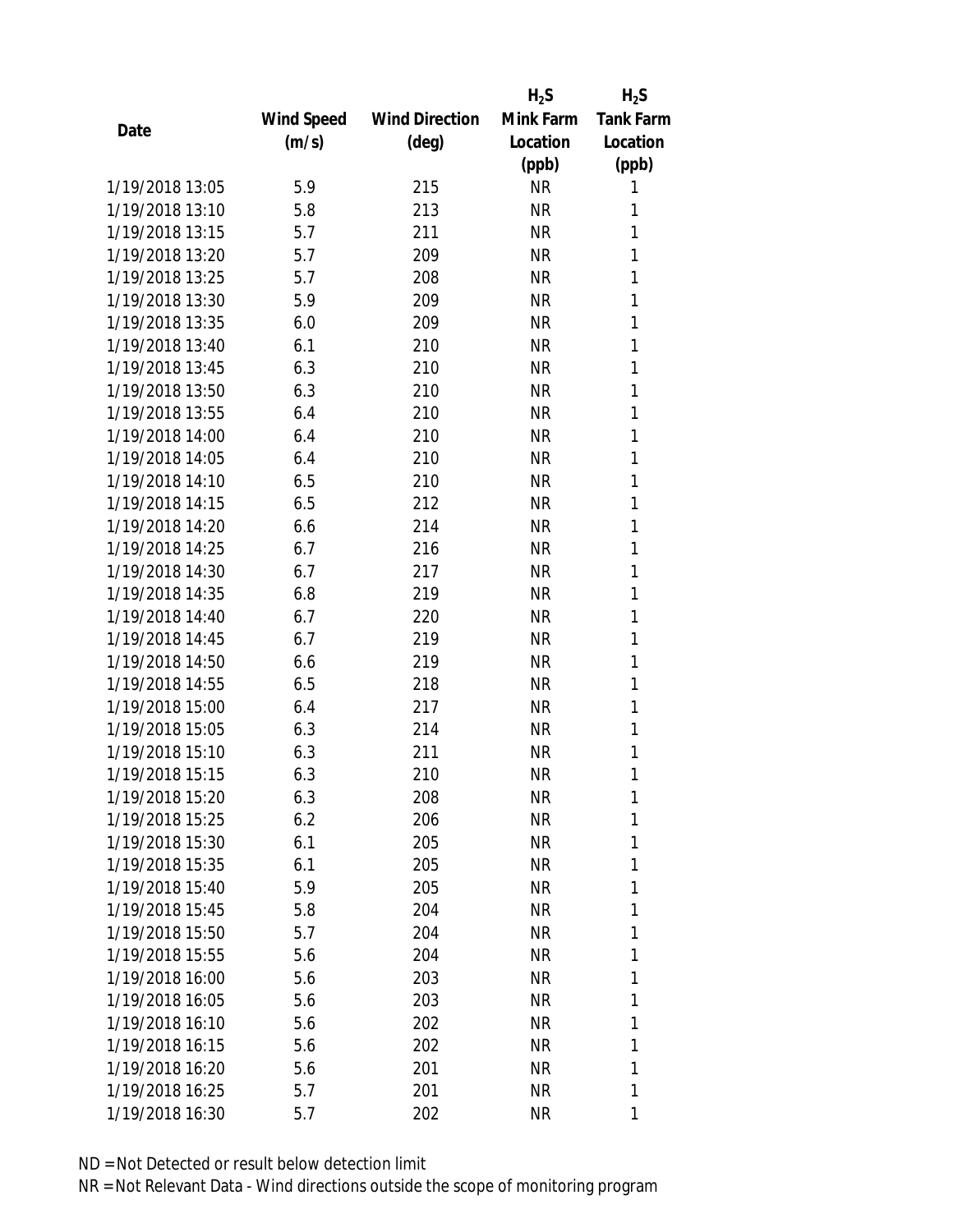|                 |                   |                       | $H_2S$    | $H_2S$           |
|-----------------|-------------------|-----------------------|-----------|------------------|
|                 | <b>Wind Speed</b> | <b>Wind Direction</b> | Mink Farm | <b>Tank Farm</b> |
| Date            | (m/s)             | $(\text{deg})$        | Location  | Location         |
|                 |                   |                       | (ppb)     | (ppb)            |
| 1/19/2018 16:35 | 5.8               | 202                   | <b>NR</b> | 1                |
| 1/19/2018 16:40 | 5.8               | 203                   | <b>NR</b> | 1                |
| 1/19/2018 16:45 | 5.9               | 203                   | <b>NR</b> | 1                |
| 1/19/2018 16:50 | 5.8               | 204                   | <b>NR</b> | 1                |
| 1/19/2018 16:55 | 5.8               | 204                   | <b>NR</b> | 1                |
| 1/19/2018 17:00 | 5.8               | 204                   | <b>NR</b> | 1                |
| 1/19/2018 17:05 | 5.7               | 204                   | <b>NR</b> | 1                |
| 1/19/2018 17:10 | 5.7               | 203                   | <b>NR</b> | 1                |
| 1/19/2018 17:15 | 5.7               | 203                   | <b>NR</b> | 1                |
| 1/19/2018 17:20 | 5.7               | 203                   | <b>NR</b> | 1                |
| 1/19/2018 17:25 | 5.7               | 203                   | <b>NR</b> | 1                |
| 1/19/2018 17:30 | 5.7               | 202                   | <b>NR</b> | 1                |
| 1/19/2018 17:35 | 5.8               | 202                   | <b>NR</b> | 1                |
| 1/19/2018 17:40 | 5.8               | 202                   | <b>NR</b> | 1                |
| 1/19/2018 17:45 | 5.9               | 202                   | <b>NR</b> | 1                |
| 1/19/2018 17:50 | 5.9               | 201                   | <b>NR</b> | 1                |
| 1/19/2018 17:55 | 5.9               | 200                   | <b>NR</b> | 1                |
| 1/19/2018 18:00 | 5.8               | 199                   | <b>NR</b> | 1                |
| 1/19/2018 18:05 | 5.8               | 199                   | <b>NR</b> | 1                |
| 1/19/2018 18:10 | 5.7               | 198                   | <b>NR</b> | 1                |
| 1/19/2018 18:15 | 5.6               | 198                   | <b>NR</b> | 1                |
| 1/19/2018 18:20 | 5.5               | 198                   | <b>NR</b> | 1                |
| 1/19/2018 18:25 | 5.5               | 198                   | <b>NR</b> | 1                |
| 1/19/2018 18:30 | 5.5               | 198                   | <b>NR</b> | 1                |
| 1/19/2018 18:35 | 5.6               | 198                   | <b>NR</b> | 1                |
| 1/19/2018 18:40 | 5.6               | 199                   | <b>NR</b> | 1                |
| 1/19/2018 18:45 | 5.8               | 199                   | <b>NR</b> | 1                |
| 1/19/2018 18:50 | 5.9               | 199                   | ΝR        | 1                |
| 1/19/2018 18:55 | 6.0               | 200                   | <b>NR</b> | 1                |
| 1/19/2018 19:00 | 6.1               | 200                   | NR        | 1                |
| 1/19/2018 19:05 | 6.2               | 201                   | NR        | 1                |
| 1/19/2018 19:10 | 6.3               | 201                   | ΝR        | 1                |
| 1/19/2018 19:15 | 6.3               | 202                   | NR        | 1                |
| 1/19/2018 19:20 | 6.4               | 202                   | <b>NR</b> | $\overline{2}$   |
| 1/19/2018 19:25 | 6.4               | 203                   | NR        | 1                |
| 1/19/2018 19:30 | 6.4               | 203                   | <b>NR</b> | $\overline{2}$   |
| 1/19/2018 19:35 | 6.4               | 204                   | NR        | $\overline{2}$   |
| 1/19/2018 19:40 | 6.4               | 204                   | NR        | $\overline{2}$   |
| 1/19/2018 19:45 | 6.5               | 205                   | NR        | 1                |
| 1/19/2018 19:50 | 6.5               | 205                   | NR        | 1                |
| 1/19/2018 19:55 | 6.5               | 206                   | <b>NR</b> | 1                |
| 1/19/2018 20:00 | 6.5               | 206                   | <b>NR</b> | 1                |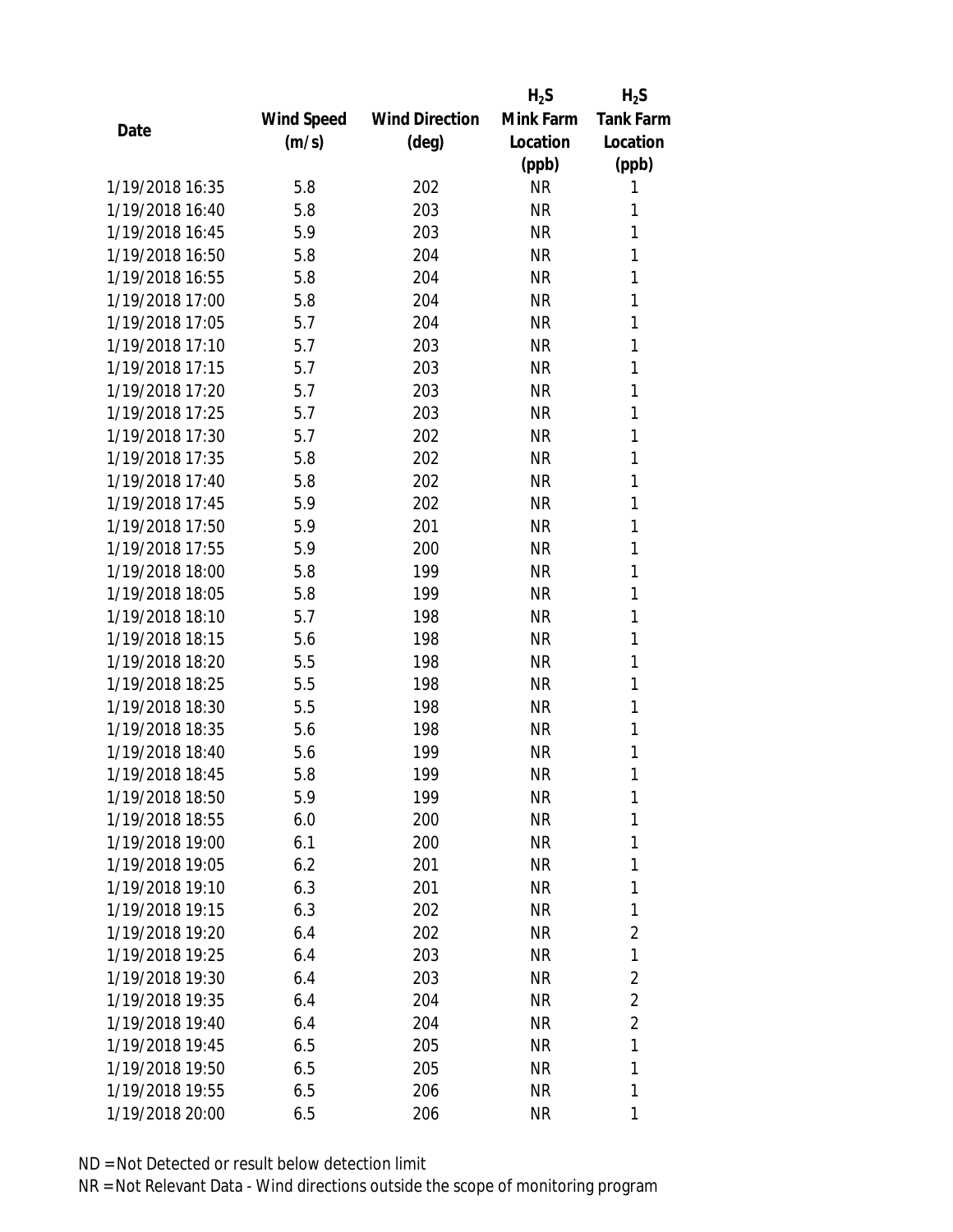|                 |            |                       | $H_2S$    | $H_2S$           |
|-----------------|------------|-----------------------|-----------|------------------|
|                 | Wind Speed | <b>Wind Direction</b> | Mink Farm | <b>Tank Farm</b> |
| Date            | (m/s)      | $(\text{deg})$        | Location  | Location         |
|                 |            |                       | (ppb)     | (ppb)            |
| 1/19/2018 20:05 | 6.5        | 206                   | <b>NR</b> | 1                |
| 1/19/2018 20:10 | 6.5        | 206                   | <b>NR</b> | 1                |
| 1/19/2018 20:15 | 6.5        | 206                   | <b>NR</b> | 1                |
| 1/19/2018 20:20 | 6.6        | 206                   | <b>NR</b> | 1                |
| 1/19/2018 20:25 | 6.6        | 206                   | <b>NR</b> | 1                |
| 1/19/2018 20:30 | 6.6        | 206                   | <b>NR</b> | 1                |
| 1/19/2018 20:35 | 6.5        | 206                   | <b>NR</b> | 1                |
| 1/19/2018 20:40 | 6.5        | 205                   | <b>NR</b> | 1                |
| 1/19/2018 20:45 | 6.4        | 205                   | <b>NR</b> | 1                |
| 1/19/2018 20:50 | 6.2        | 204                   | <b>NR</b> | 1                |
| 1/19/2018 20:55 | 6.1        | 204                   | <b>NR</b> | 1                |
| 1/19/2018 21:00 | 6.0        | 204                   | <b>NR</b> | 1                |
| 1/19/2018 21:05 | 5.9        | 204                   | <b>NR</b> | 1                |
| 1/19/2018 21:10 | 5.9        | 204                   | <b>NR</b> | 1                |
| 1/19/2018 21:15 | 5.9        | 204                   | <b>NR</b> | $\overline{2}$   |
| 1/19/2018 21:20 | 5.9        | 204                   | <b>NR</b> | $\overline{2}$   |
| 1/19/2018 21:25 | 5.9        | 204                   | <b>NR</b> | $\overline{2}$   |
| 1/19/2018 21:30 | 6.0        | 204                   | <b>NR</b> | $\overline{2}$   |
| 1/19/2018 21:35 | 6.1        | 203                   | <b>NR</b> | $\overline{2}$   |
| 1/19/2018 21:40 | 6.1        | 204                   | <b>NR</b> | $\overline{2}$   |
| 1/19/2018 21:45 | 6.1        | 204                   | <b>NR</b> | $\overline{2}$   |
| 1/19/2018 21:50 | 6.1        | 204                   | <b>NR</b> | $\overline{2}$   |
| 1/19/2018 21:55 | 6.1        | 205                   | <b>NR</b> | $\overline{2}$   |
| 1/19/2018 22:00 | 6.1        | 205                   | <b>NR</b> | $\overline{2}$   |
| 1/19/2018 22:05 | 6.1        | 206                   | NR        | $\overline{2}$   |
| 1/19/2018 22:10 | 6.1        | 207                   | <b>NR</b> | $\overline{2}$   |
| 1/19/2018 22:15 | 6.2        | 207                   | <b>NR</b> | $\overline{2}$   |
| 1/19/2018 22:20 | 6.2        | 207                   | NR        | 1                |
| 1/19/2018 22:25 | 6.2        | 208                   | <b>NR</b> | 1                |
| 1/19/2018 22:30 | 6.2        | 209                   | NR        | 1                |
| 1/19/2018 22:35 | 6.2        | 211                   | <b>NR</b> | 1                |
| 1/19/2018 22:40 | 6.2        | 212                   | NR        | 1                |
| 1/19/2018 22:45 | 6.2        | 214                   | NR        | 1                |
| 1/19/2018 22:50 | 6.2        | 216                   | <b>NR</b> | 1                |
| 1/19/2018 22:55 | 6.2        | 217                   | NR        | 1                |
| 1/19/2018 23:00 | 6.2        | 218                   | <b>NR</b> | 1                |
| 1/19/2018 23:05 | 6.2        | 219                   | NR        | 1                |
| 1/19/2018 23:10 | 6.2        | 219                   | NR        | 1                |
| 1/19/2018 23:15 | 6.2        | 219                   | NR        | 1                |
| 1/19/2018 23:20 | 6.2        | 218                   | NR        | 1                |
| 1/19/2018 23:25 | 6.1        | 218                   | <b>NR</b> | 1                |
| 1/19/2018 23:30 | 6.1        | 218                   | <b>NR</b> | 1                |
|                 |            |                       |           |                  |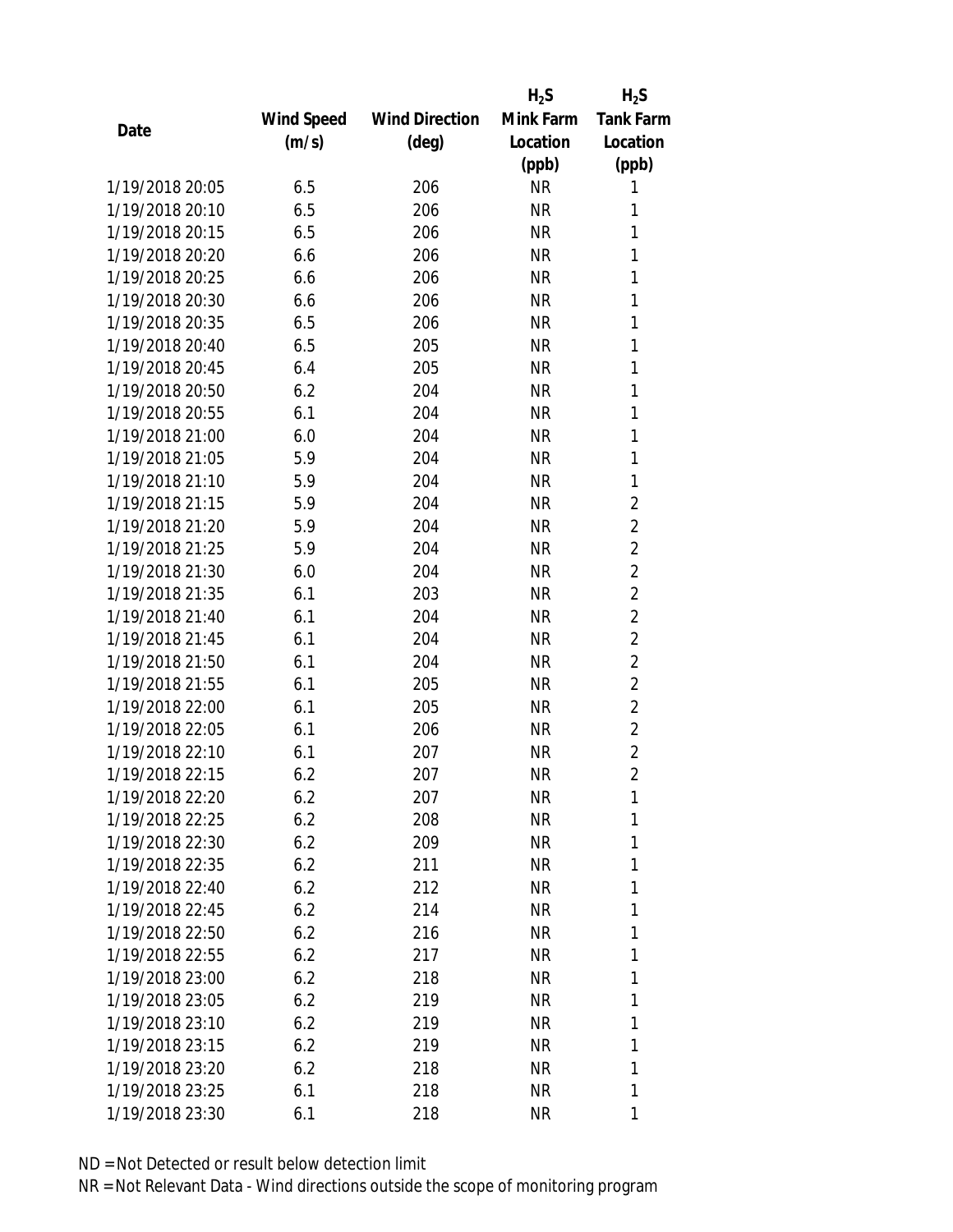|                 |            |                       | $H_2S$    | $H_2S$           |
|-----------------|------------|-----------------------|-----------|------------------|
|                 | Wind Speed | <b>Wind Direction</b> | Mink Farm | <b>Tank Farm</b> |
| Date            | (m/s)      | (deg)                 | Location  | Location         |
|                 |            |                       | (ppb)     | (ppb)            |
| 1/19/2018 23:35 | 6.0        | 218                   | <b>NR</b> | 1                |
| 1/19/2018 23:40 | 6.0        | 218                   | <b>NR</b> | 1                |
| 1/19/2018 23:45 | 5.9        | 218                   | <b>NR</b> | 1                |
| 1/19/2018 23:50 | 5.9        | 218                   | <b>NR</b> | 1                |
| 1/19/2018 23:55 | 5.8        | 218                   | <b>NR</b> | 1                |
| 1/19/2018 24:00 | 5.8        | 218                   | <b>NR</b> | 1                |
| 1/20/2018 00:05 | 5.8        | 218                   | <b>NR</b> | 1                |
| 1/20/2018 00:10 | 5.8        | 217                   | <b>NR</b> | 1                |
| 1/20/2018 00:15 | 5.8        | 217                   | <b>NR</b> | 1                |
| 1/20/2018 00:20 | 5.7        | 216                   | <b>NR</b> | 1                |
| 1/20/2018 00:25 | 5.8        | 216                   | NR        | 1                |
| 1/20/2018 00:30 | 5.8        | 216                   | <b>NR</b> | 1                |
| 1/20/2018 00:35 | 5.8        | 216                   | <b>NR</b> | 1                |
| 1/20/2018 00:40 | 5.9        | 216                   | <b>NR</b> | 1                |
| 1/20/2018 00:45 | 6.0        | 216                   | <b>NR</b> | 1                |
| 1/20/2018 00:50 | 6.1        | 217                   | <b>NR</b> | 1                |
| 1/20/2018 00:55 | 6.2        | 217                   | <b>NR</b> | 1                |
| 1/20/2018 01:00 | 6.2        | 218                   | <b>NR</b> | 1                |
| 1/20/2018 01:05 | 6.3        | 218                   | <b>NR</b> | 1                |
| 1/20/2018 01:10 | 6.3        | 218                   | <b>NR</b> | 1                |
| 1/20/2018 01:15 | 6.2        | 218                   | <b>NR</b> | 1                |
| 1/20/2018 01:20 | 6.2        | 218                   | <b>NR</b> | 1                |
| 1/20/2018 01:25 | 6.2        | 218                   | <b>NR</b> | 1                |
| 1/20/2018 01:30 | 6.2        | 218                   | <b>NR</b> | 1                |
| 1/20/2018 01:35 | 6.1        | 218                   | <b>NR</b> | 1                |
| 1/20/2018 01:40 | 6.2        | 218                   | <b>NR</b> | 1                |
| 1/20/2018 01:45 | 6.2        | 218                   | <b>NR</b> | 1                |
| 1/20/2018 01:50 | 6.1        | 219                   | NR        | 1                |
| 1/20/2018 01:55 | 6.1        | 219                   | <b>NR</b> | 1                |
| 1/20/2018 02:00 | 6.1        | 219                   | NR        | 1                |
| 1/20/2018 02:05 | 6.1        | 219                   | NR        | 1                |
| 1/20/2018 02:10 | 6.0        | 219                   | <b>NR</b> | 1                |
| 1/20/2018 02:15 | 6.0        | 219                   | NR        | 1                |
| 1/20/2018 02:20 | 5.9        | 219                   | <b>NR</b> | 1                |
| 1/20/2018 02:25 | 5.9        | 220                   | NR        | 1                |
| 1/20/2018 02:30 | 5.9        | 220                   | NR        | 1                |
| 1/20/2018 02:35 | 5.9        | 220                   | NR        | 1                |
| 1/20/2018 02:40 | 5.8        | 220                   | NR        | 1                |
| 1/20/2018 02:45 | 5.8        | 220                   | <b>NR</b> | 1                |
| 1/20/2018 02:50 | 5.9        | 220                   | NR        | 1                |
| 1/20/2018 02:55 | 5.9        | 220                   | <b>NR</b> | 1                |
| 1/20/2018 03:00 | 6.0        | 221                   | <b>NR</b> | 1                |
|                 |            |                       |           |                  |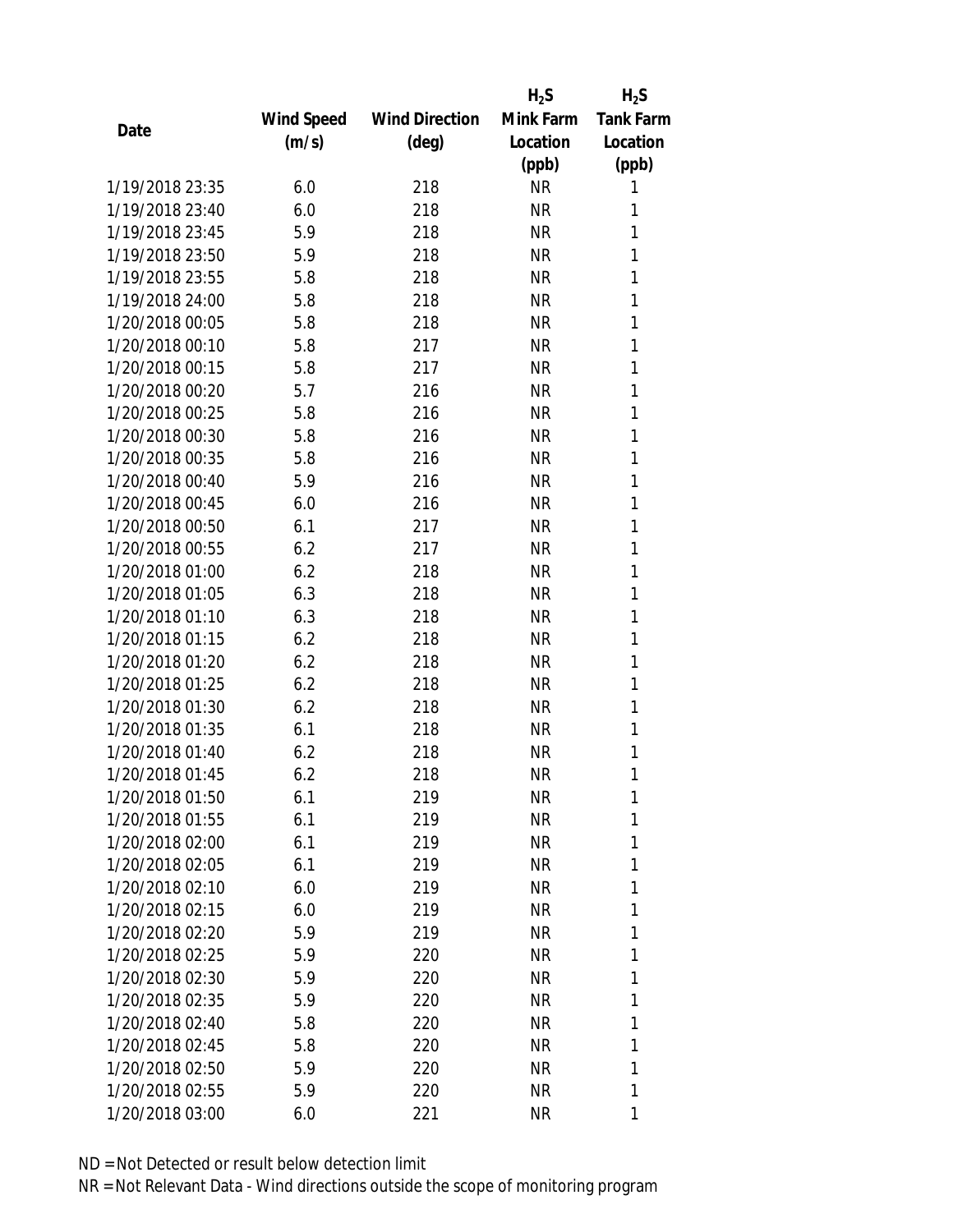|                 |            |                       | $H_2S$    | $H_2S$           |
|-----------------|------------|-----------------------|-----------|------------------|
|                 | Wind Speed | <b>Wind Direction</b> | Mink Farm | <b>Tank Farm</b> |
| Date            | (m/s)      | $(\text{deg})$        | Location  | Location         |
|                 |            |                       | (ppb)     | (ppb)            |
| 1/20/2018 03:05 | 6.0        | 221                   | <b>NR</b> | 1                |
| 1/20/2018 03:10 | 6.0        | 220                   | <b>NR</b> | 1                |
| 1/20/2018 03:15 | 5.9        | 220                   | <b>NR</b> | 1                |
| 1/20/2018 03:20 | 5.8        | 219                   | <b>NR</b> | 1                |
| 1/20/2018 03:25 | 5.7        | 218                   | <b>NR</b> | 1                |
| 1/20/2018 03:30 | 5.6        | 217                   | <b>NR</b> | 1                |
| 1/20/2018 03:35 | 5.4        | 216                   | <b>NR</b> | 1                |
| 1/20/2018 03:40 | 5.3        | 216                   | <b>NR</b> | 1                |
| 1/20/2018 03:45 | 5.2        | 215                   | <b>NR</b> | 1                |
| 1/20/2018 03:50 | 5.1        | 215                   | <b>NR</b> | 1                |
| 1/20/2018 03:55 | 5.0        | 214                   | <b>NR</b> | 1                |
| 1/20/2018 04:00 | 4.9        | 214                   | <b>NR</b> | 1                |
| 1/20/2018 04:05 | 4.9        | 213                   | <b>NR</b> | 1                |
| 1/20/2018 04:10 | 4.9        | 212                   | <b>NR</b> | 1                |
| 1/20/2018 04:15 | 5.0        | 212                   | <b>NR</b> | 1                |
| 1/20/2018 04:20 | 5.0        | 212                   | <b>NR</b> | 1                |
| 1/20/2018 04:25 | 5.0        | 211                   | <b>NR</b> | 1                |
| 1/20/2018 04:30 | 5.0        | 211                   | <b>NR</b> | 1                |
| 1/20/2018 04:35 | 5.0        | 210                   | <b>NR</b> | 1                |
| 1/20/2018 04:40 | 5.0        | 210                   | <b>NR</b> | 1                |
| 1/20/2018 04:45 | 5.0        | 210                   | <b>NR</b> | 1                |
| 1/20/2018 04:50 | 5.0        | 210                   | <b>NR</b> | 1                |
| 1/20/2018 04:55 | 5.0        | 210                   | <b>NR</b> | 1                |
| 1/20/2018 05:00 | 4.9        | 210                   | <b>NR</b> | 1                |
| 1/20/2018 05:05 | 5.0        | 211                   | <b>NR</b> | 1                |
| 1/20/2018 05:10 | 5.0        | 211                   | <b>NR</b> | 1                |
| 1/20/2018 05:15 | 5.0        | 211                   | <b>NR</b> | 1                |
| 1/20/2018 05:20 | 5.0        | 211                   | ΝR        | 1                |
| 1/20/2018 05:25 | 5.0        | 210                   | <b>NR</b> | 1                |
| 1/20/2018 05:30 | 5.0        | 210                   | NR        | $\overline{2}$   |
| 1/20/2018 05:35 | 4.9        | 209                   | NR        | 2                |
| 1/20/2018 05:40 | 4.8        | 208                   | <b>NR</b> | $\overline{2}$   |
| 1/20/2018 05:45 | 4.7        | 207                   | NR        | $\overline{2}$   |
| 1/20/2018 05:50 | 4.6        | 207                   | <b>NR</b> | 1                |
| 1/20/2018 05:55 | 4.6        | 206                   | NR        | 1                |
| 1/20/2018 06:00 | 4.5        | 206                   | <b>NR</b> | 1                |
| 1/20/2018 06:05 | 4.5        | 206                   | NR        | 1                |
| 1/20/2018 06:10 | 4.5        | 207                   | NR        | 1                |
| 1/20/2018 06:15 | 4.5        | 207                   | <b>NR</b> | 1                |
| 1/20/2018 06:20 | 4.5        | 208                   | NR        | 1                |
| 1/20/2018 06:25 | 4.5        | 208                   | <b>NR</b> | 1                |
| 1/20/2018 06:30 | 4.5        | 209                   | <b>NR</b> | 1                |
|                 |            |                       |           |                  |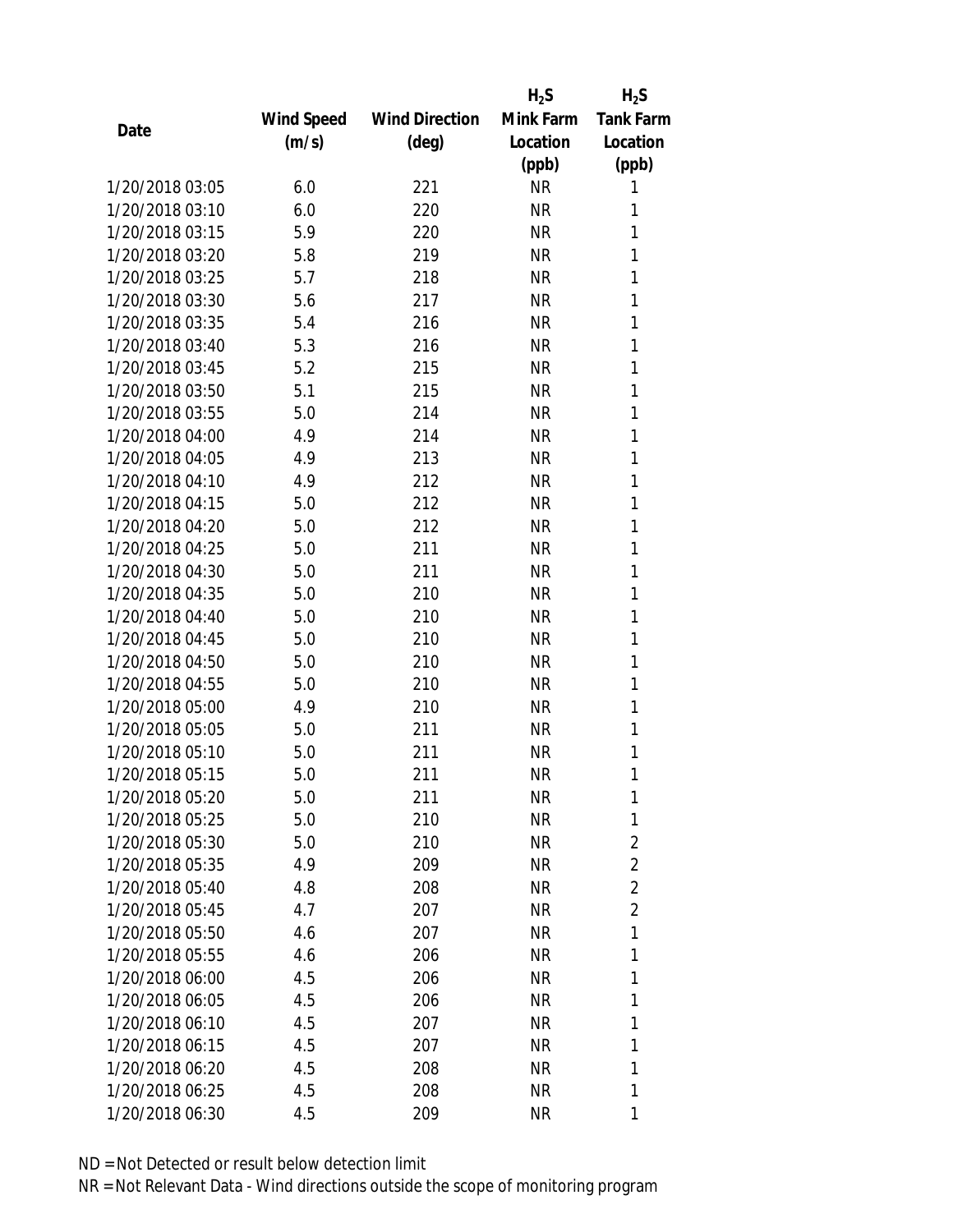|                 |            |                       | $H_2S$    | $H_2S$           |
|-----------------|------------|-----------------------|-----------|------------------|
|                 | Wind Speed | <b>Wind Direction</b> | Mink Farm | <b>Tank Farm</b> |
| Date            | (m/s)      | $(\text{deg})$        | Location  | Location         |
|                 |            |                       | (ppb)     | (ppb)            |
| 1/20/2018 06:35 | 4.4        | 209                   | <b>NR</b> | 1                |
| 1/20/2018 06:40 | 4.4        | 208                   | <b>NR</b> | 1                |
| 1/20/2018 06:45 | 4.4        | 208                   | <b>NR</b> | 1                |
| 1/20/2018 06:50 | 4.4        | 207                   | NR        | 1                |
| 1/20/2018 06:55 | 4.4        | 206                   | <b>NR</b> | 1                |
| 1/20/2018 07:00 | 4.4        | 206                   | <b>NR</b> | 1                |
| 1/20/2018 07:05 | 4.4        | 205                   | <b>NR</b> | 1                |
| 1/20/2018 07:10 | 4.3        | 205                   | <b>NR</b> | $\overline{2}$   |
| 1/20/2018 07:15 | 4.3        | 206                   | <b>NR</b> | $\overline{2}$   |
| 1/20/2018 07:20 | 4.3        | 206                   | <b>NR</b> | $\overline{2}$   |
| 1/20/2018 07:25 | 4.3        | 206                   | NR        | $\overline{2}$   |
| 1/20/2018 07:30 | 4.3        | 206                   | <b>NR</b> | $\overline{2}$   |
| 1/20/2018 07:35 | 4.3        | 206                   | <b>NR</b> | $\overline{2}$   |
| 1/20/2018 07:40 | 4.3        | 206                   | <b>NR</b> | 1                |
| 1/20/2018 07:45 | 4.4        | 206                   | <b>NR</b> | 1                |
| 1/20/2018 07:50 | 4.4        | 206                   | <b>NR</b> | 1                |
| 1/20/2018 07:55 | 4.4        | 206                   | <b>NR</b> | 1                |
| 1/20/2018 08:00 | 4.4        | 205                   | <b>NR</b> | 1                |
| 1/20/2018 08:05 | 4.3        | 205                   | <b>NR</b> | 1                |
| 1/20/2018 08:10 | 4.3        | 205                   | <b>NR</b> | 1                |
| 1/20/2018 08:15 | 4.3        | 205                   | <b>NR</b> | 1                |
| 1/20/2018 08:20 | 4.2        | 205                   | <b>NR</b> | 1                |
| 1/20/2018 08:25 | 4.2        | 205                   | <b>NR</b> | 1                |
| 1/20/2018 08:30 | 4.2        | 205                   | <b>NR</b> | 1                |
| 1/20/2018 08:35 | 4.2        | 205                   | NR        | 1                |
| 1/20/2018 08:40 | 4.2        | 204                   | <b>NR</b> | 1                |
| 1/20/2018 08:45 | 4.2        | 204                   | <b>NR</b> | 1                |
| 1/20/2018 08:50 | 4.2        | 203                   | ΝR        | 1                |
| 1/20/2018 08:55 | 4.2        | 203                   | <b>NR</b> | 1                |
| 1/20/2018 09:00 | 4.1        | 203                   | NR        | 1                |
| 1/20/2018 09:05 | 4.1        | 203                   | <b>NR</b> | 1                |
| 1/20/2018 09:10 | 4.1        | 202                   | NR        | 1                |
| 1/20/2018 09:15 | 4.0        | 202                   | ΝR        | 1                |
| 1/20/2018 09:20 | 3.9        | 201                   | <b>NR</b> | 1                |
| 1/20/2018 09:25 | 3.8        | 201                   | NR        | 1                |
| 1/20/2018 09:30 | 3.8        | 200                   | <b>NR</b> | 1                |
| 1/20/2018 09:35 | 3.7        | 200                   | NR        | 1                |
| 1/20/2018 09:40 | 3.7        | 200                   | NR        | 1                |
| 1/20/2018 09:45 | 3.7        | 200                   | NR        | 1                |
| 1/20/2018 09:50 | 3.7        | 201                   | NR        | 1                |
| 1/20/2018 09:55 | 3.8        | 202                   | <b>NR</b> | 1                |
| 1/20/2018 10:00 | 3.8        | 203                   | <b>NR</b> | 1                |
|                 |            |                       |           |                  |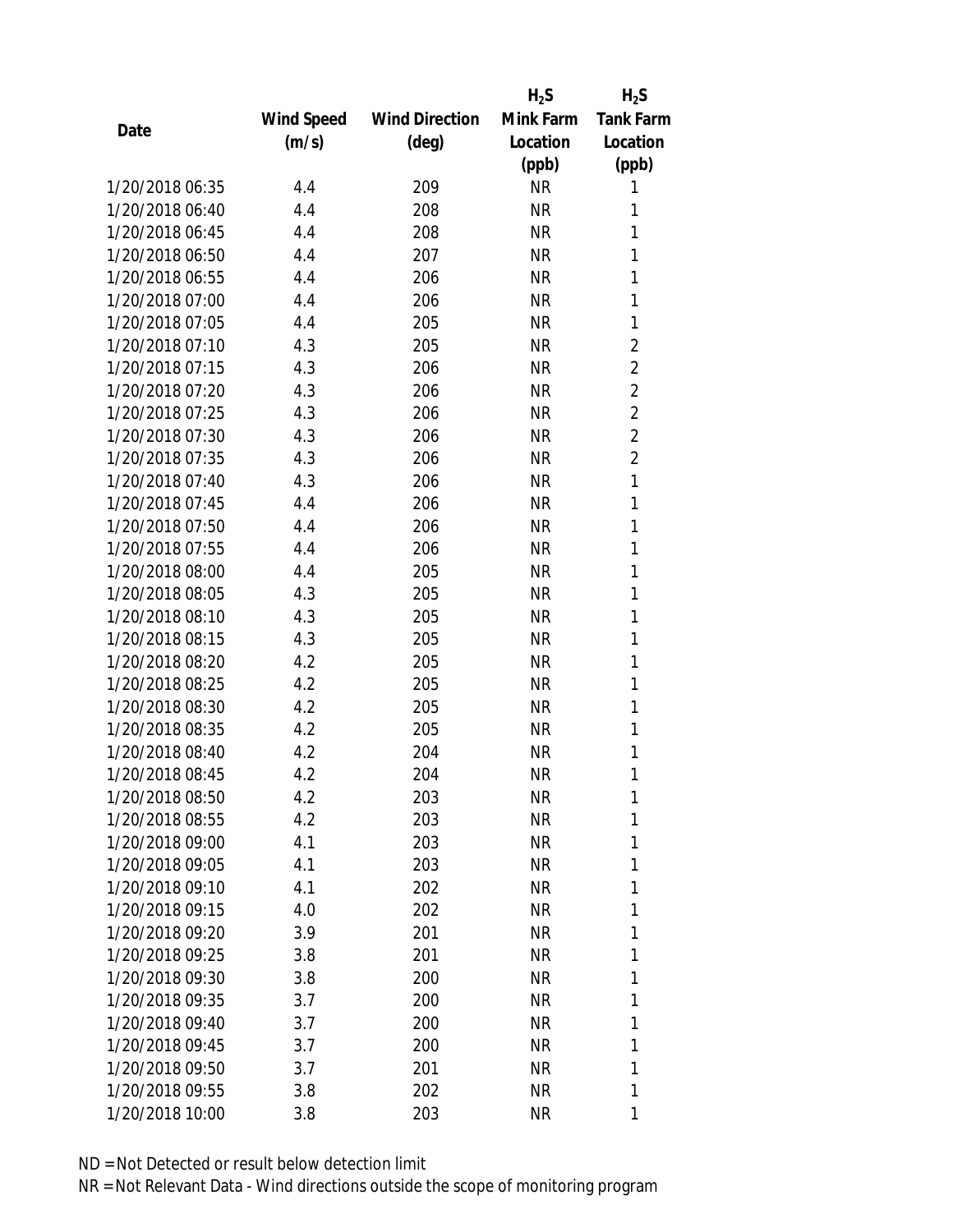|                 |            |                       | $H_2S$    | $H_2S$           |
|-----------------|------------|-----------------------|-----------|------------------|
|                 | Wind Speed | <b>Wind Direction</b> | Mink Farm | <b>Tank Farm</b> |
| Date            | (m/s)      | (deg)                 | Location  | Location         |
|                 |            |                       | (ppb)     | (ppb)            |
| 1/20/2018 10:05 | 3.9        | 204                   | <b>NR</b> | 1                |
| 1/20/2018 10:10 | 4.0        | 204                   | <b>NR</b> | 1                |
| 1/20/2018 10:15 | 4.0        | 204                   | <b>NR</b> | 1                |
| 1/20/2018 10:20 | 4.1        | 204                   | <b>NR</b> | $\overline{2}$   |
| 1/20/2018 10:25 | 4.1        | 203                   | <b>NR</b> | $\overline{2}$   |
| 1/20/2018 10:30 | 4.1        | 204                   | <b>NR</b> | $\overline{2}$   |
| 1/20/2018 10:35 | 4.2        | 204                   | <b>NR</b> | $\overline{2}$   |
| 1/20/2018 10:40 | 4.2        | 206                   | <b>NR</b> | $\overline{2}$   |
| 1/20/2018 10:45 | 4.2        | 208                   | <b>NR</b> | $\overline{2}$   |
| 1/20/2018 10:50 | 4.2        | 210                   | <b>NR</b> | $\overline{2}$   |
| 1/20/2018 10:55 | 4.2        | 212                   | <b>NR</b> | $\overline{2}$   |
| 1/20/2018 11:00 | 4.2        | 214                   | <b>NR</b> | $\overline{2}$   |
| 1/20/2018 11:05 | 4.1        | 215                   | <b>NR</b> | $\overline{2}$   |
| 1/20/2018 11:10 | 4.1        | 215                   | <b>NR</b> | $\overline{2}$   |
| 1/20/2018 11:15 | 4.0        | 214                   | <b>NR</b> | $\overline{2}$   |
| 1/20/2018 11:20 | 4.0        | 213                   | <b>NR</b> | 1                |
| 1/20/2018 11:25 | 4.0        | 213                   | <b>NR</b> | 1                |
| 1/20/2018 11:30 | 4.0        | 212                   | <b>NR</b> | 1                |
| 1/20/2018 11:35 | 4.1        | 213                   | <b>NR</b> | 1                |
| 1/20/2018 11:40 | 4.2        | 214                   | <b>NR</b> | 1                |
| 1/20/2018 11:45 | 4.3        | 215                   | <b>NR</b> | 1                |
| 1/20/2018 11:50 | 4.3        | 216                   | <b>NR</b> | 1                |
| 1/20/2018 11:55 | 4.4        | 218                   | <b>NR</b> | 1                |
| 1/20/2018 12:00 | 4.3        | 219                   | <b>NR</b> | 1                |
| 1/20/2018 12:05 | 4.2        | 221                   | <b>NR</b> | 1                |
| 1/20/2018 12:10 | 4.1        | 222                   | <b>NR</b> | 1                |
| 1/20/2018 12:15 | 4.0        | 224                   | <b>NR</b> | 1                |
| 1/20/2018 12:20 | 3.8        | 227                   | NR        | 1                |
| 1/20/2018 12:25 | 3.8        | 230                   | <b>ND</b> | 1                |
| 1/20/2018 12:30 | 3.8        | 233                   | 1         | 1                |
| 1/20/2018 12:35 | 3.8        | 236                   | 1         | 1                |
| 1/20/2018 12:40 | 3.9        | 239                   | 1         | 1                |
| 1/20/2018 12:45 | 4.0        | 242                   | 1         | 1                |
| 1/20/2018 12:50 | 4.1        | 243                   | 1         | 1                |
| 1/20/2018 12:55 | 4.1        | 244                   | 1         | 1                |
| 1/20/2018 13:00 | 4.1        | 243                   | ND        | 1                |
| 1/20/2018 13:05 | 4.1        | 241                   | ND        | 1                |
| 1/20/2018 13:10 | 4.0        | 238                   | ND        | 2                |
| 1/20/2018 13:15 | 4.0        | 234                   | <b>ND</b> | $\overline{2}$   |
| 1/20/2018 13:20 | 4.0        | 230                   | ND        | $\overline{2}$   |
| 1/20/2018 13:25 | 4.0        | 227                   | NR        | $\overline{2}$   |
| 1/20/2018 13:30 | 4.1        | 224                   | ΝR        | 1                |
|                 |            |                       |           |                  |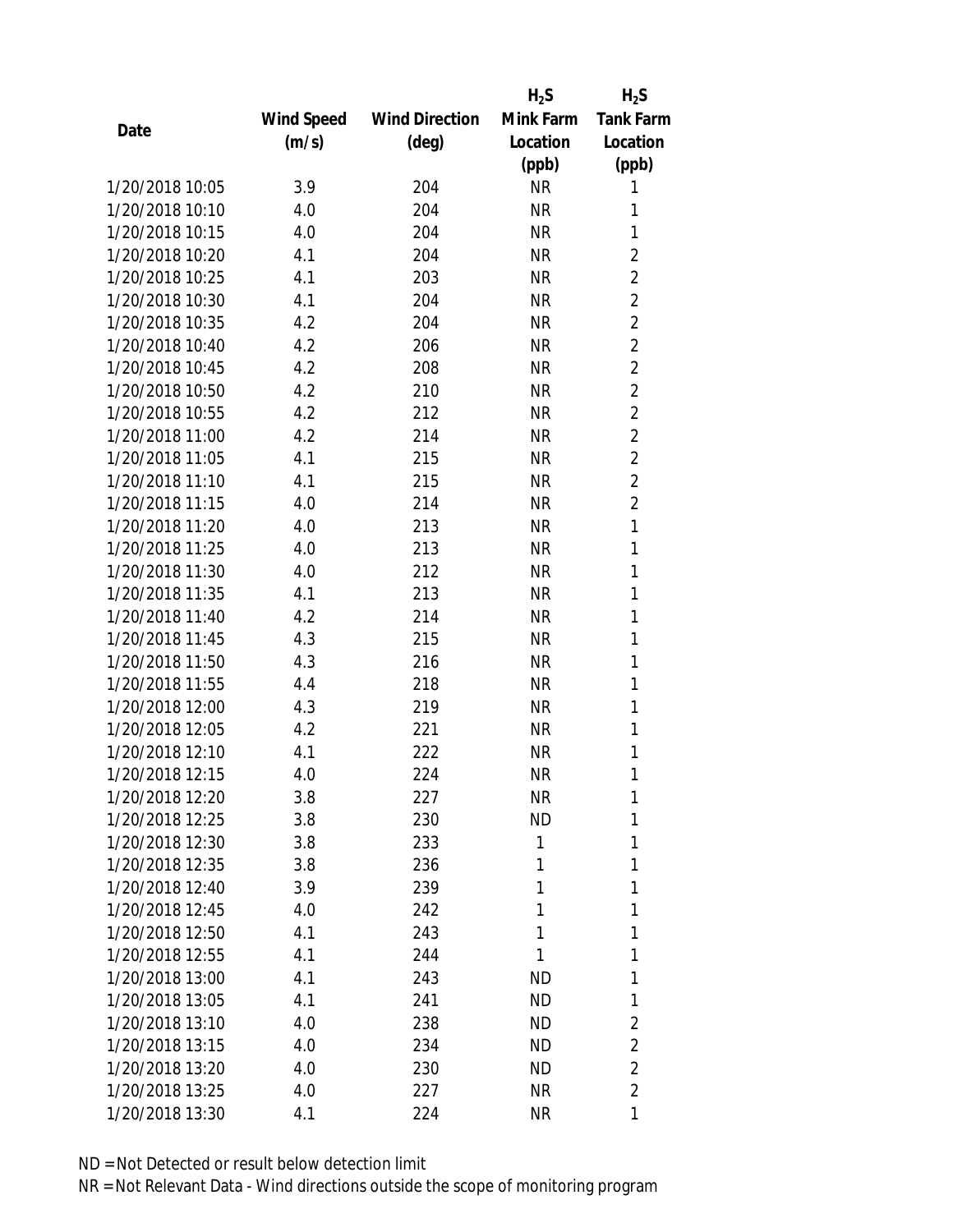|                 |            |                       | $H_2S$    | $H_2S$           |
|-----------------|------------|-----------------------|-----------|------------------|
|                 | Wind Speed | <b>Wind Direction</b> | Mink Farm | <b>Tank Farm</b> |
| Date            | (m/s)      | $(\text{deg})$        | Location  | Location         |
|                 |            |                       | (ppb)     | (ppb)            |
| 1/20/2018 13:35 | 4.3        | 222                   | <b>NR</b> | 1                |
| 1/20/2018 13:40 | 4.4        | 220                   | <b>NR</b> | 1                |
| 1/20/2018 13:45 | 4.6        | 220                   | <b>NR</b> | 1                |
| 1/20/2018 13:50 | 4.6        | 220                   | <b>NR</b> | 1                |
| 1/20/2018 13:55 | 4.6        | 220                   | <b>NR</b> | 1                |
| 1/20/2018 14:00 | 4.6        | 220                   | <b>NR</b> | 1                |
| 1/20/2018 14:05 | 4.6        | 221                   | <b>NR</b> | 1                |
| 1/20/2018 14:10 | 4.5        | 221                   | <b>NR</b> | 1                |
| 1/20/2018 14:15 | 4.3        | 222                   | <b>NR</b> | 1                |
| 1/20/2018 14:20 | 4.2        | 222                   | <b>NR</b> | 1                |
| 1/20/2018 14:25 | 4.2        | 221                   | <b>NR</b> | 1                |
| 1/20/2018 14:30 | 4.2        | 220                   | <b>NR</b> | 1                |
| 1/20/2018 14:35 | 4.1        | 218                   | <b>NR</b> | 1                |
| 1/20/2018 14:40 | 4.0        | 217                   | <b>NR</b> | 1                |
| 1/20/2018 14:45 | 4.0        | 216                   | <b>NR</b> | 1                |
| 1/20/2018 14:50 | 3.9        | 214                   | <b>NR</b> | 1                |
| 1/20/2018 14:55 | 3.9        | 213                   | <b>NR</b> | 1                |
| 1/20/2018 15:00 | 3.8        | 213                   | <b>NR</b> | 1                |
| 1/20/2018 15:05 | 3.7        | 212                   | <b>NR</b> | 1                |
| 1/20/2018 15:10 | 3.6        | 211                   | <b>NR</b> | 1                |
| 1/20/2018 15:15 | 3.6        | 211                   | <b>NR</b> | 1                |
| 1/20/2018 15:20 | 3.6        | 212                   | <b>NR</b> | 1                |
| 1/20/2018 15:25 | 3.6        | 212                   | <b>NR</b> | 1                |
| 1/20/2018 15:30 | 3.6        | 212                   | <b>NR</b> | 1                |
| 1/20/2018 15:35 | 3.7        | 213                   | <b>NR</b> | 1                |
| 1/20/2018 15:40 | 3.7        | 214                   | <b>NR</b> | 1                |
| 1/20/2018 15:45 | 3.7        | 214                   | <b>NR</b> | 1                |
| 1/20/2018 15:50 | 3.7        | 215                   | ΝR        | 1                |
| 1/20/2018 15:55 | 3.7        | 216                   | <b>NR</b> | 1                |
| 1/20/2018 16:00 | 3.6        | 217                   | NR        | 1                |
| 1/20/2018 16:05 | 3.6        | 218                   | NR        | 1                |
| 1/20/2018 16:10 | 3.6        | 219                   | NR        | 1                |
| 1/20/2018 16:15 | 3.6        | 219                   | NR        | 1                |
| 1/20/2018 16:20 | 3.6        | 218                   | <b>NR</b> | 1                |
| 1/20/2018 16:25 | 3.6        | 217                   | NR        | 1                |
| 1/20/2018 16:30 | 3.5        | 216                   | NR        | 1                |
| 1/20/2018 16:35 | 3.5        | 215                   | NR        | 1                |
| 1/20/2018 16:40 | 3.4        | 213                   | NR        | 1                |
| 1/20/2018 16:45 | 3.4        | 211                   | <b>NR</b> | 1                |
| 1/20/2018 16:50 | 3.4        | 211                   | NR        | 1                |
| 1/20/2018 16:55 | 3.4        | 210                   | <b>NR</b> | 1                |
| 1/20/2018 17:00 | 3.4        | 210                   | <b>NR</b> | 1                |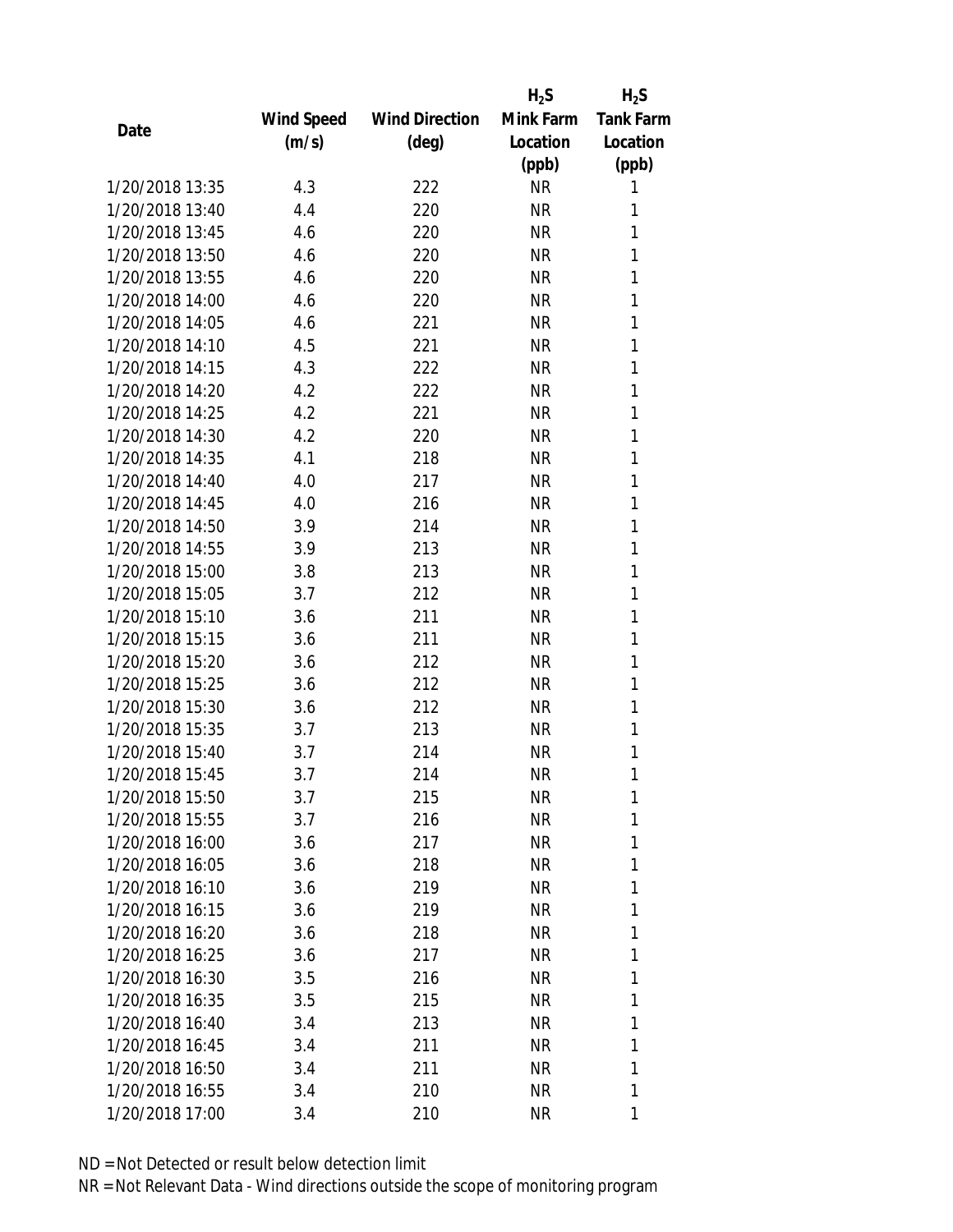|                 |            |                       | $H_2S$    | $H_2S$           |
|-----------------|------------|-----------------------|-----------|------------------|
|                 | Wind Speed | <b>Wind Direction</b> | Mink Farm | <b>Tank Farm</b> |
| Date            | (m/s)      | (deg)                 | Location  | Location         |
|                 |            |                       | (ppb)     | (ppb)            |
| 1/20/2018 17:05 | 3.5        | 210                   | <b>NR</b> | 1                |
| 1/20/2018 17:10 | 3.6        | 210                   | <b>NR</b> | 1                |
| 1/20/2018 17:15 | 3.6        | 212                   | <b>NR</b> | 1                |
| 1/20/2018 17:20 | 3.7        | 213                   | <b>NR</b> | 1                |
| 1/20/2018 17:25 | 3.7        | 213                   | <b>NR</b> | 1                |
| 1/20/2018 17:30 | 3.8        | 213                   | <b>NR</b> | $\overline{2}$   |
| 1/20/2018 17:35 | 3.7        | 213                   | <b>NR</b> | $\overline{2}$   |
| 1/20/2018 17:40 | 3.7        | 212                   | <b>NR</b> | $\overline{2}$   |
| 1/20/2018 17:45 | 3.7        | 210                   | <b>NR</b> | 1                |
| 1/20/2018 17:50 | 3.6        | 207                   | <b>NR</b> | 1                |
| 1/20/2018 17:55 | 3.6        | 204                   | <b>NR</b> | 1                |
| 1/20/2018 18:00 | 3.6        | 201                   | <b>NR</b> | 1                |
| 1/20/2018 18:05 | 3.6        | 199                   | <b>NR</b> | 1                |
| 1/20/2018 18:10 | 3.7        | 196                   | <b>NR</b> | 1                |
| 1/20/2018 18:15 | 3.7        | 193                   | <b>NR</b> | 1                |
| 1/20/2018 18:20 | 3.8        | 191                   | <b>NR</b> | 1                |
| 1/20/2018 18:25 | 3.9        | 190                   | <b>NR</b> | 1                |
| 1/20/2018 18:30 | 3.9        | 190                   | <b>NR</b> | 1                |
| 1/20/2018 18:35 | 3.9        | 190                   | <b>NR</b> | 1                |
| 1/20/2018 18:40 | 4.0        | 190                   | <b>NR</b> | 1                |
| 1/20/2018 18:45 | 3.9        | 191                   | <b>NR</b> | 1                |
| 1/20/2018 18:50 | 3.9        | 193                   | <b>NR</b> | 1                |
| 1/20/2018 18:55 | 3.8        | 194                   | <b>NR</b> | 1                |
| 1/20/2018 19:00 | 3.8        | 196                   | <b>NR</b> | 1                |
| 1/20/2018 19:05 | 3.7        | 197                   | <b>NR</b> | 1                |
| 1/20/2018 19:10 | 3.7        | 198                   | <b>NR</b> | 1                |
| 1/20/2018 19:15 | 3.6        | 198                   | <b>NR</b> | 1                |
| 1/20/2018 19:20 | 3.6        | 198                   | NR        | 1                |
| 1/20/2018 19:25 | 3.6        | 198                   | <b>NR</b> | 1                |
| 1/20/2018 19:30 | 3.6        | 197                   | NR        | 1                |
| 1/20/2018 19:35 | 3.6        | 197                   | NR        | 1                |
| 1/20/2018 19:40 | 3.6        | 198                   | <b>NR</b> | 1                |
| 1/20/2018 19:45 | 3.5        | 199                   | NR        | 1                |
| 1/20/2018 19:50 | 3.5        | 200                   | <b>NR</b> | 1                |
| 1/20/2018 19:55 | 3.5        | 201                   | NR        | 1                |
| 1/20/2018 20:00 | 3.5        | 203                   | NR        | 1                |
| 1/20/2018 20:05 | 3.5        | 204                   | NR        | 1                |
| 1/20/2018 20:10 | 3.5        | 205                   | NR        | 2                |
| 1/20/2018 20:15 | 3.5        | 205                   | <b>NR</b> | $\overline{2}$   |
| 1/20/2018 20:20 | 3.5        | 204                   | NR        | $\overline{2}$   |
| 1/20/2018 20:25 | 3.5        | 204                   | <b>NR</b> | $\overline{2}$   |
|                 |            |                       | <b>NR</b> |                  |
| 1/20/2018 20:30 | 3.4        | 202                   |           | 2                |